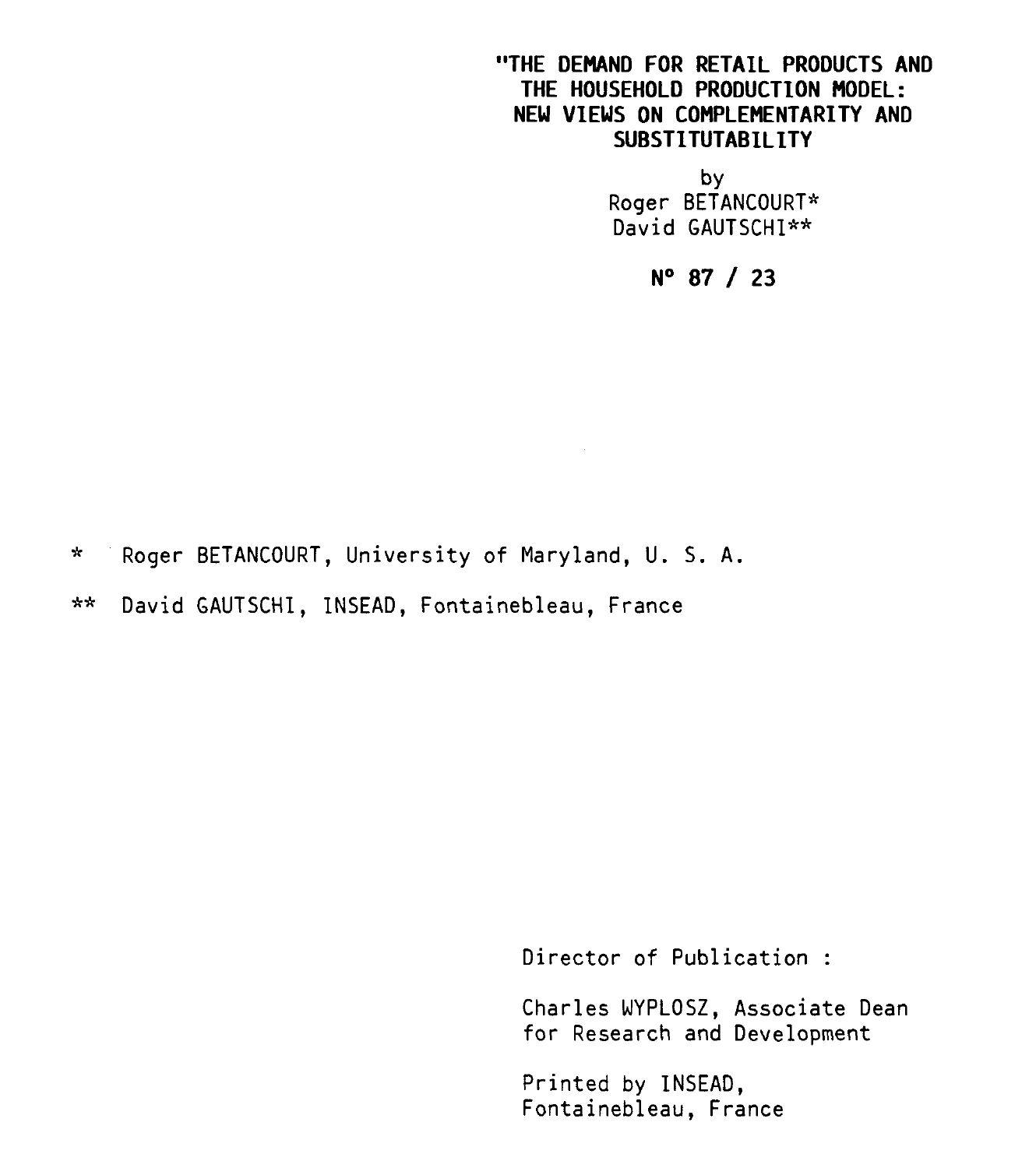The Demand for Retail Products and the Household Production Model:

.<br>New Views on Complementarity and Substitutability  $^\star$ 

Roger R. Betancourt Department of Economics University of Maryland College Park, MD 20742 U.S.A.

and David Gautschi Department of Marketing INSEAD 77305 Fontainebleau, Cedex FRANCE

\* The ideas in this paper at various stages of elaboration were presented in seminars at Georgetown University and the University of Maryland. The paper was also presented at the INSEAD Telecommunications Conference. We thank the participants in these seminars, the conference discussant, M. Perry, and Ira Horowitz for their comments without incriminating them for the results. Both authors also gratefully acknowledge INSEAD's financial support for this research project.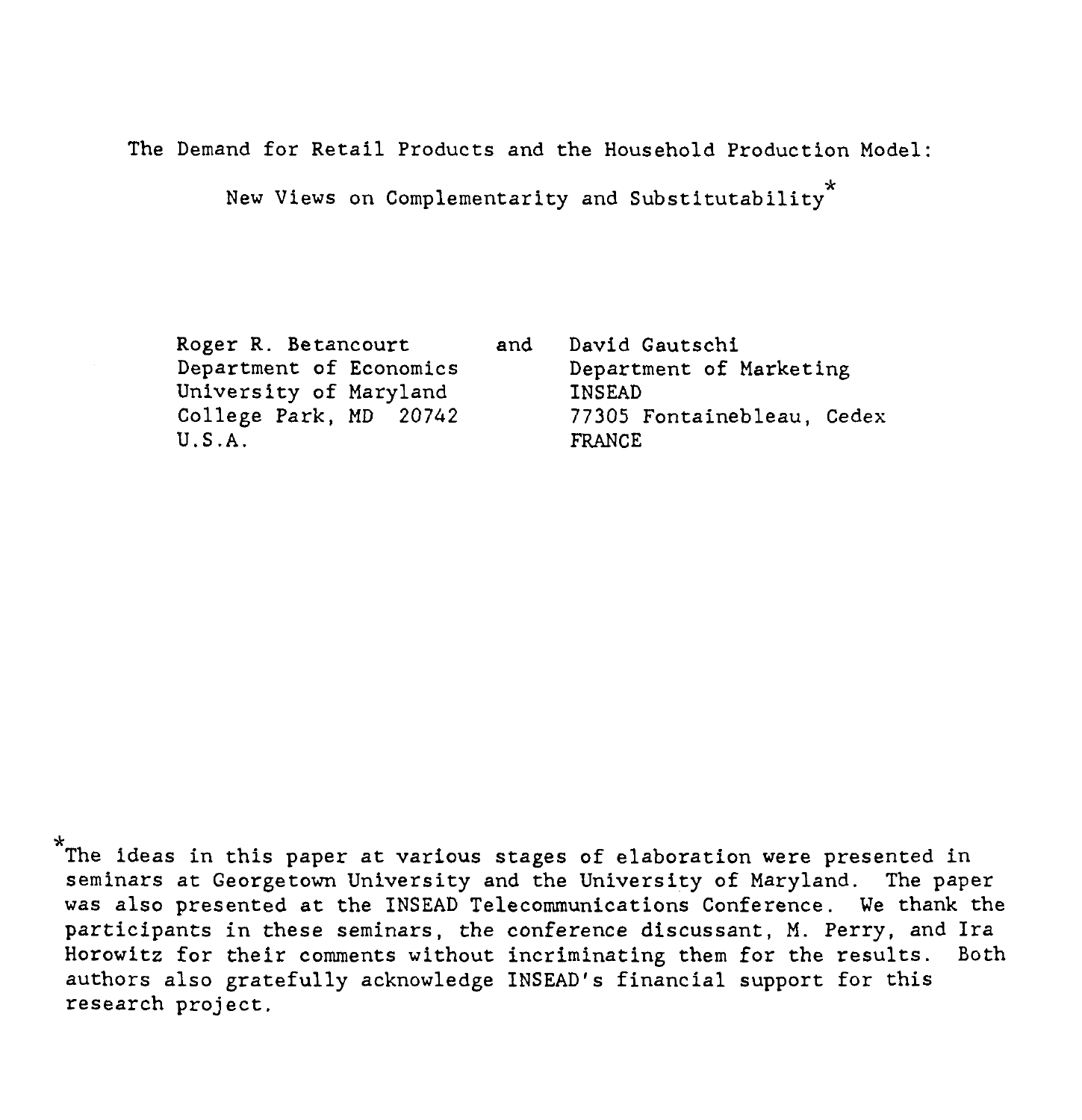### **ABSTRACT**

This paper integrates the economic literature on the household production model with the marketing literature on retailing to derive the demand for retail products in a rigorous framework. Retail firms are viewed as providing customers with a variety of distribution services, where higher levels of these services entail higher costs to the firms that provide them and lower costs for the patrons of these firms. We develop the household production model in terms of a two-stage formulation in which the distribution services provided by retailers are treated as fixed inputs into the household's production activities. The two-stage formulation permits a useful decomposition of a price change that is reminiscent of the Slutsky decomposition of standard consumer theory. Adopting the decomposition for cross item effects and for item-service effects allows us to draw implications from our model for leader pricing, retail composition, and agglomeration of disparate retail activities.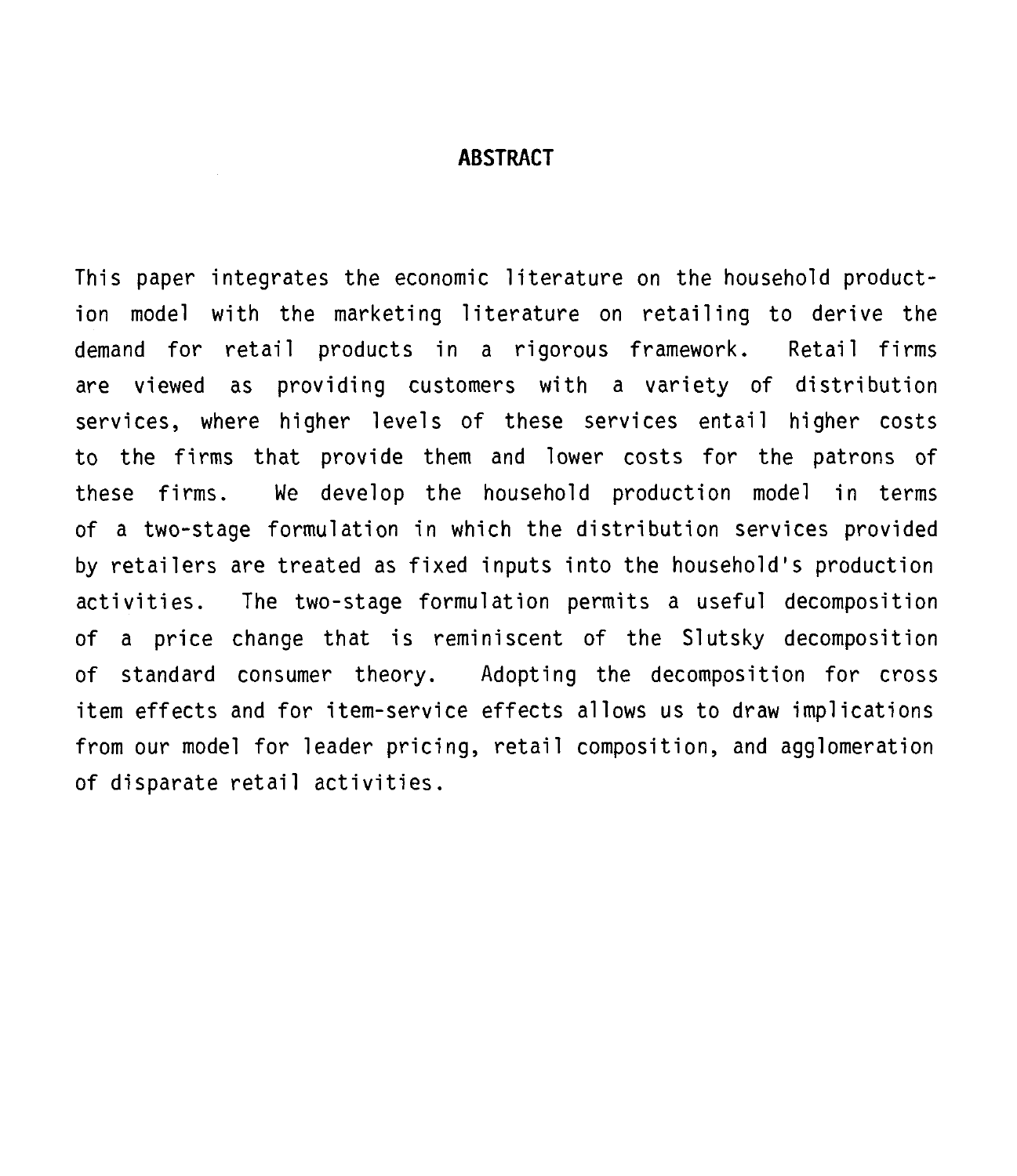In this paper we bring together the economic literature on the household production model and the marketing literature on retailing to derive the demand for retail products in a rigorous framework. As with any crossfertilization effort, mutual benefits arise. Hence, some characteristics of the household production model, either unknown or ignored in the prior literature, are brought to the fore; and a critical feature stressed in the retailing literature in an informai manner is formally incorporated into the analysis of demand.

The household production model was introduced in the 1960's by Muth (1966), Becker (1965) and Lancaster (1966). Becker's emphasis on the role of time in consumption activities spurred a large number of applications, especially to nonstandard topics such as the economics of the family (Willis, 1987). Muth and Lancaster were concerned with applications to standard economic topics, for example the use of specific market goods or retail items to produce commodities such as food or nutrition, but the use of restrictive assumptions on the specifications of the household's technology has limited their applicability. The analysis in this paper follows the specifications of the model in the Becker tradition but applies this specification to the analysis of topics in the Muth and Lancaster tradition. Some of the technical properties of the Becker formulation of the household production model were clarified in a contribution by Pollak and Wachter (1975) and in a subsequent exchange (1977) with Barnett (1977). More recently, Deaton and Muellbauer (1980) set out the model in ternis of a two-stage procedure which takes advantage of developments in duality theory. This formulation provides the point of departure for our own analysis.

Contributions to the marketing literature have often made the point that the role of distribution is more than just providing market goods. For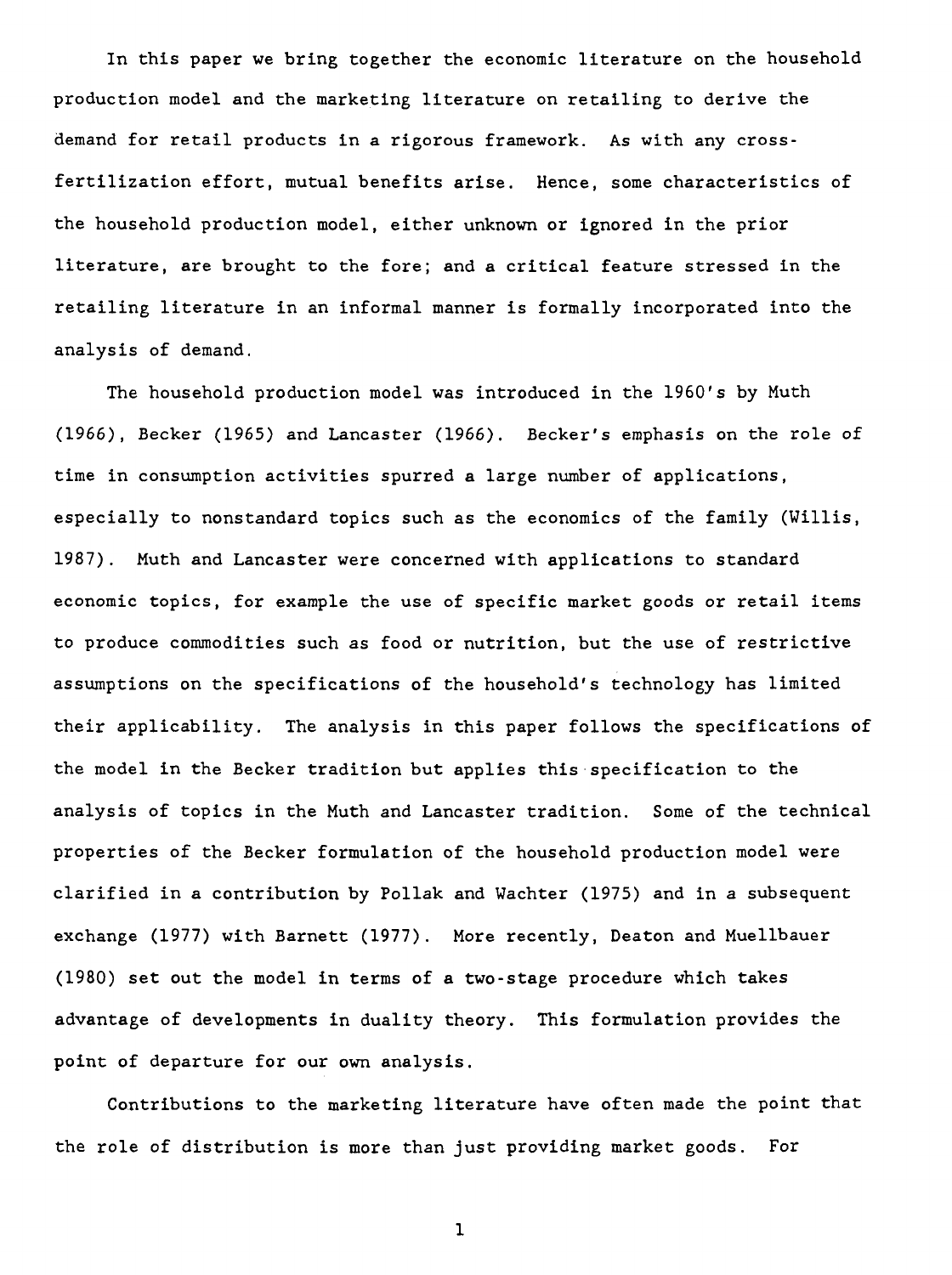instance, Bucklin (1966) views the 'product' of distribution "as a mix of market goods in conjunction with an array of services..." More specifically, in the context of retailing, Ingene (1984) notes the possibility of a shifting of distribution costs between consumers and retailers. Nevertheless, until very recently, these ideas were put forth in an informal manner which limited their applicability and further development. Several recent papers have moved the topic closer to formal analysis. For instance, Bliss (1985) postulates a demand side for a retail market in which an indirect utility function depends on the (same) wholesale prices plus a mark-up, which varies according to the store's location, and an income net of transport cost. On the other hand, Lal and Matutes (1986) postulate a demand side for a retail market in which there is a uniform distribution of consumers with respect to various combinations of distribution services offered by stores. Since both papers focused on explaining particular features of a retail market, neither one develops the demand side of the analysis in any detail.

Our emphasis in this paper stems from earlier work, Betancourt and Gautschi (1987), on the nature of retail markets. Retail firms are viewed as providing consumers with a variety of distribution services, as in Lal and Matutes, which were identified in our work, for example, as accessibility of location, product assortment, ambiance, assurance of product delivery at the desired time and in the desired form, and information. Higher levels of these services entail higher costs to the firms that provide them whereas, at the same time, they entail lover distribution costs for the consumers that patronize these firms, as in Bliss. In order to formalize the role of these distribution costs on the demand side, we postulated a household production model in which the distribution services provided by retailers act as fixed inputs into the household production activities. Since our earlier work also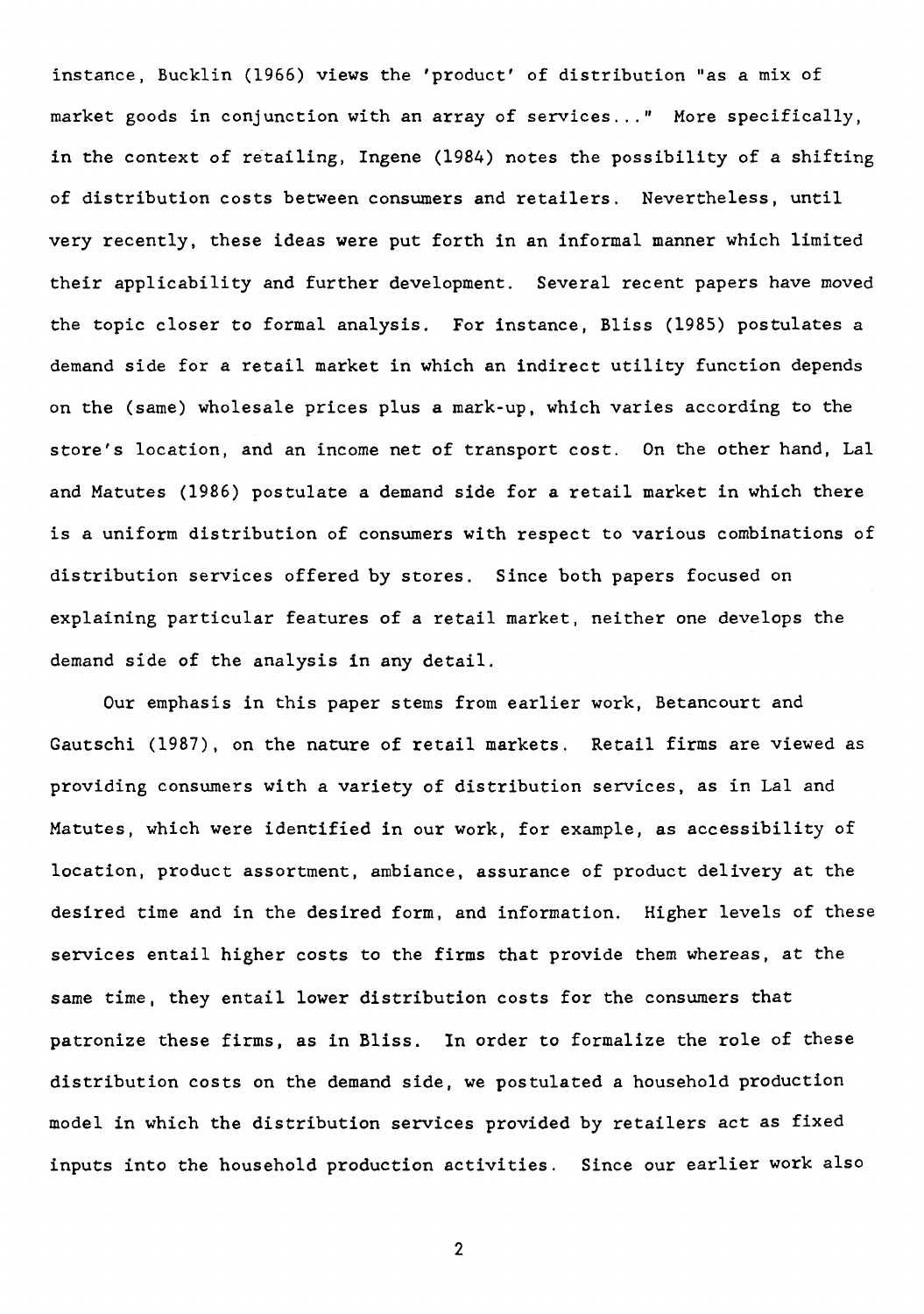focused on explaining particular features of a retail market, it limited the analysis to the demand for a single market good and it did not explore the formai implications of this formulation for demand analysis in the general case. This last issue is the focus of the present paper.

In the next section of the paper (I), we present the household production model in terms of the two-stage formulation mentioned above and we include the distribution services of retailers as fixed inputs into the household's production activities. In Section II, we analyze the own (uncompensated) price elasticity of demand for retail products. The two-stage formulation of the model leads to a natural decomposition of a price change into a production effect and a consumption effect, which can be analyzed separately and are reminiscent of the Slutsky decomposition of standard consumer theory. Not surprisingly, the production effect of a change in the price of a retail item is always negative. On the other band, there are now two sets of sufficient conditions that ensure a negative consumption effect. In the standard analysis of demand, the assumption of no inferiority ensures a negative income effect of a price change. Similarly, the assumption of no inferiority of commodities assures a negative consumption effect of a price change for retail items used exclusively in the production of a single commodity. In contrast to the standard analysis, however, a condition parallel to the Cournot aggregation condition also ensures a negative consumption effect for retail items used in the production of every commodity. Moreover, such retail items are also shown to have elastic demands.

Section III contains an analysis of the (uncompensated) cross-price elasticity of demand for retail items. The thrust of this section is to explain why the majority of items in the assortment of a retailer will be gross complements from the point of view of the household production model.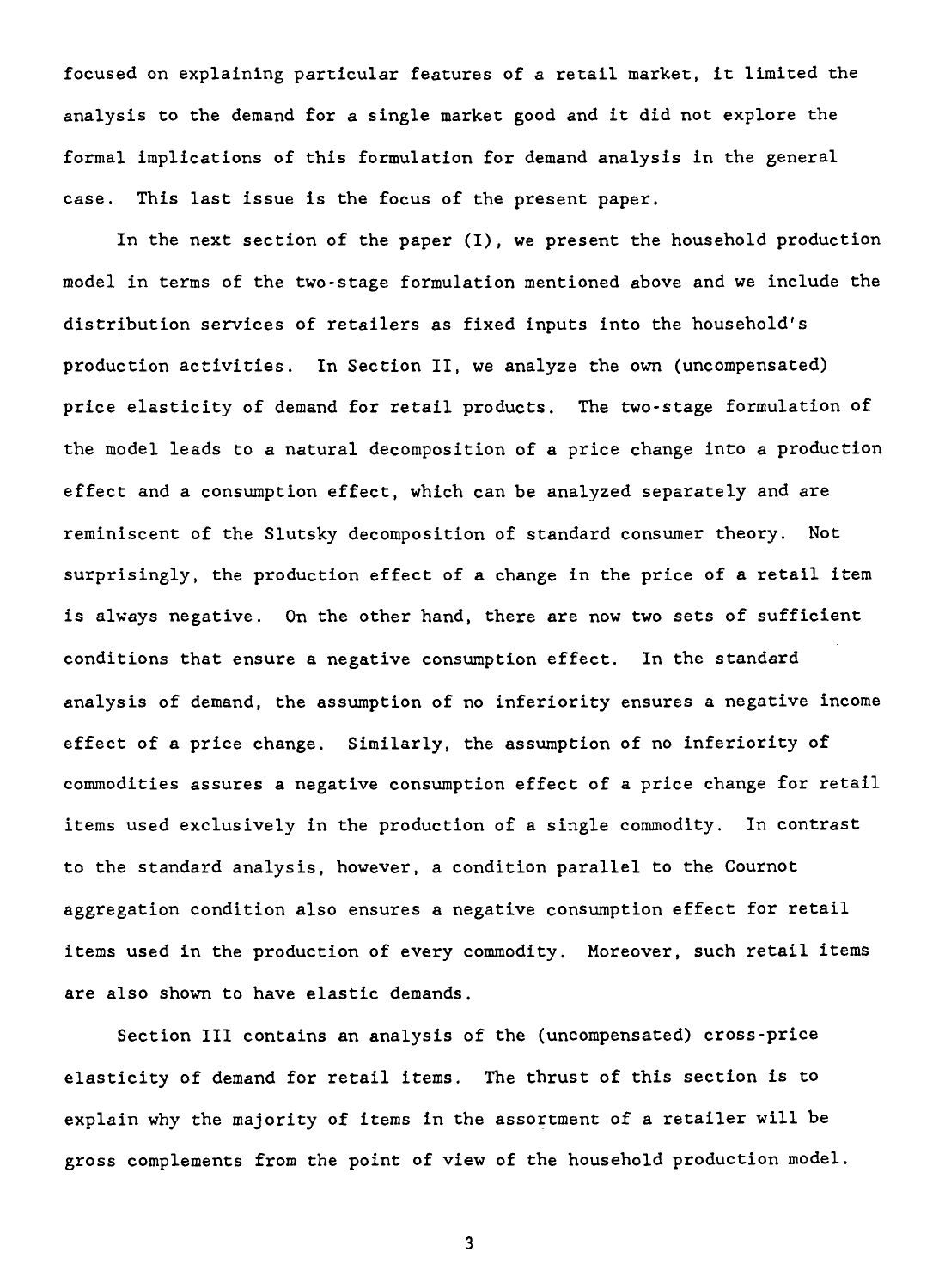Once again, the two-stage formulation is extremely useful in presenting this resuit. First, the conventional arguments about particular items being substitutes or complements, for example coffee and sugar, are shown to be well defined in terms of the production effect and usually for items that are used in the production of the same commodity. Hence, these arguments can merely establish net substitutability or net complementarity. Gross substitutability or complementarity must also take account of the consumption effect and the same two forces driving this effect to be negative in the analysis of the own price elasticity of demand will be at work in this case. For instance, if two items are used by the household in the production of the same commodity no inferiority of the demand for commodities ensures a negative consumption effect. Hence, if the items are (net) independents or complements in production they will be gross complements. Even if the items are (net) substitutes in production they will be gross complements if the consumption effect outweighs the production effect. Similarly, if two items are used in the production of two different commodities they will in general be net independents. Hence, they will be gross complements if the consumption effect is negative. If the two commodities are net independent or complements in consumption the items will be gross complements. Even if the two commodities are net substitutes in consumption, the retail items will be gross complements if the substitution effect is outweighed by the income effect.

One reason for emphasizing this tendency toward gross complementarity among the items purchased by the household from a retailer is the importance of its economic implication. Namely, this tendency is one of the principal factors on the demand side generating the economic incentives for retail firms to offer many different items for sale. Moreover, the provision of a variety of items for sale is an intrinsic characteristic of most modern retail institutions.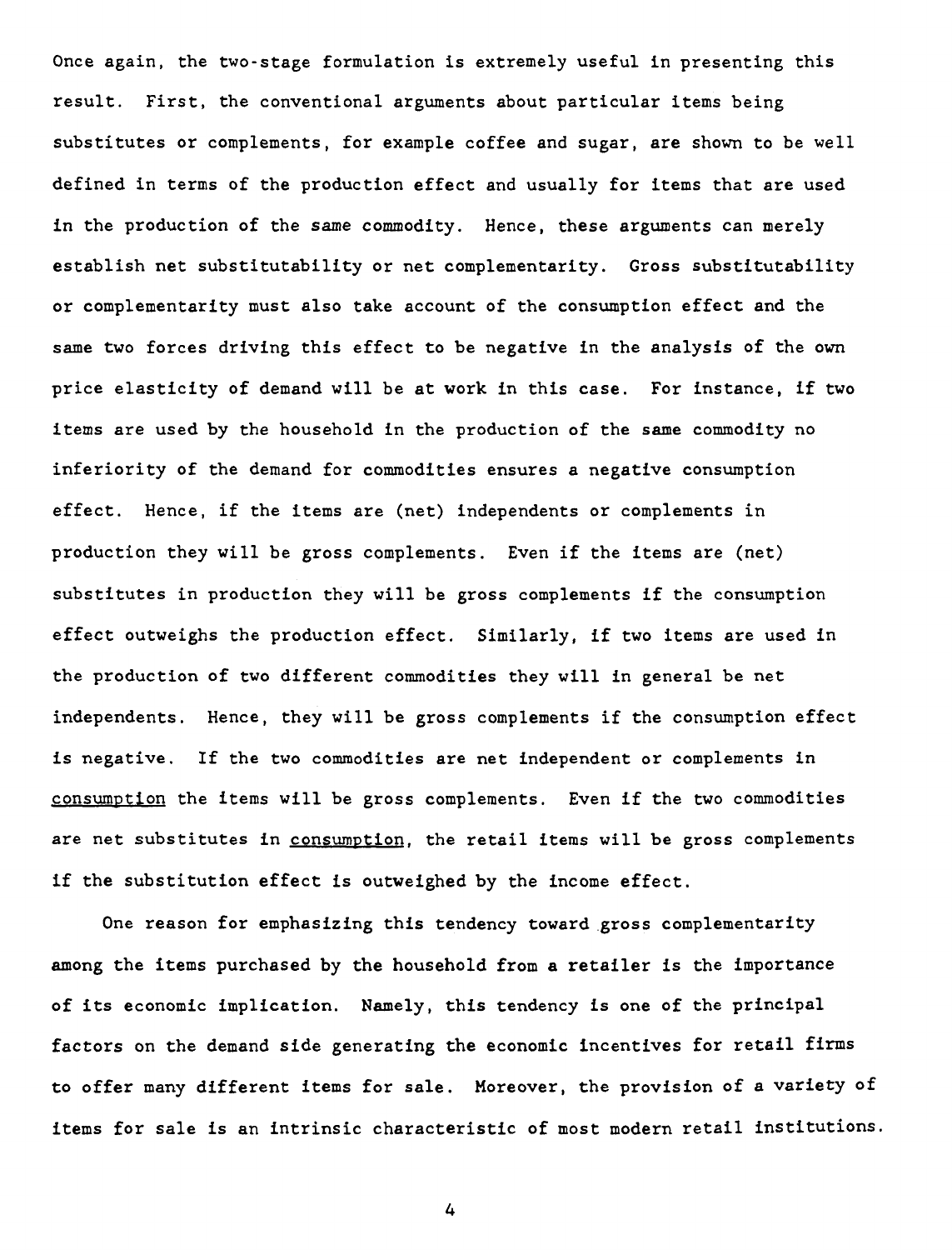Another implication of the tendency toward gross complementarity is market basket pricing. The possibility of pricing items in an assortment in such a way as to generate store traffic is very useful in practical settings, provided one can identify the characteristics of items that are likely to have high (absolute) values of the uncompensated cross-price elasticity of demand. Section IV contains an analysis of the characteristics of items with this property in three different cases, according to the usage of the item in household production. Despite the level of generality of our argument, we are able to identify one of the main characteristics of items that will be useful as traffic builders: namely, items whose costs are a large share of the consumer's budget will be good traffic builders. An illustration of these ideas in terms of an example shows that our procedure for identifying what the retailing literature calls "one-way cross-price elasticities of demand" (Albion, 1983) is more precise and useful than appeals to 'product salience.'

In Section V we analyze the distribution services elasticity of demand. This concept represents a unique feature of our model. By including the distribution services of a retailer as fixed inputs into the household's production activities, we formalize the informai notions available in the literature in a manner that generates results perfectly comparable to those obtained with respect to price changes. Our analysis generalizes to any other determinant of consumption behavior that can be viewed as a fixed input into the household's production activities. Incidentally, Barten (1977, pp. 36-37) notes a related feature in the standard approach to the analysis of consumer behavior and Dreze and Hagen (1978, Appendix) provide a similar formalization with respect to the input-output coefficient in Lancaster's linear technology model.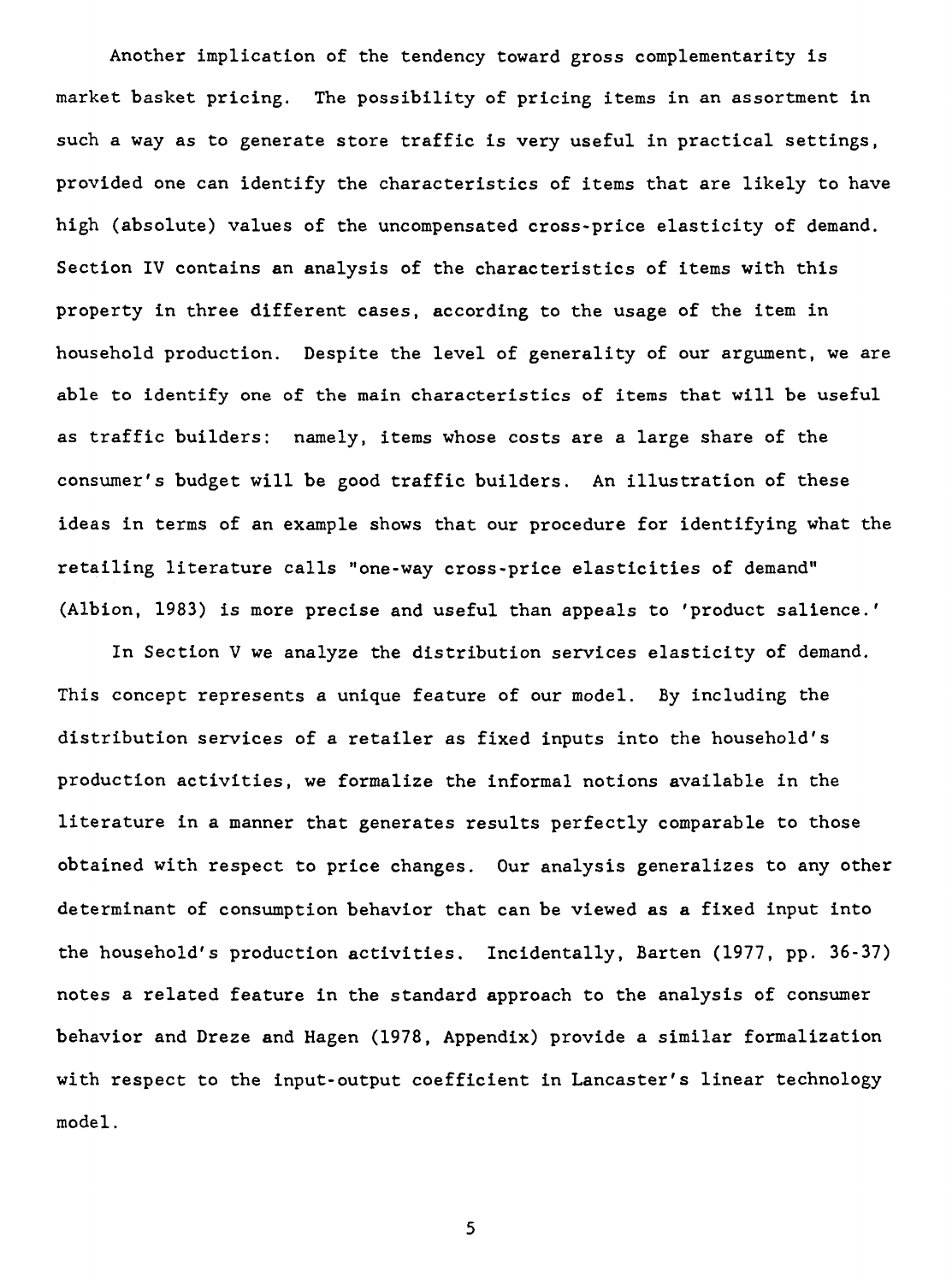Just as in previous cases, the two-stage formulation of the model is useful in separating the effect of a change in a distribution service into a production effect and a consumption effect. This segmentation allows us to define distribution services as net substitutes, independent or complements with items in an assortment according to the sign of the production effect. While in principle it is possible for distribution services to be net substitutes with items in the assortment employed by the household, in practice such cases will be indeed rare. It would mean, for example, that greater accessibility of location by a retailer would lead the household to demand less of an item in the assortment of this retailer given that the prices of ail items sold by this and other retailers, as well as the household's level of production of commodities and wage rate, remain the same. Hence, the widely prevalent situation is one where distribution services are net independent or complements with items in an assortment. Similarly, we can define distribution services as gross substitutes, independents or complements according to the sign of the services elasticity of demand (negative, zero or positive, respectively). Since the same forces driving the consumption effect of a price change to be negative, namely commodities having a positive income effect and Cournot aggregation, operate to drive the consumption effect of a change in the quantity of a distribution service to be positive, the distribution services of a retailer will be gross complements with almost every item in this retailer's assortment employed by the household.

As a mechanism for keeping the notation simple, the interpretation of the results in the sections previously discussed is developed in terras of a single retailer. While the formai results describing the effect of **a** change in price or distribution service of one retailer on the quantity demanded of an item in another retailer's assortment are the same as in the case of a single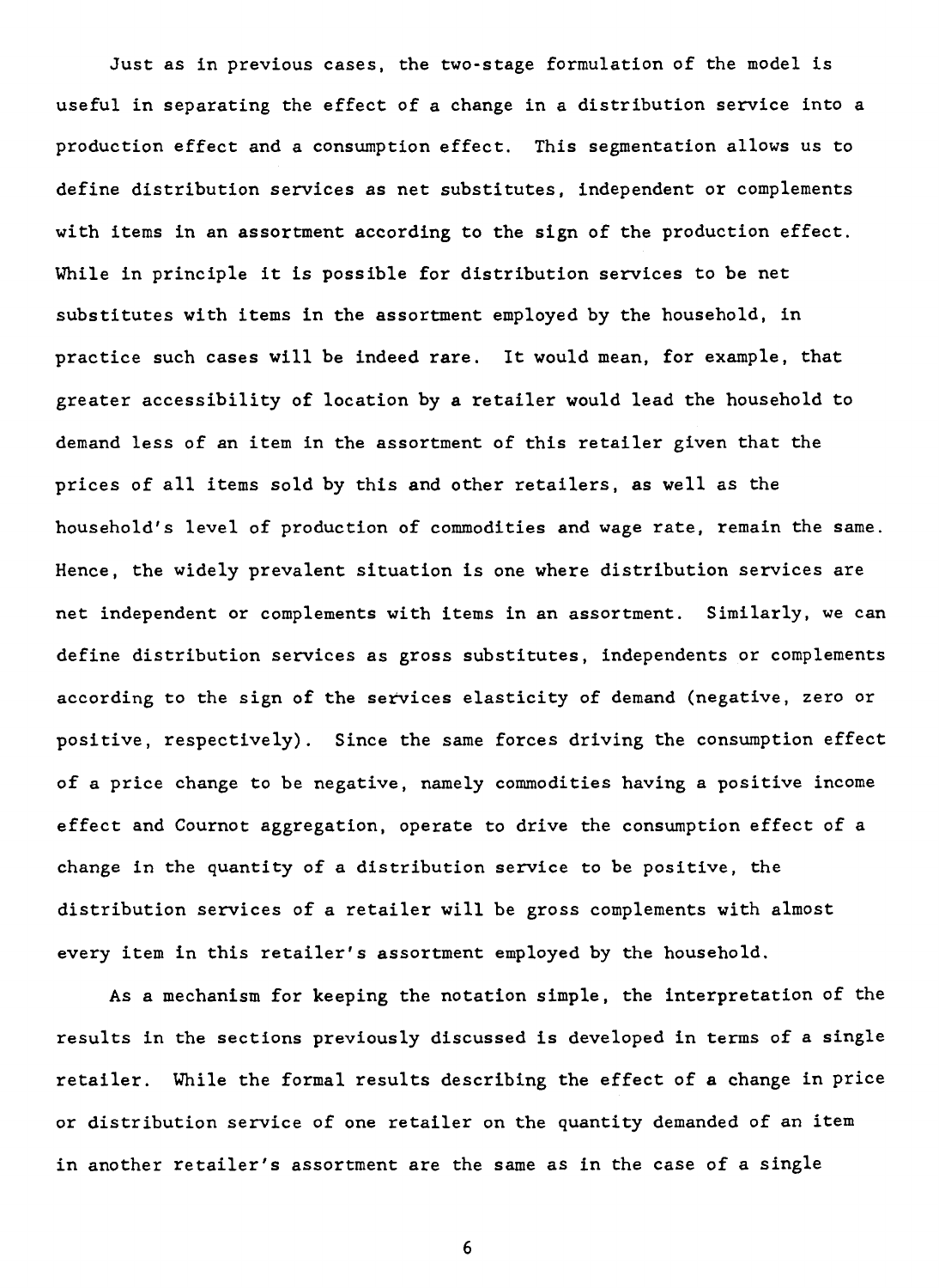retailer, the interpretation is somewhat different. Hence, the concluding section (VI) brings out these implications of our approach. On the substantive side, the main results are that gross substitutability, when it exists, is likely to take place between items in the assortments of different retailers or, to a lesser extent, through the relation between items in one retailer's assortment and another retailer's distribution services. Nevertheless, even in the context of different retailers gross complementarity remains a widespread phenomenon; therefore, it provides a powerful incentive on the demand side for the creation of retail agglomerations including, for example, shopping centers and shopping malls.

To conciude, the approach presented here should serve as a useful formai characterization of the demand side of retail markets in future theoretical and empirical work. Furthermore, if one wishes to engage in policy evaluations, the positive analysis of the household production model in goods space provided here can be integrated with the welfare analysis of the model in goods space provided in Bockstael and McConnell (1983, Section III).

#### I. The Model

For our purposes it is useful to develop the household production model in terms of the two-stage procedure mentioned in the introduction (Deaton and Muellbauer (1980, pp. 245-54)). The first stage can be described as follows:

Min pQ s.t. 
$$
h(Q, D, Z) = 0
$$
 (1)

where Q is a vector **of ail** the goods and services employed by the household in production, including the goods and services purchased from different retailers as well as the time employed by the household in production activities. p is a corresponding vector of prices, including the opportunity cost of the household's time. D is a vector of distribution services provided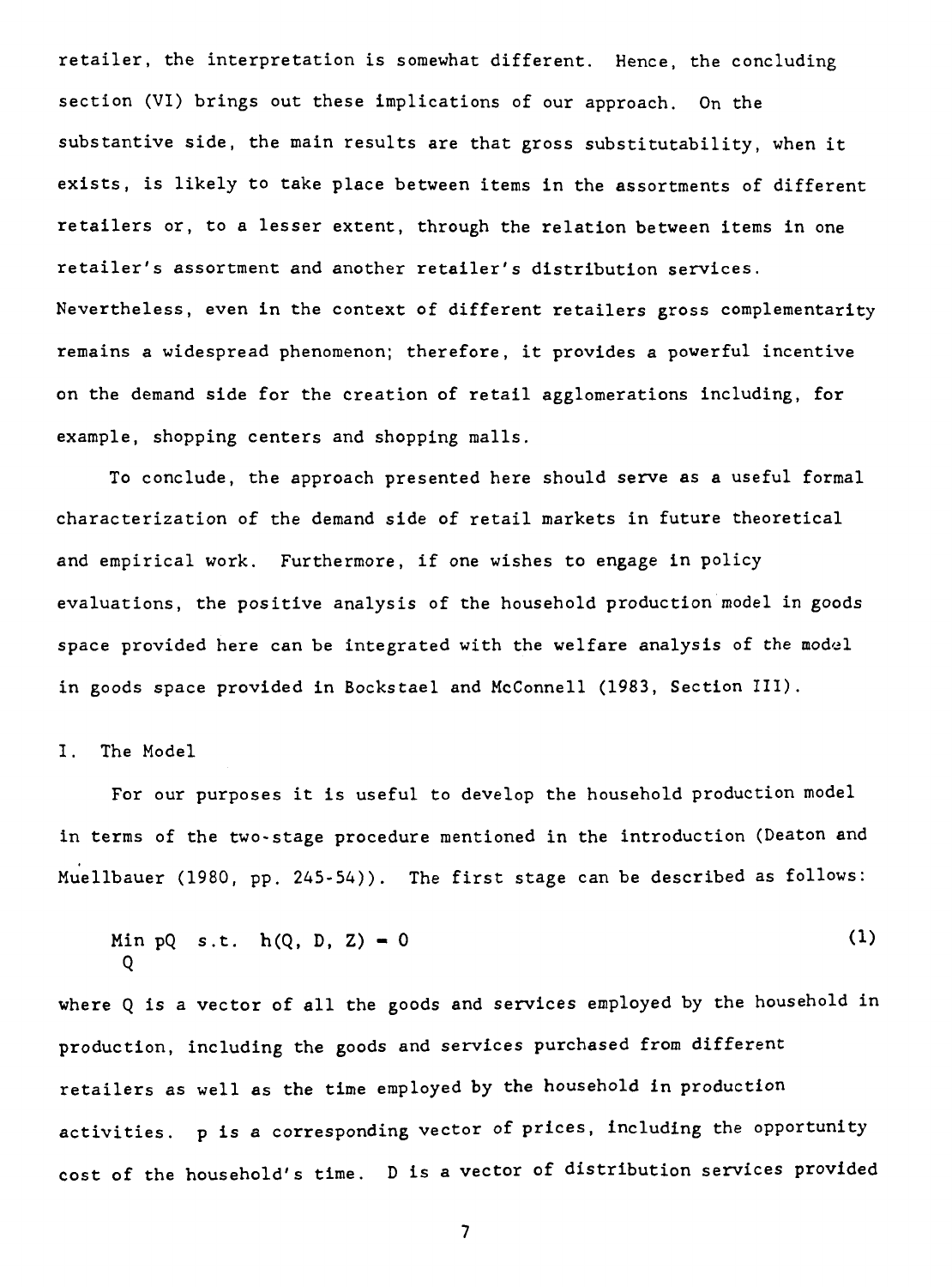by the retailers which the household patronizes in its purchase activities. Z is the vector of commodities produced by the household, which are the ones that yield satisfaction or utility directly. h is a transformation function with the usual properties.

The result of this optimization procedure is the cost function below

$$
C = C(p, D, Z) \tag{2}
$$

This function has the following properties: nondecreasing concave and linear homogeneous in prices, increasing in outputs (the elements of Z) and nonincreasing in distribution services (the elements of D). The last property follows from assuming that the distribution services provided by a retailer act as fixed inputs into the household production activities. It is in this manner that the shifting of distribution costs between consumers and retailers can be captured formally in the model. It follows from Shephard's Lemma that the conditional or Hicksian demand function for a good purchased from a particular retailer will be given by

$$
Q_k = C_k = \partial C/\partial p_k = g_k(p, D, Z) \qquad k = 1, ..., K
$$
 (3)

In the second stage the household maximizes utility, by choosing the optimal levels of the commodities that yield satisfaction, subject to the constraint that the household's full income (W) be sufficient to cover the costs of producing these levels of the commodities. This second stage can be described as follows:

$$
\text{Max } U(Z) \quad s.t. \quad W \geq C(p, D, Z) ,
$$

where  $U(Z)$  is a quasi-concave utility function. The first-order conditions for an interior solution are given by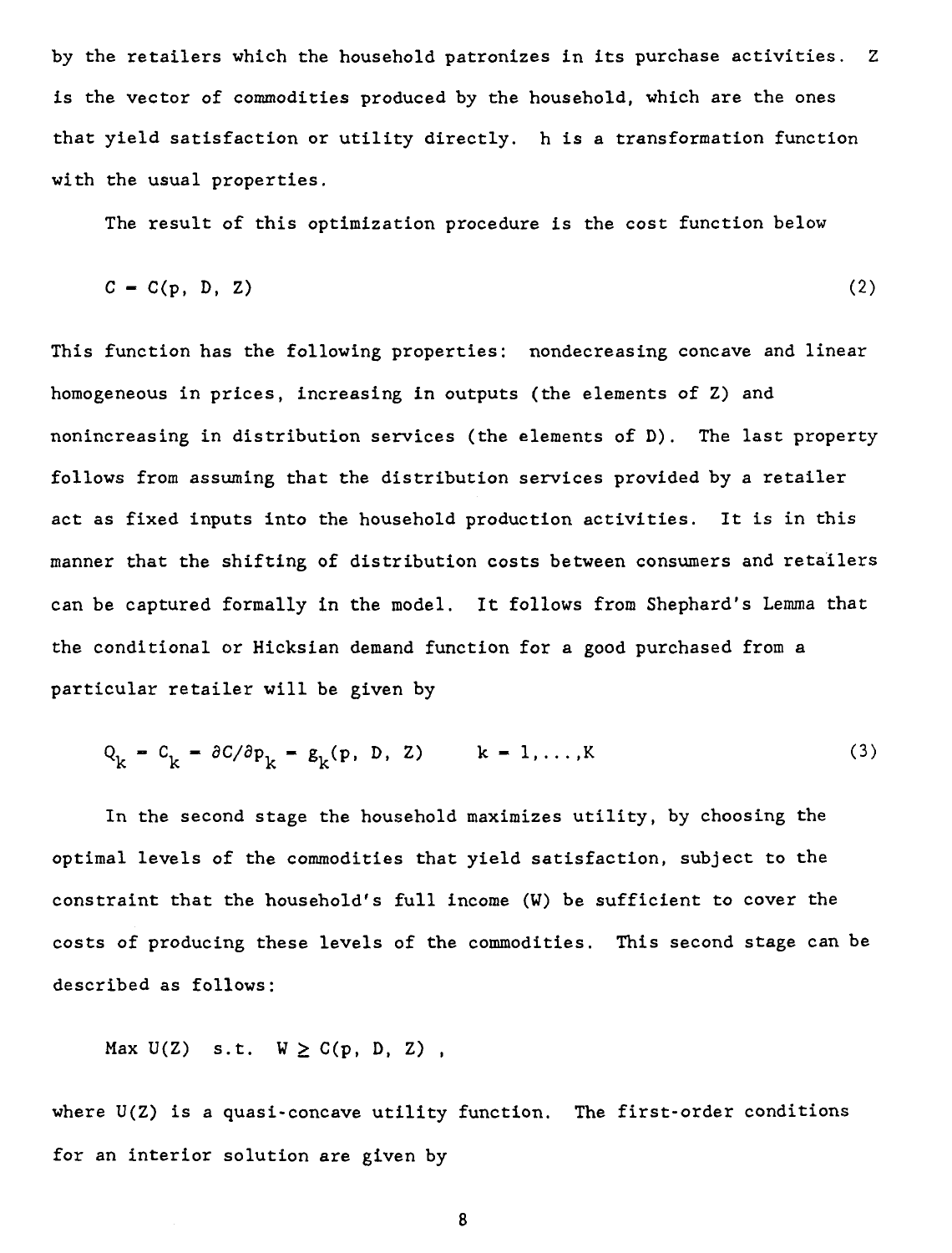$$
U_{i}(Z) - \lambda C_{i}(p, D, Z) \t i - 1, ..., I \t(4)
$$
  
W - C(p, D, Z), (5)

where  $U_i = \partial U/\partial Z_i$ ,  $C_i = \partial C/\partial Z_i$  and  $\lambda$  is the usual Lagrange multiplier. The solution of (4) and (5) yields the demand functions for the commodities, i.e.,

$$
Z_{i} = f_{i}(p, D, W) \qquad i = 1,..., I
$$
 (6)

Finally, substitution of (6) into (3) yields the Marshallian or uncompensated demand functions for any item purchased from a retailer. To wit,

$$
Q_k = g_k[p, D, f(p, D, W)] \qquad k = 1,...,K
$$
 (7)

II. The Own-Price Elasticity of Demand for Retail Items

One advantage of the two-stage formulation of the model is that it leads to a natural decomposition of the effects of a price change which is analogous to the Slutsky decomposition of standard consumer theory. That is, the own price elasticity of demand for a retail item can be obtained from (7) and written as

$$
\epsilon_{kk} = \epsilon_{kk}^* + \sum_{i} \omega_{ki} \eta_{ik} \tag{8}
$$

where  $\epsilon_{kk}$  -  $(\partial Q_k / \partial p_k) (p_k / Q_k)$ ,  $\epsilon_{kk}^*$  -  $(\partial Q_k / \partial p_k | Z) (p_k / Q_k)$ ,  $\omega_{ki}$  - $(\partial Q_k/\partial Z_i)(Z_i/Q_k)$  and  $\eta_{ik} = (\partial Z_i/\partial p_k)(p_k/Z_i)$ .

The first term on the RHS of (8) is the production effect of a price change. Namely, it represents the percentage change in the quantity demanded of the k<sup>th</sup> item or input given the levels of production of the commodities that yield satisfaction and, from (3), it must always be nonpositive by the concavity of the cost function. The second term in  $(8)$  is the consumption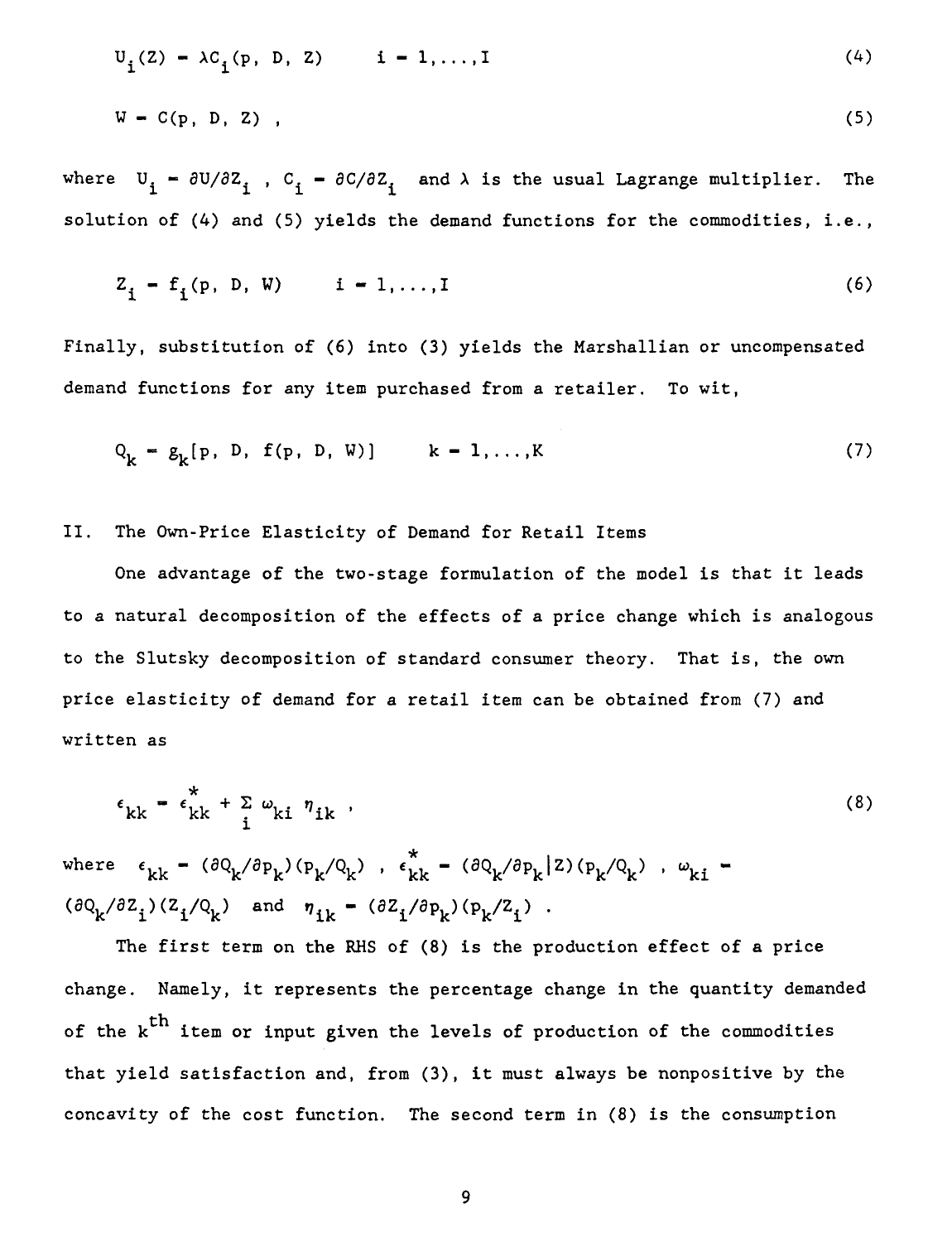effect of a price change and it captures the percentage change in the demand for the  $k^{th}$  item as a result of the changes in the demand for commodities induced by the change in the costs of producing these commodities.  $\omega_{i,j}$ represents the percentage change in the usage of input  $Q_i$  as a result of a percentage change in the output of  $Z_i$ . Throughout we will assume that there are no regressive inputs in production (Hicks, 1946); consequently,  $\omega_{i,j} \geq 0$ .  $n_{i\mathbf{k}}$  is the elasticity of demand of the i<sup>th</sup> commodity with respect to a change in the price of the  $k<sup>th</sup>$  item or input.

Just as in the analysis of the income effect of standard consumer theory, it is useful to derive sufficient conditions for the consumption effect to be negative. In contrast to that case, however, there are two sets of sufficient conditions for the consumption effect to be negative which are of interest. These conditions will be stated in the form of two theorems.

Theorem 1: When an item in a retailer's assortment is used by the household in the production of every commodity, the consumption effect of a change in the price of that item will always be negative.

Proof: Differentiation of the budget constraint in (5) with respect to the price of the k<sup>th</sup> product and manipulation of the results leads to the following condition.

$$
\sum_{i} \theta_{i} \eta_{ik} = -S_{k} \tag{9}
$$

where  $\theta_{\textbf{i}} = C_{\textbf{i}} Z_{\textbf{i}}/C$  ,  $S_{\textbf{k}} = P_{\textbf{k}} Q_{\textbf{k}}/C^{\textbf{1}}$  and  $\eta_{\textbf{i}\textbf{k}}$  has already been defined. In terms of interpretation  $\theta_{\textbf{i}}$  is the marginal budget share of the i<sup>th</sup> commodity and  $S_k$  is the budget share of the  $k^{th}$  input or item in an assortment.

<sup>&</sup>lt;sup>1</sup>Incidentally, equation (9) is simply the Cournot aggregation or adding up condition in the household production model.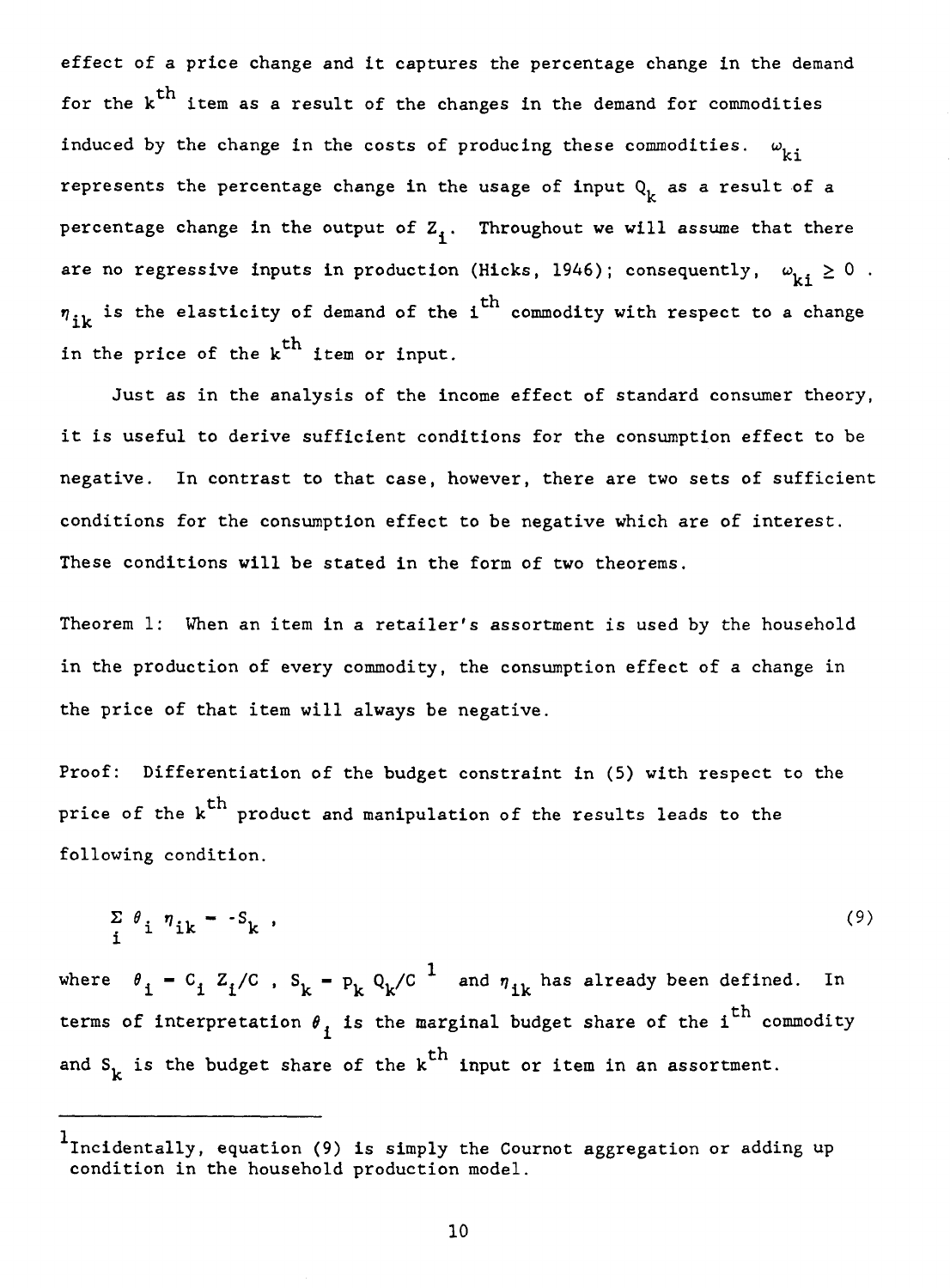If the weights in the consumption effect,  $\omega_{k,i}$ , are proportional to the marginal budget shares of the i<sup>th</sup> commodity, the consumption effect will be negative by (9). This is indeed the case. These weights will either be zero, if the  $k<sup>th</sup>$  product is not used in the production of the i<sup>th</sup> commodity, or proportional to the marginal budget shares. For

$$
\omega_{ki} = (\partial Q_k / \partial Z_i) Z_i / Q_k = (\partial Q_k / \partial Z_i) (p_k / C_i) C_i Z_i / p_k Q_k
$$

$$
= [(\partial Q_k / \partial Z_i) (p_k / C_i)] \theta_i / S_k
$$
(10)

The term in square brackets will either be zero or unity, since  $(\partial Q_k/\partial Z_i)p_k$ is the marginal cost of input k in the production of the i<sup>th</sup> commodity and it must, therefore, equal  $c_{\bf i}^{\phantom{\dag}}$ , or the marginal cost of producing the i $^{\rm th}$ is 'met used. commodity, if it is used in the production of the  $i^{\mathrm{th}}$  commodity or zero if it

$$
\mathsf{Q.E.D.}
$$

Corollary: If the conditions of Theorem 1 are met, the demand for the  $k^{th}$ item in the assortment must be elastic.

Proof: Substitution of (10) in (8) and use of (9) yields

$$
\epsilon_{kk} = \epsilon_{kk}^* - 1 \tag{11}
$$

Q.E.D.

A second set of sufficient conditions for the consumption effect to be negative provides a result analogous to the standard case. Namely,

Theorem 2: When an item in a retailer's assortment is used exclusively in the production of a single commodity, the consumption effect will be negative if the commodity is a normal commodity in the sense of having a positive income effect.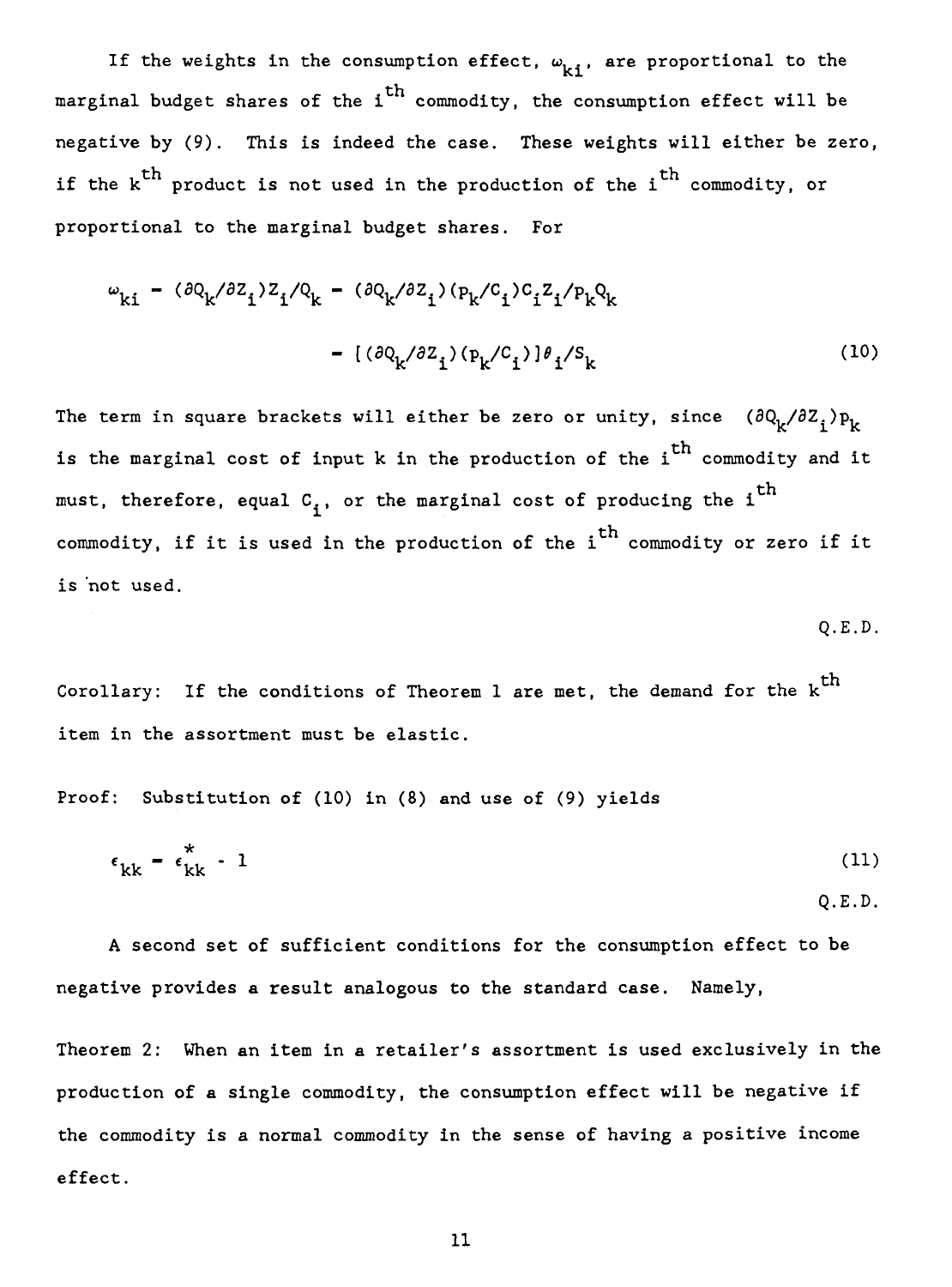Proof: If the  $k^{th}$  product in the assortment is used exclusively in the production of a single commodity (n), the consumption effect can be written as

$$
\sum_{i} \omega_{ki} \eta_{ik} - \omega_{kn} \eta_{nk} \tag{12}
$$

since  $\omega_{\mathbf{k}i} = 0$  for  $i \neq n$ . In the Appendix we show that

$$
\eta_{nk} = \eta_{nk}^* - S_k \eta_i < 0 \tag{13}
$$

where  $\hat{\eta}_{nk} = (\partial Z_n / \partial p_k | U) (p_k / Z_n)$  and  $\eta_n = (\partial Z_n / \partial W) W / Z_n$ ,  $\hat{\eta}_{nk}$  is the compensated price elasticity of demand for commodity n as a result of a change in the price of input k and it will always be negative for the same reason as in the standard case. Therefore when commodity n has a positive income effect  $(\eta_n > 0)$ ,  $\eta_{nk}$  must be negative.

Q.E.D.

These two theorems identify two basic forces leading to a negative consumption effect. First, each product price elasticity of demand for a commodity  $(\eta_{ik})$  will tend to be negative for the same reason as in the case of standard consumer theory. Secondly, even if some of them are not, a weighted average of these elasticities must lead to a negative number by Cournot aggregation (equation 9). Given that the production effect is always negative, one comes to the unsurprising conclusion that the own uncompensated price elasticity of demand for retail items  $(\epsilon_{\rm kk}^{})$  is expected to be negative. Less transparently, the Corollary to Theorem 1 suggests that retail items which are used by the household in the production of many different commodities will have more elastic demands than those which are used by the household in the production of a single commodity, other things equal. An important input that also falls into this category is the household's time.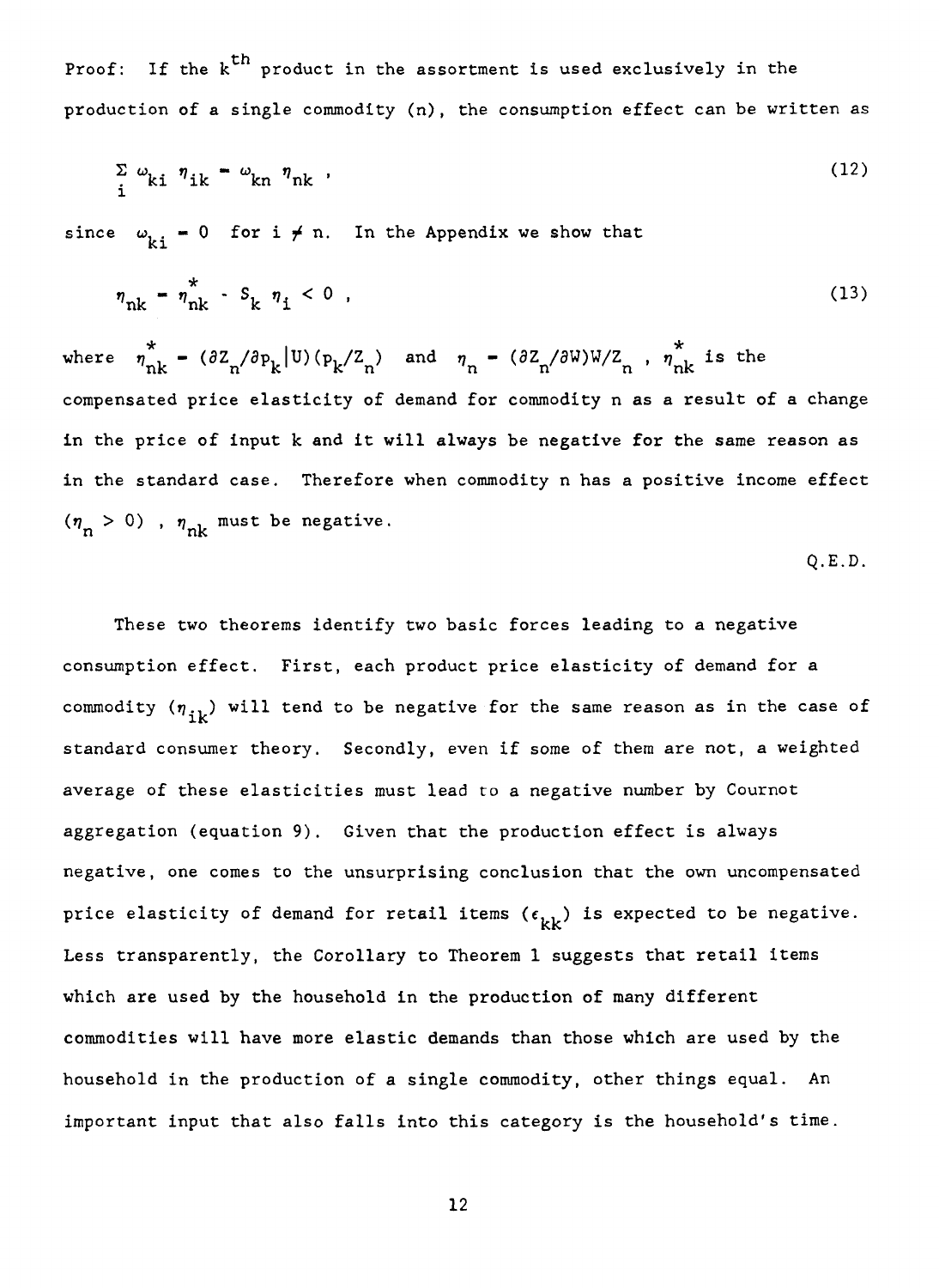#### III. The Cross-Price Elasticity of Demand for Retail Items

From the uncompensated demand function in (7), we can also obtain the cross-price elasticity of demand for any items in a retail assortment, i.e.,

$$
\epsilon_{k\ell} = \epsilon_{k\ell}^* + \sum_{i} \omega_{ki} \eta_{i\ell} , k = 1, ..., K ; \ell = 1, ..., K
$$
 (14)

where  $\epsilon_{k\ell}$  =  $(\partial Q_k/\partial p_\ell)(p_\ell/Q_k)$  and  $\epsilon_{k\ell}^*$  =  $(\partial Q_k/\partial p_\ell|Z)(p_\ell/Q_k)$ .

Equation (14) suggests the following definitions.

Definition 1: Two items in an assortment are net substitutes, independent or complements as the production effect  $(\epsilon_{i,\ell}^*)$  is positive, zero, or negative, respectively.

Definition 2: Two items in an assortment are gross substitutes, independent or complements as the sum  $(\epsilon_{k,0})$  of the production effect and the consumption effect is positive, zero, or negative, respectively.

When two items are used in the production of the same commodity, the full range of possibilities encompassed by Definition 1 is available and only a discussion of specific circumstances allows the classification of items into one category or another. Indeed, we would contend that most discussions in the literature about specific items, for example coffee and tea or coffee and sugar, being substitutes or complements are well defined only when these items are viewed as inputs into the production of the same commodity, and the relevant definition being used is Definition 1. In order to strengthen the case for this contention, we establish the following theorem.

Theorem 3: If there is no joint production of commodities, any two items used exclusively in the production of different commodities will be net independents.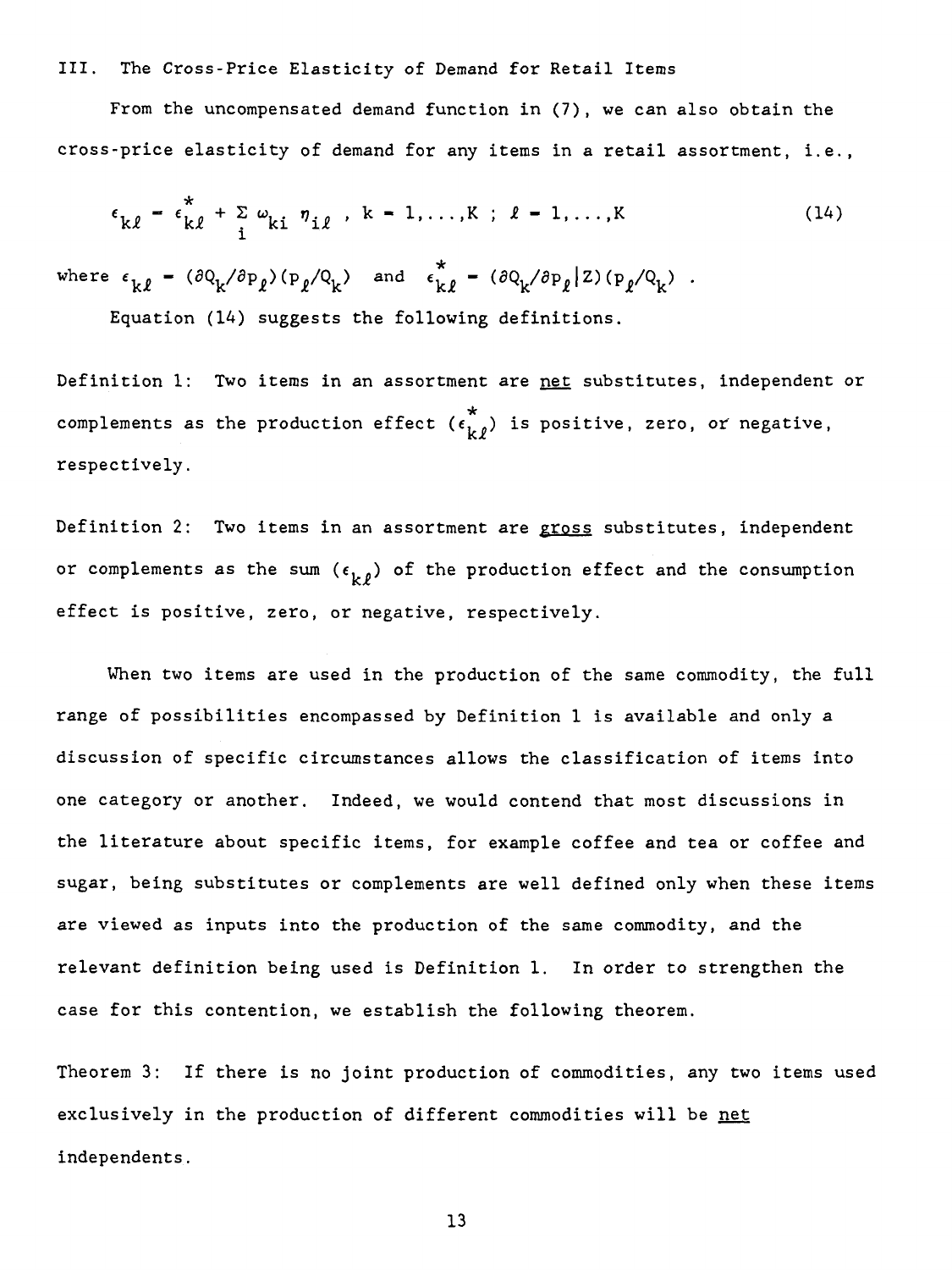Proof: In the absence of joint production, the total costs of producing two commodities, say,  $Z_1$ ,  $Z_2$ , can be specified as

$$
c(p_k, p_\ell, \bar{p}, z_1, z_2, D) - c^1(p_k, \bar{p}, z_1, D) + c^2(p_\ell, \bar{p}, z_2, D)
$$

where p is a vector of prices other than  $p_k$  and  $p_{\theta}$ . The conditional demand for item k will be given by  $C_k - Q_k = \frac{\partial C^1}{\partial p_k}$ , since  $\frac{\partial C^2}{\partial p_k} - 0$  because there is no joint production.<sup>2</sup> Hence,

$$
(\partial Q_k / \partial p_{\ell} | Z) = 0 - (\partial Q_{\ell} / \partial p_k | Z) \text{ , and}
$$
  

$$
\epsilon_{k\ell}^* = 0 - \epsilon_{\ell k}^* (S_{\ell} / S_k) .
$$
 Q.E.D.

Turning to the consumption effect, i.e., the second term on the RHS of (14), a number of possibilities must be considered. It is convenient to start

by considering two possibilities that correspond to the two theorems established in the previous section.

Theorem l': If two items in the retail assortment are used by the household in the production of every commodity, the consumption effect will be negative.

Proof: In this situation  $\omega_{\mathbf{k}i} = \theta_i / S_{\mathbf{k}}$  for all i; hence, the second term in (14) becomes

$$
\sum_{i} \theta_{i} \eta_{i\ell}/S_{k} = -S_{\ell}/S_{k} < 0 , \qquad (15')
$$

where the equality follows from Cournot aggregation, (9).

Q.E.D.

<sup>2</sup> Actually, ail we need for the result in the theorem is that both inputs k and  $\ell$  be net independents with the inputs that are the source of jointness in production.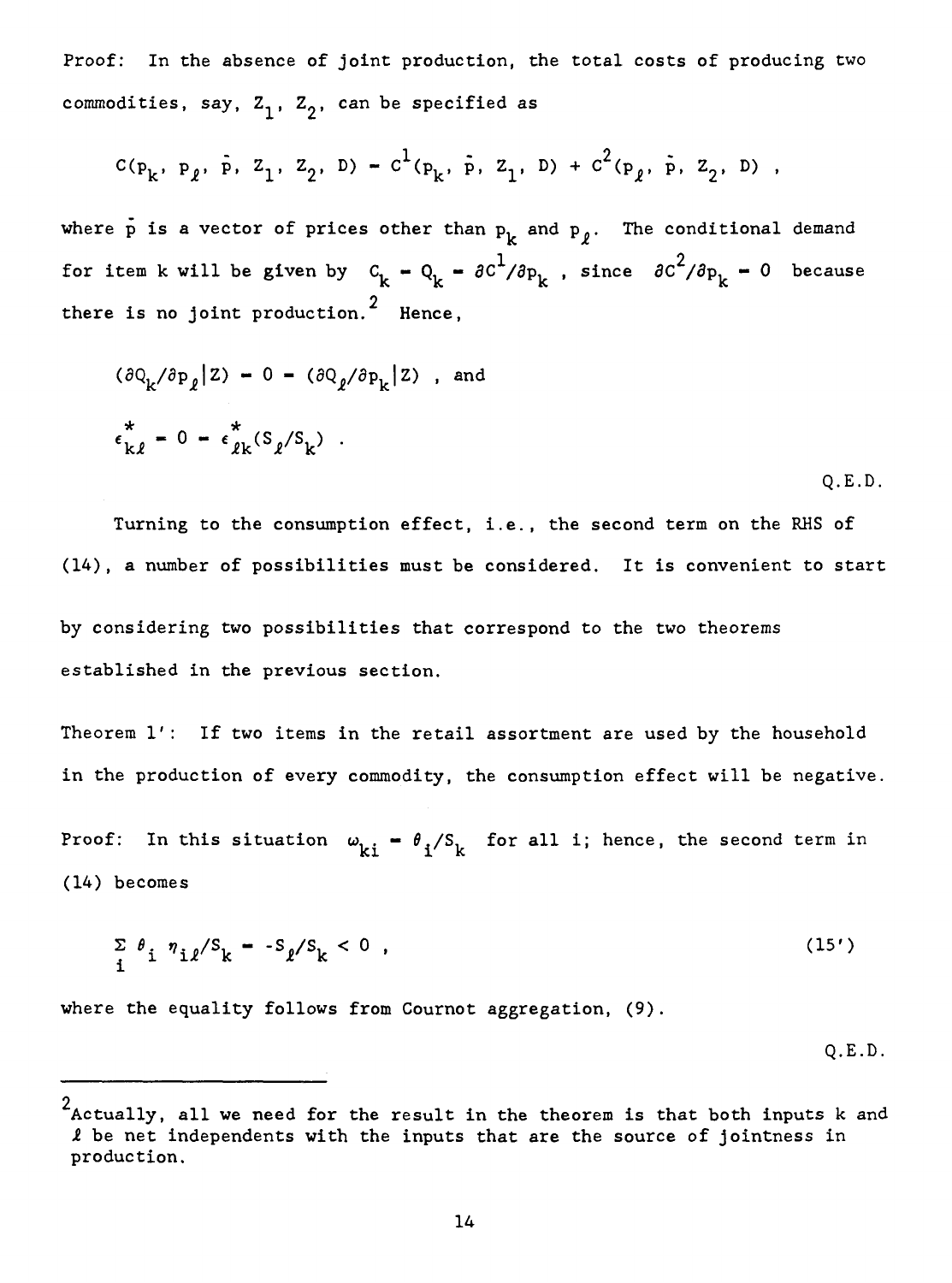Theorem 2': If two items in the retail assortment are used exclusively in the production of the same commodity, (n), the consumption effect will be negative if the commodity has a positive income effect.

Proof: Since  $\omega_{ki} = 0$  for  $i \neq n$ , the second term in (14) becomes

$$
\sum_{i} \omega_{ki} \eta_{i\ell} = \omega_{kn} \eta_{n\ell} \tag{16}
$$

But, as we show in the Appendix (equation A8),  $\eta_{n0}$  must be negative if the income effect  $(\eta_n)$  is positive.

$$
Q.E.D.
$$

An implication of these two results is that the consumption effect, by being negative, is a force driving all items in the assortment toward gross complementarity. Indeed, a similar force exists in the standard analysis of the consumer under the assumption that goods are normal. This tendency toward gross complementarity, which has not been stressed in the literature, is further illustrated by considering the following situation in our model. Namely, the nature of the consumption effect when two items in the assortment are used exclusively in the production of different commodities. Our point will be made in terms of the following remark.

Remark 1: If two items in a retail assortment are used exclusively by the household in the production of different commodities (n, m), in the absence of joint production these items will be gross complements even if the commodities are (net) substitutes in consumption, provided that the commodities are normal goods and that the income effect is "sufficiently strong."

Proof: By Theorem 3, the two items are net independents. Hence, by Definition 2, gross complementarity will be determined by the consumption effect which is given by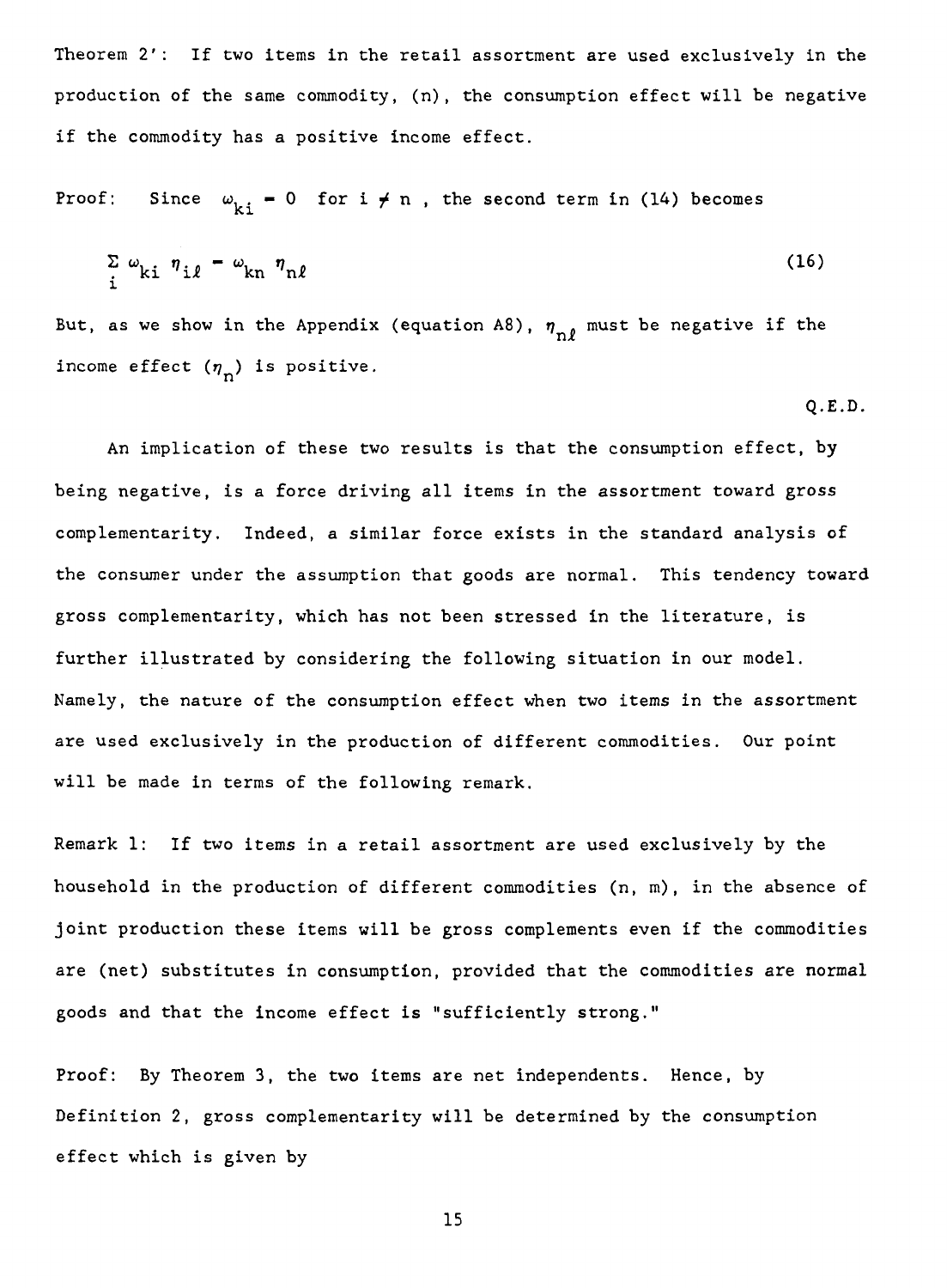$$
\sum_{i} \omega_{ki} \eta_{i\ell} - \omega_{kn} \eta_{n\ell} \tag{17}
$$

In the Appendix (equation Ail) we show that

$$
\omega_{kn} \eta_{n\ell} - \omega_{kn} (p_{nm}^* \pi_{m\ell} - S_\ell \eta_n) < 0 , \qquad (18)
$$

where  $\stackrel{\star}{\rm p}_{\rm nm}^{\rm x}$  is the compensated cross price elasticity of demand of commodity  ${\rm n}$ with respect to a change in the shadow price of commodity m and  $\pi_{\mathfrak{m}\,\rho}$  is the percentage change in the shadow price of commodity m as a result of a percentage change in the price of item  $\ell$  in the assortment. If the two commodities are net or Hicksian independent or complements in consumption  $(p_{nm}^*$  $_{\rm nm}$   $_{<}$  0), the sign of (18) follows from the commodities being normal goods. If the two commodities are net substitutes in consumption, however, it is also required that the income effect  $(S_{\rho} \eta_n)$  be "sufficiently strong" to dominate \* the substitution effect  $(p_{nm}^{m} \pi_{m\ell})$ .

$$
Q.E.D.
$$

While the analysis of the previous three situations does not exhaust ail the possibilities, as we shall see in the next section, it spans the range of these possibilities. Hence, it allows us to draw the main economic implication of the analysis in this section for the demand for retail products. This implication is summarized in terms of the following proposition.

Proposition 1: Most items purchased by the household from a retailer will be gross complements.

Since this proposition must be, per force, somewhat imprecise, we merely provide an argument for its validity. Consider first the situations underlying Theorems l' and 2'. That is, items that are used by the household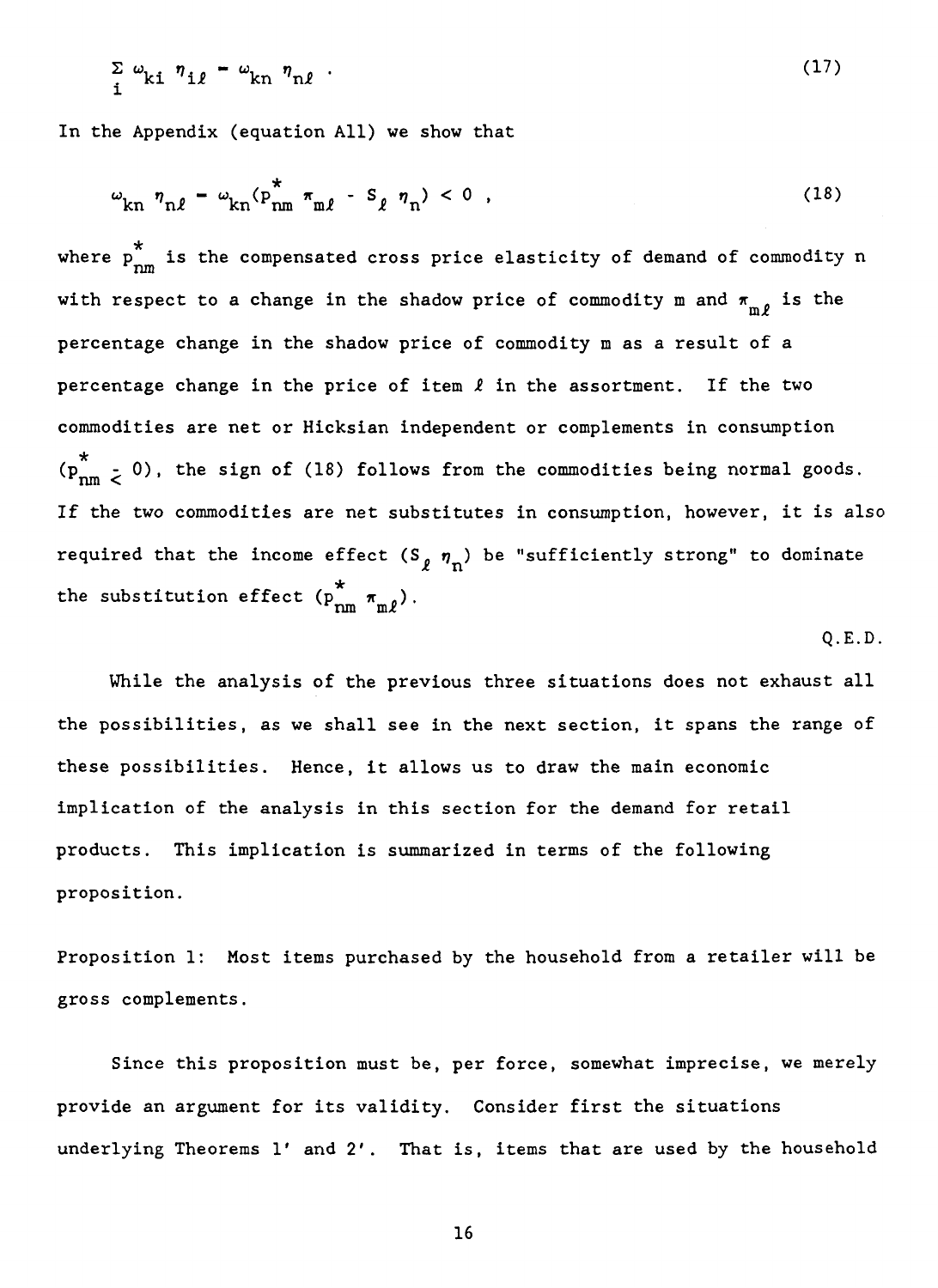either in the production of every commodity or exclusively in the production of the same commodity. If these items are net independent or complements in production, they will also be gross complements. Moreover, even if these items are substitutes in production they will still be gross complements if the consumption effect dominates the production effect. Next consider the situation underlying Remark 1. That is, items used by the household exclusively in the production of different commodities. If these items are used in the production of commodities that are net independent or complements in consumption, the items will be gross complements. Even if these items are used in the production of commodities that are net substitutes in consumption, the items will still be gross complements if the income effect dominates the substitution effect. While situations in which two items purchased from a retailer are gross substitutes can in principle be constructed, the analysis in this section suggests that such situations are far less common than situations where gross complementarity prevails.

IV. Characteristic of Traffic Building Items in an Assortment.

One issue that is of particular interest from the point of view of retail institutions is the identification of the characteristics of items that are gross complements with many products and that have high (absolute) values of the cross-price elasticity of demand. This issue underlies discussions of loss leader behavior and market basket pricing, for example Preston (1962), or traffic building products, for example Albion (1983). In this section, we identify some of these characteristics.

In order to proceed effectively, it is convenient to consider various cases.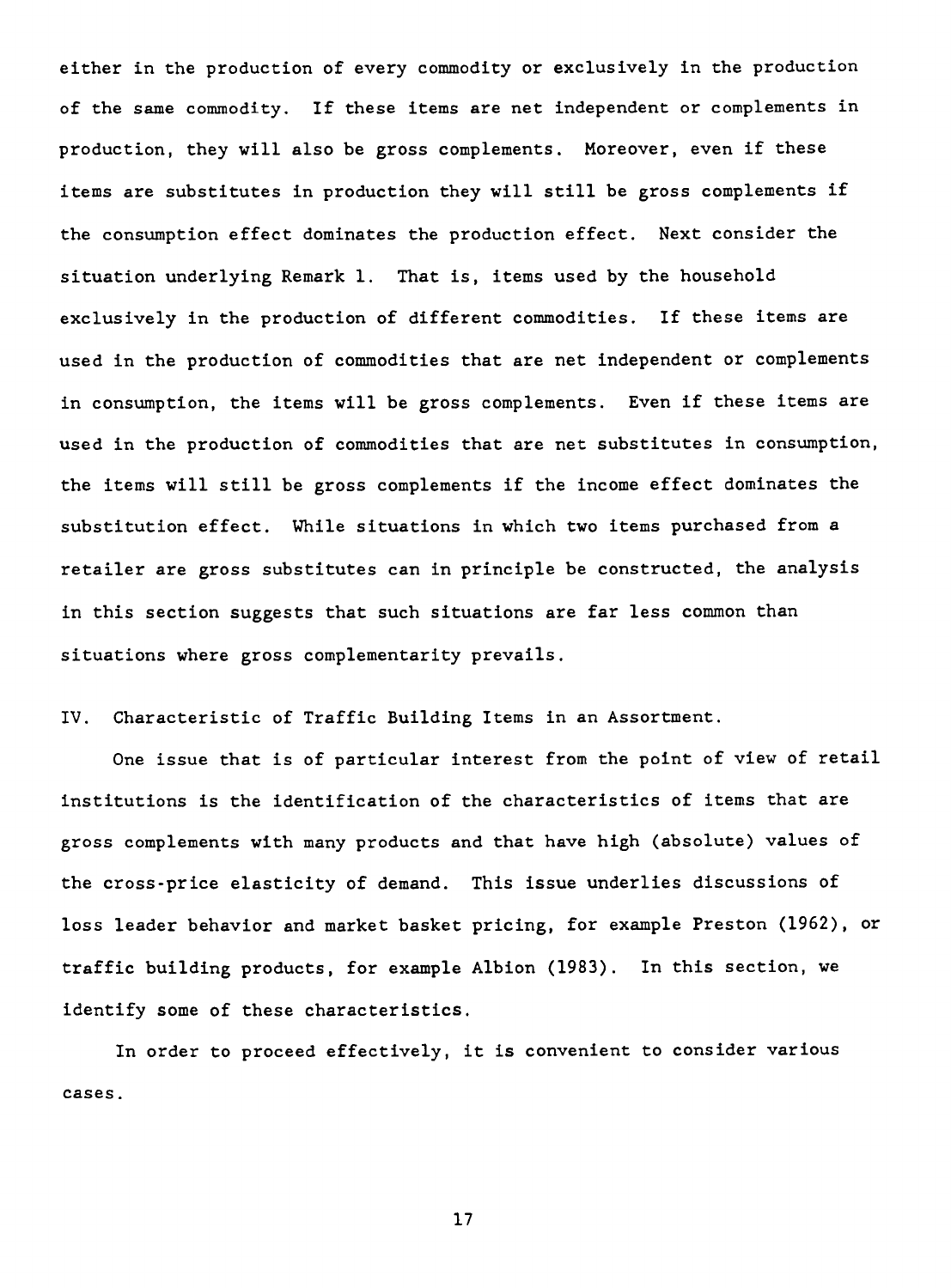Case i. Two items  $(k, \ell)$  used exclusively in the production of the same commodity (n). The cross-price elasticities can be written as

$$
\epsilon_{k\ell} = \epsilon_{k\ell}^* + (\theta_n / S_k) (\rho_{nn}^* \pi_{n\ell} - S_\ell \eta_n)
$$
 (19a)

$$
\epsilon_{\ell k} = \epsilon_{k\ell}^* (S_k/S_\ell) + (\theta_n/S_\ell) (p_{nn}^* \pi_{nk} - S_k \eta_n)
$$
 (19b)

Clearly, if an item represents the largest share in the household's budget and leads to the largest increases in the marginal costs of producing a commodity, it is the one most likely to be gross complements with all other items used in the production of that commodity, i.e., it will have the largest absolute value of the consumption effect (the second term in (19a) and (19b)). Moreover, if this item is used in the production of a commodity which has the highest income elasticity, represents the largest marginal share of the budget and has the highest compensated own price elasticity of demand, it will have the highest possible (absolute) value of the cross-price elasticity of demand out of ail the items that are gross complements and are used exclusively in the production of a single commodity.

Case ii. Two items  $(k, \ell)$  used exclusively in the production of different commodities, respectively (n, m). The cross-price elasticities can be written as

$$
\epsilon_{k\ell} - \epsilon_{k\ell}^* + (\theta_n / S_k) (\mathbf{p}_{nm}^* \pi_{m\ell} - S_\ell \eta_n)
$$
\n
$$
\epsilon_{\ell k} - \epsilon_{\ell k}^* + (\theta_m / S_\ell) (\mathbf{p}_{mn}^* \pi_{n\ell} - S_k \eta_m)
$$
\n(20a)

If we assume that neither item  $(k, \ell)$  is the source of any jointness in

production,  $\epsilon_{k\ell}$  **-** 0 <del>-</del>  $\epsilon_{\ell k}$  by Theorem 3, and we use the symmetry of the compensated cross-price effects in consumption,  $p_{mn}^{\dagger} = p_{nm}^{\dagger}(\theta_n/\theta_m)$  , we have

$$
\epsilon_{k\ell} - (\theta_n \ p_{nm}^* \pi_{m\ell} - S_\ell \theta_n \eta_n) / S_k
$$
 (21a)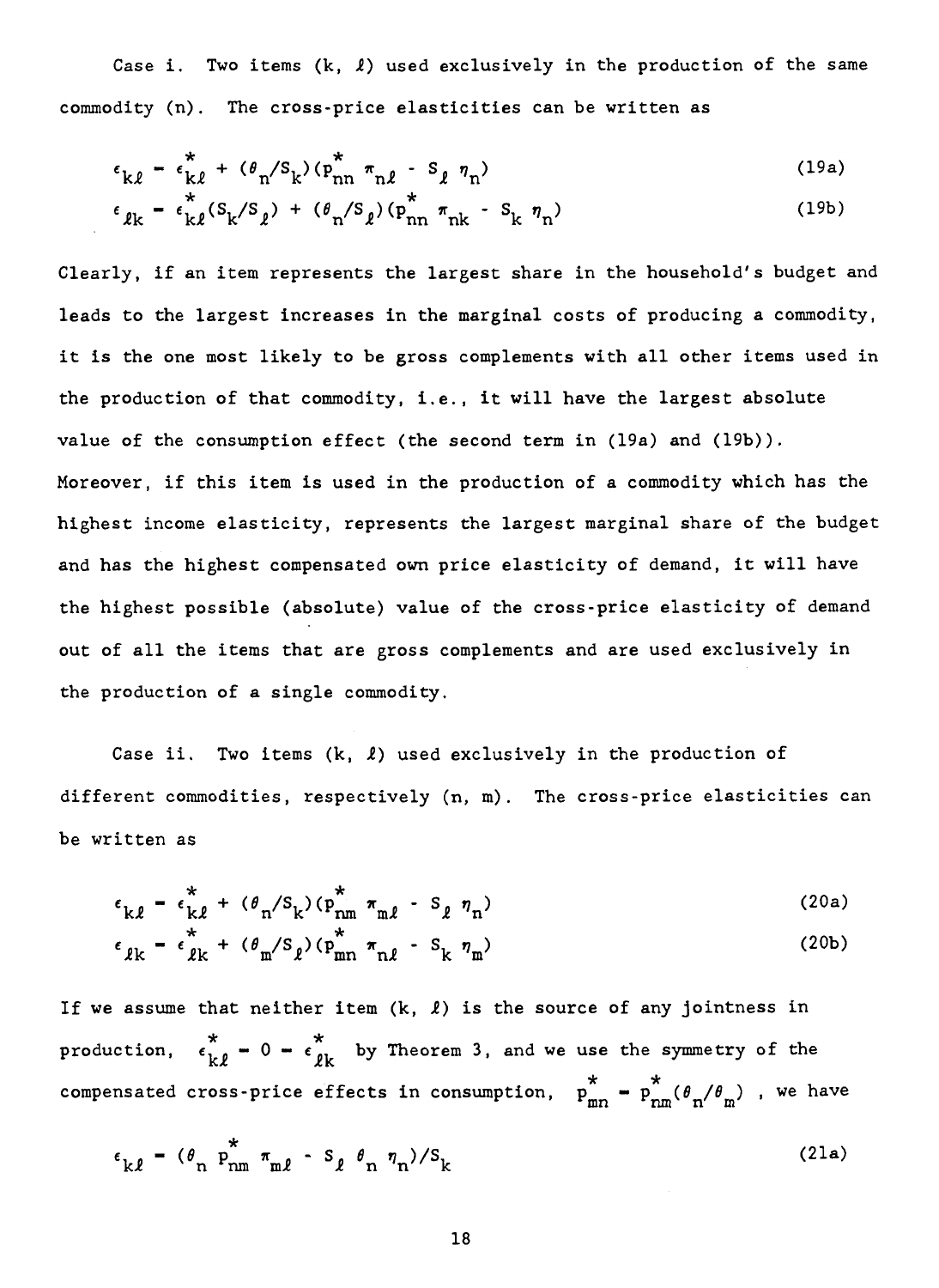$$
\epsilon_{\ell k} = (\theta_n \ p_{nm}^* \pi_{n\ell} - S_k \theta_m \eta_m) / S_{\ell} \tag{21b}
$$

Given that any two items are used in the production of commodities that are net complements in consumption  $(p_{nm}^{\circ} < 0)$  , the highest value of the crossprice elasticity of demand will be generated by that item which constitutes the largest percentage of the budget and makes the largest contribution to the marginal costs of the commodity in which it is used. This cross-price elasticity will be largest with respect to those other items that are used in the production of different commodities that have large marginal shares in the budget and a high income elasticity of demand.

Case iii. One item  $(l)$  used in the production of every commodity and another item (k) used exclusively in the production of a single commodity (n). The cross-price elasticities can be written as

$$
ross-price elasticities can be written as
$$
\n
$$
\epsilon_{k\ell} = \epsilon_{k\ell}^* + (\theta_n / S_k) \eta_{n\ell} - \epsilon_{k\ell}^* + (\theta_n / S_k) (\sum_s p_{ns}^* \pi_{s\ell} - S_\ell \eta_n)
$$
\n(22a)

$$
\epsilon_{\ell k} = \epsilon_{\ell k}^* + \sum_{i} (\theta_i / S_{\ell}) \eta_{ik} = \epsilon_{k\ell}^* (S_k / S_{\ell}) - (S_k / S_{\ell})
$$
 (22b)

If the change in the price of the  $t^{\text{th}}$  item increases the marginal costs of producing all commodities in the same proportion,  $(\pi_{\scriptstyle s\ell} - \pi$  for all s), then  $\Sigma$   $p_{ns}$   $\pi_s$ \*  $\ell$  =  $\pi$   $\Sigma$   $p_{\text{ns}}$  = 0 in (22a), because of the homogeneity of degree  $\sum_{s}^{*} p_{ns}^{*} \pi_{s}$ zero in prices of the compensated demand functions for commodities. With this assumption, the item used in the production of every commodity will have the largest (in absolute value) cross-price elasticity when its share of total costs is largest, assuming that the production effect is dominated by the consumption effect, and with respect to items used exclusively in the production of commodities with high marginal budget shares and income elasticities of demand. Similarly, the item used exclusively in the production of a single commodity will have large absolute values of its cross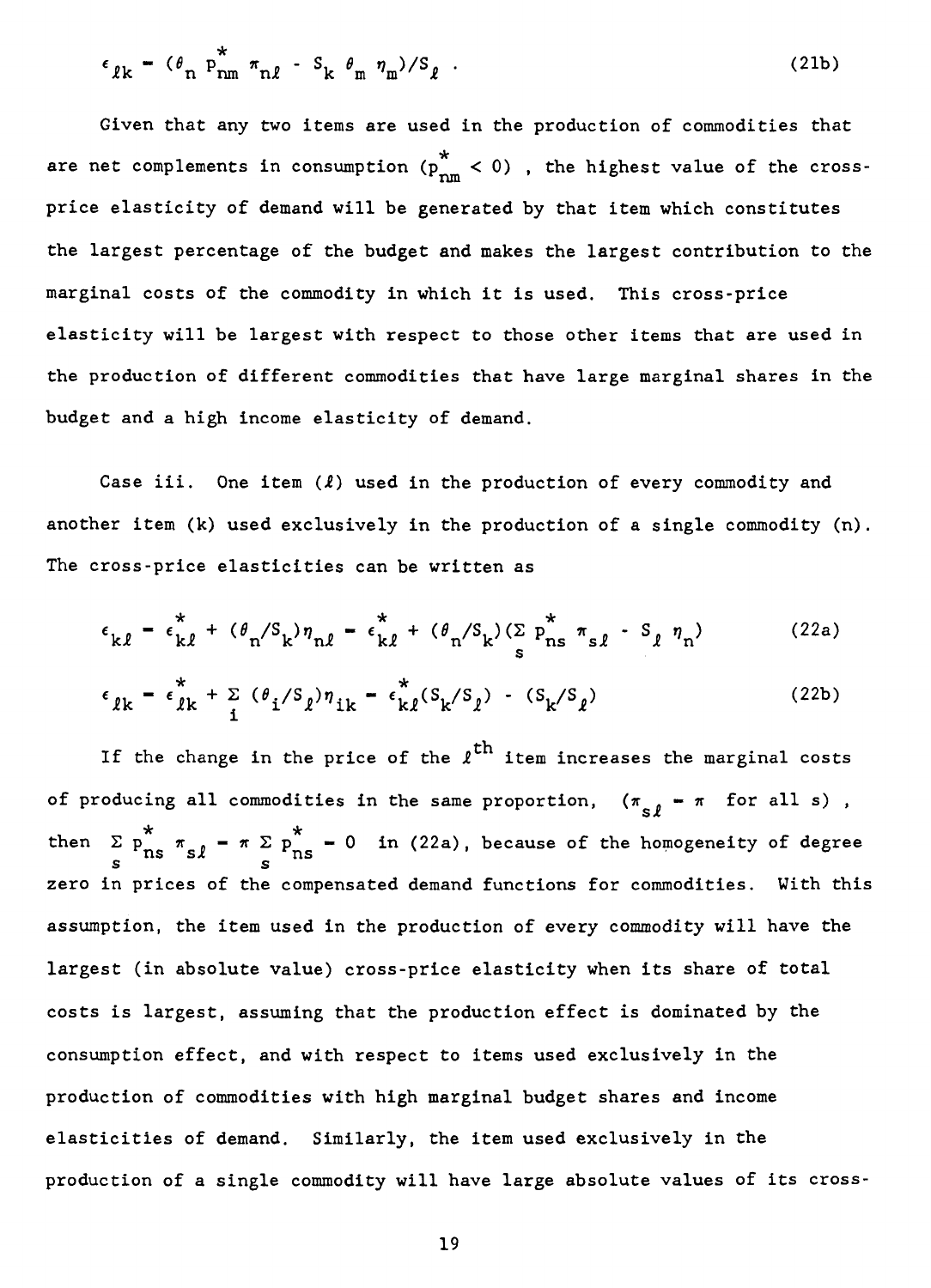price elasticity, the larger its share in total costs. Interestingly, this will be the case even if the two items are substitutes in production, as long as the compensated cross-price elasticity  $(\epsilon_{k,\ell}^{\star})$  is less than unity.

Recently, the literature on retailing has stressed what it calis "one way cross-price elasticity of demand," for example Albion (1983, p. 9). This notion in terms of our model is that the uncompensated cross-price elasticity of demand for an item is not symmetric  $(\epsilon_{k\ell} \neq \epsilon_{\ell k})$  and that some items or products enjoy high values of these elasticities. Albion argues that products with these high elasticities are important because they act as traffic builders and that these high values for the elasticities are due to "product salience: the degree to which consumers notice and care about the terms of sale of a product" (p. 11). Subsequently, the example of meat and meat sauce, where meat has product salience, is mentioned (p. 103) without elaboration.

Our analysis provides various avenues in which "one-way cross-price elasticities" arise as well as a more precise way of identifying items or products that have this characteristic than an appeal to 'product salience.' To illustrate, consider the example of meat and meat sauce provided by Albion. Both of these items can be viewed as inputs used exclusively in the production of a commodity, a tasty (red) meal. Since meat constitutes a much larger share of the budget than meat sauce and a change in its price increases the marginal costs of producing a tasty (red) meal substantially more than a change in the price of meat sauce, the analysis in case i explains why meat has a much higher "one-way cross-price elasticity of demand" than meat sauce. Moreover, many of the other inputs used in the production of **a** tasty (red) meal, for example peppers, onions, salt, etc., can be viewed as inputs used in the production of every commodity or activity associated with the broad category nutrition-food; therefore, the analysis in case iii) is also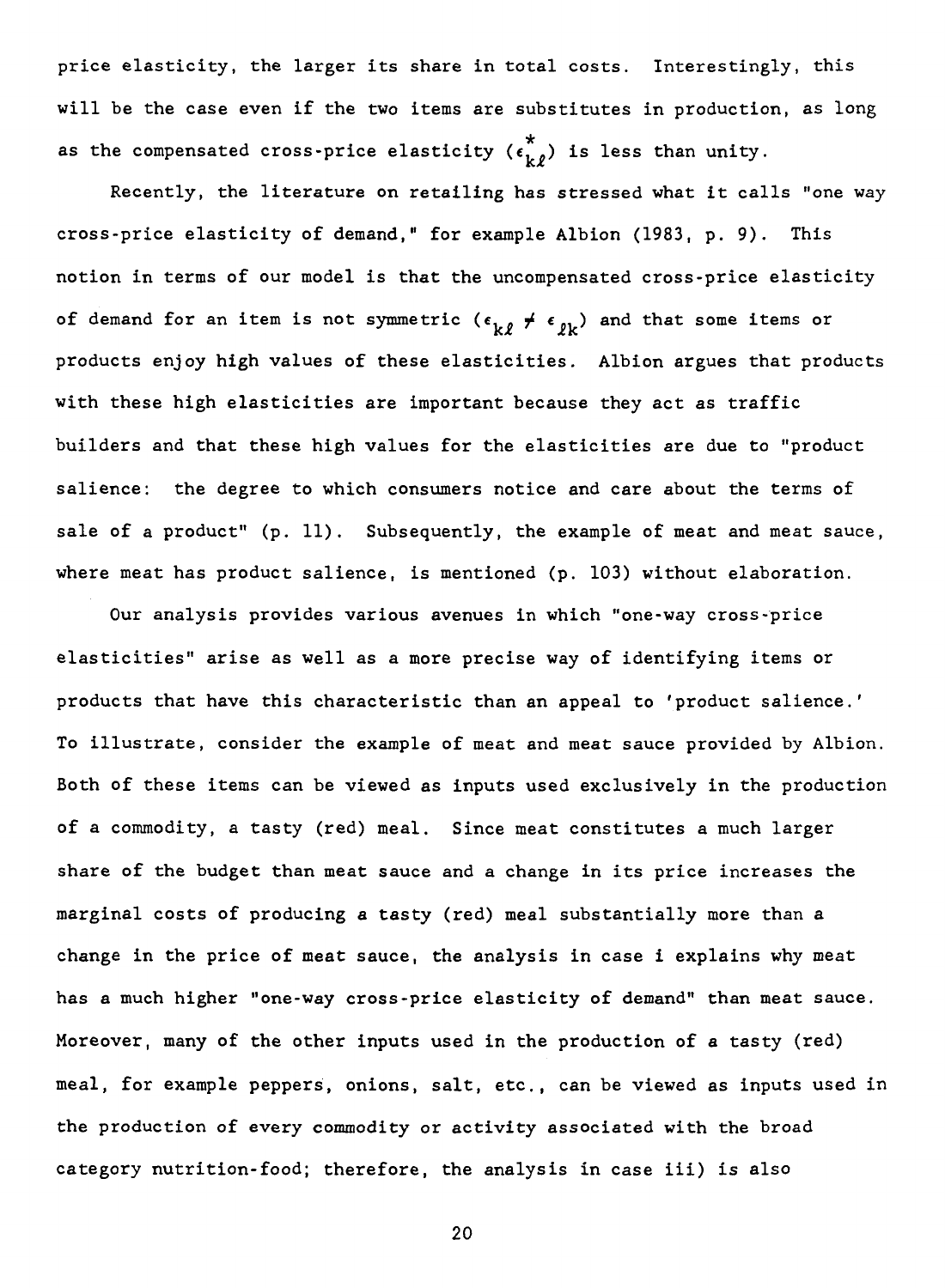applicable and once again meat will have a high one-way cross-price elasticity because it constitutes a large share of the budget for this broad category whereas any of the other items will have a small share of the budget for this category. Finally, the analysis in case ii) suggests that meat will also have a high "one-way cross-price elasticity of demand" with items used exclusively in the production of other commodities that have high marginal shares of the food budget or high income elasticities of demand, for example fresh shrimp or lobster in the production of tasty (white) meals, due to its being a large share of the food budget, i.e.,  $S_{\rho}$  or  $S_{\nu}$  in equations (21a) or (21b). It is this latter characteristic which contributes the most to meat being an excellent traffic builder or to put it another way: an item's share in the consumer's budget is one of the main determinants of "product salience."

#### V. The Services Elasticity of Demand for Retail Items

In this section we turn to consider the most novel and perhaps important feature of the model for the analysis of retail markets. Hence, a few explanatory remarks will be useful. Our daim, Betancourt and Gautschi (1987), is that an intrinsic feature of a retail market is that retail firms offer consumers a set of explicit products or services for purchase together with various levels of distribution services such as accessibility of location, information, etc. This idea is formalized in the model presented here by arguing that the levels of these distribution services offered by any retailer that the household patronizes appear as fixed inputs in the household's production activities, i.e., as elements of the D vector. Hence, if a retailer increases the levels of these services the costs to the household of producing a given level of commodities must not increase and will usually decrease. These distribution services will be classified as common or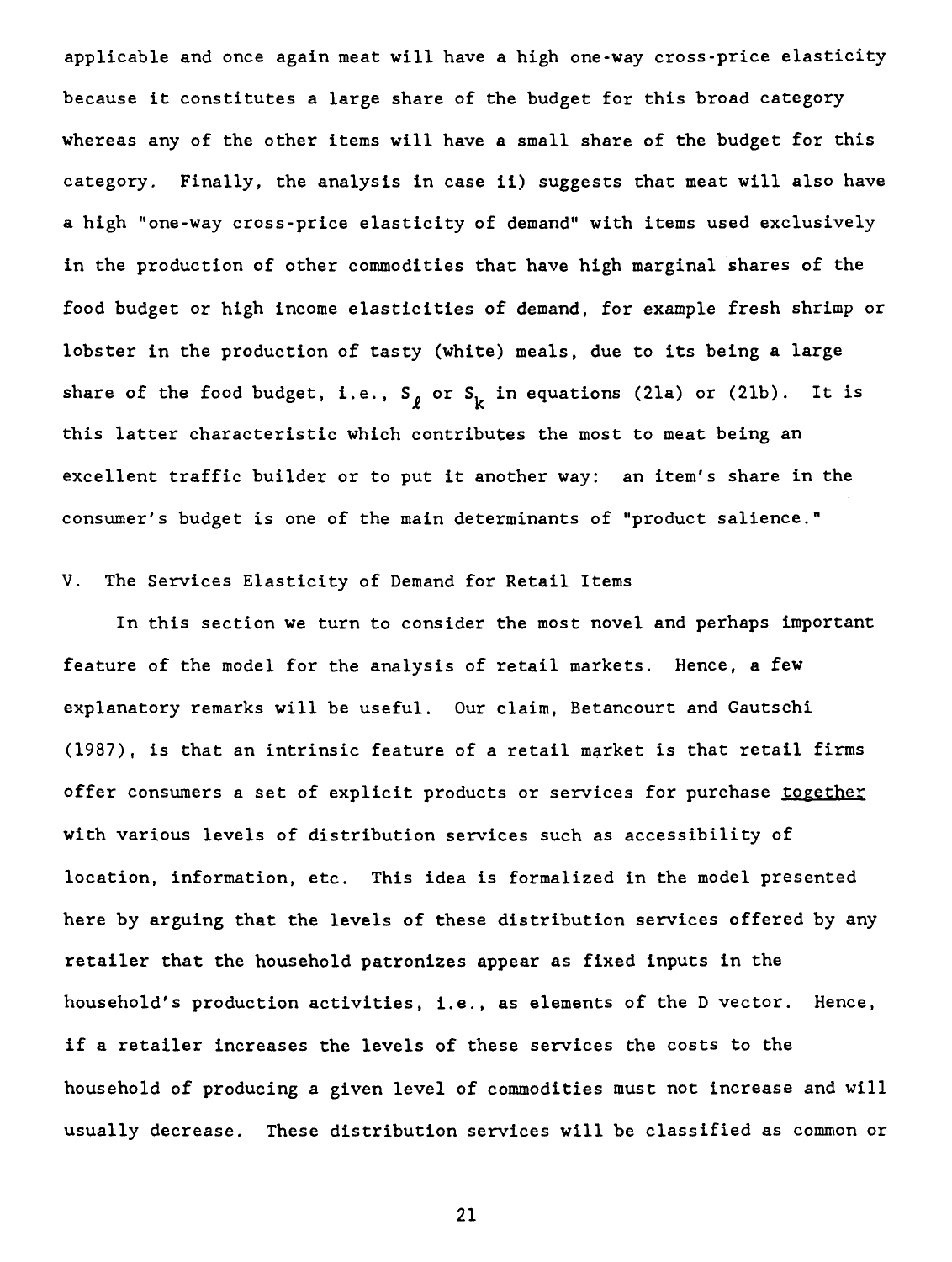specific in the subsequent discussion. A common distribution service is one that is available to ail the explicit products offered by a retailer, for example accessibility of location. If two stores instead of a single store are located in a given market area, the increased accessibility of location is provided for ail items that the household may purchase from each store. By contrast a specific distribution service is one that is available to one particular item that the household may purchase, for example information on the price of an item.

From the uncompensated demand function in (7), we can also obtain the service elasticity of demand for any item in a particular retailer's assortment with respect to the  $i<sup>th</sup>$  distribution service. Namely

$$
\epsilon_{kj} = \epsilon_{kj}^* + \sum_{i} \omega_{ki} \eta_{ij}, k = 1, ..., K^*
$$
\n
$$
j = 1, ..., J
$$
\nwhere\n
$$
\epsilon_{kj} = (\partial Q_k / \partial D_j) (D_j / Q_k), \epsilon_{kj}^* = (\partial Q_k / \partial D_j / Q_k, \omega_{ki} = (\partial Q_k / \partial Z_i) (Z_i / Q_k) \text{ and } \eta_{ij} = (\partial Z_i / D_j) D_j / Z_i.
$$
\n(23)

Equation (23) suggests the following definition.

Definition 3: A distribution service of a retailer and an item in this retailer's assortment that may be purchased by the household, i.e.,  $k = 1, \ldots, K^*$  , are <u>net</u> complements, independent or substitutes as the production effect  $(\epsilon_{\hat{k}i}^*)$  is positive, zero or negative.

Incidentally, this definition is perfectly consistent with Definition 1 of Section III. The reason for the difference in sign is that the elasticity is being defined with respect to a change in a quantity rather than a price. For instance, in a conceptual experiment where the distribution service were offered by a retailer at an explicit price  $(p_i)$ , we would have: an increase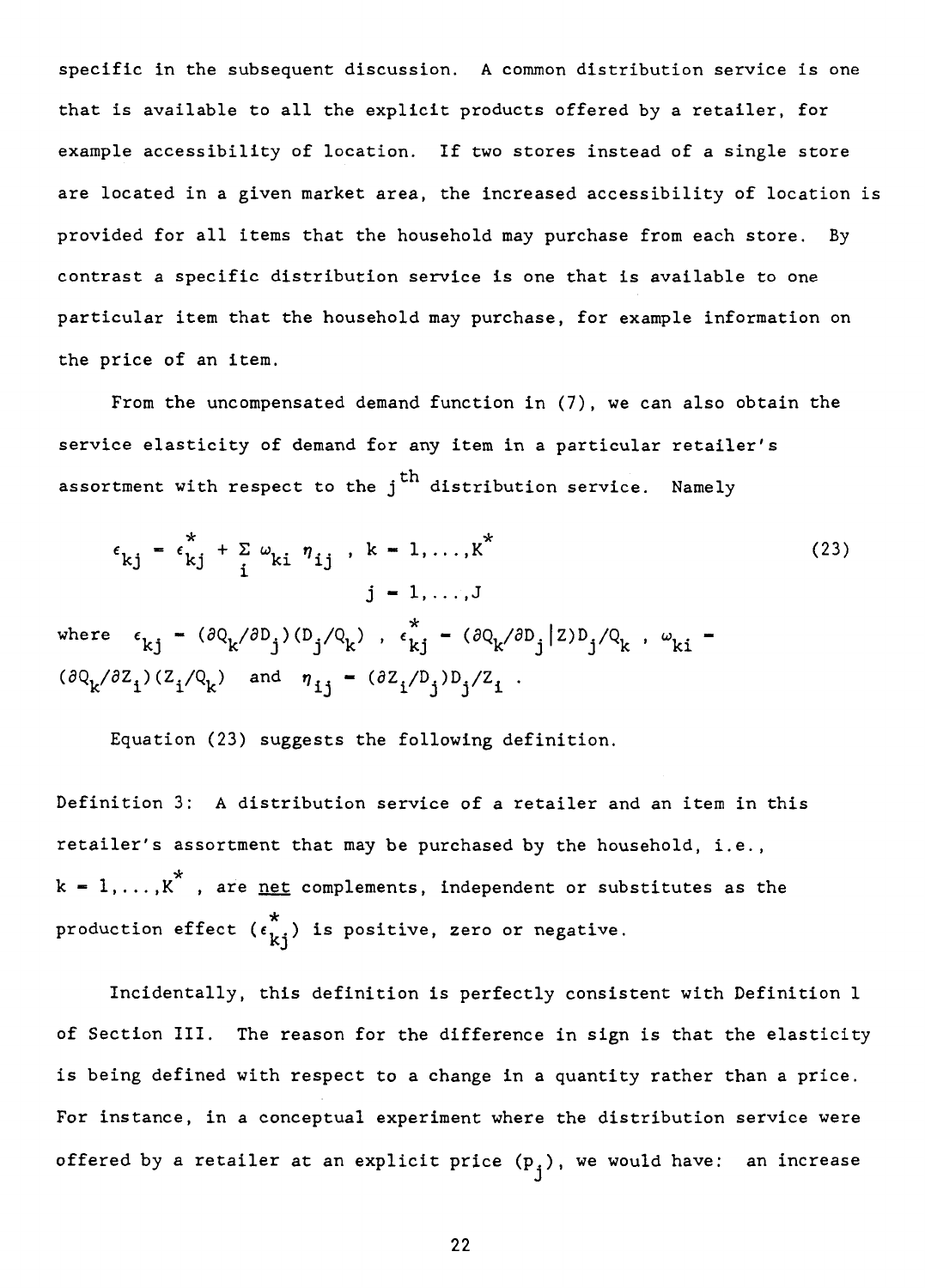in  $p_i$  decreasing  $D_i$  (by the concavity of the cost function), which in turn would imply a decrease in  $Q_k$  if  $Q_k$  and  $D_i$  are complements. Since the behavior of the restricted cost function must be consistent with the behavior of the unrestricted one, Definition 3 is consistent with this conceptual experiment. While one would expect the distribution services of a retailer to be net independent or complements with the items in the retailer's assortment that the household may purchase, it is difficult to rule out in general, except by assumption, special sets of circumstances in which a relation of net substitutability may arise.

One important relation of net substitutability arises with respect to the input of the household's time in the production of commodities. Several distribution services, by their very nature, are net substitutes in production with the household's own time in purchase activities. We are referring in particular to accessibility of location, extent of product assortment, degree of assurance of product delivery and level of information services. Higher levels of these distribution services diminish the need for the household to employ its own time in travel and search activities at any given level of  $Z_i$ 's.

Equation (23) also suggests the following definition.

Definition 4: A distribution service of a retailer and any item in this retailer's assortment that may be purchased by the household are gross complements, independent or substitutes as the sum  $(\epsilon_{k,i})$  of the production effect and the consumption effect is positive, zero or negative.

Given this definition, it is of interest to explore the circumstances generating positive consumption effects. To summarize these circumstances, we establish the following theorems: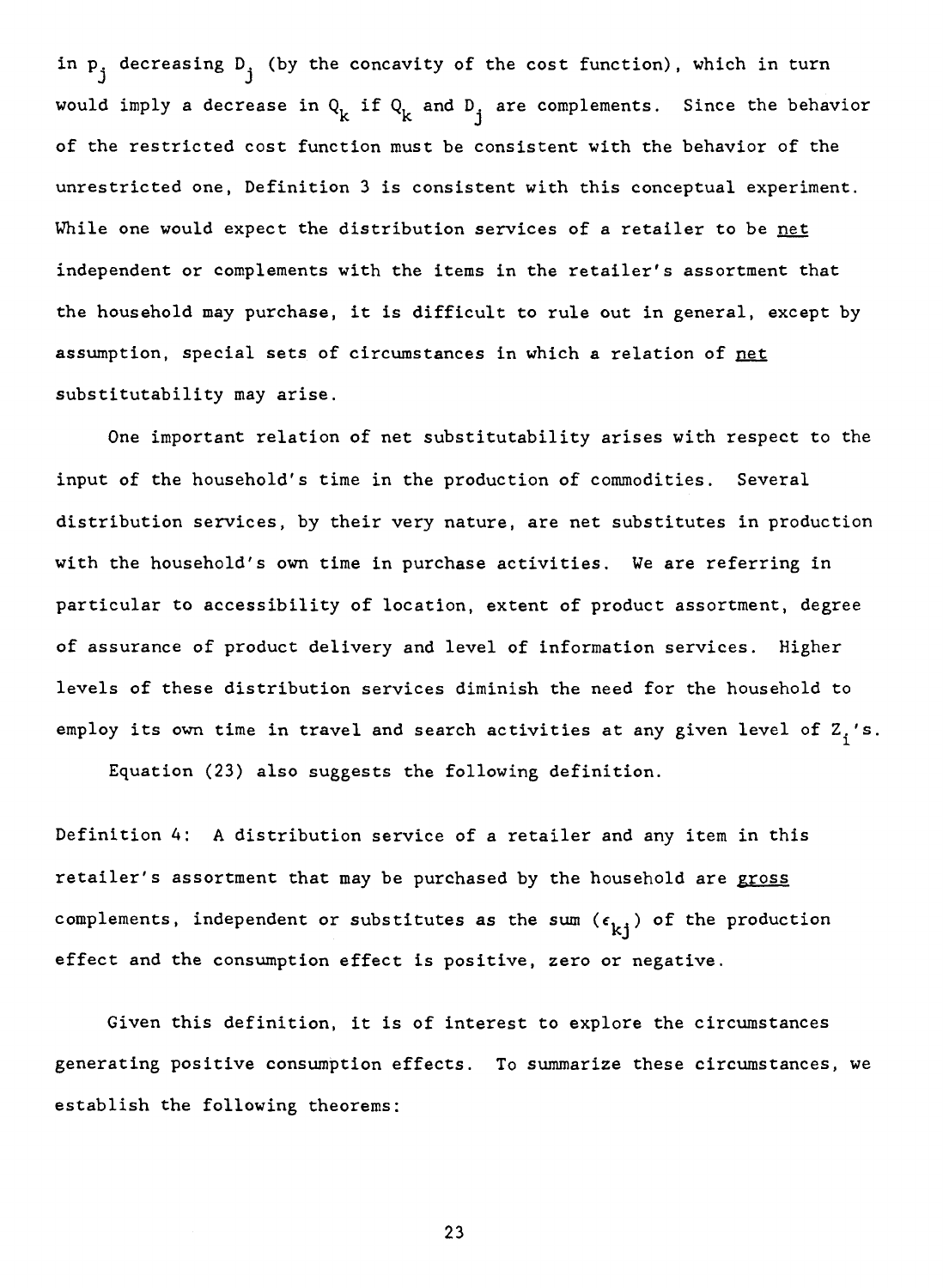Theorem 4: If an item in an assortment is used in the production of every commodity by the household, the consumption effect of a change in distribution services will always be positive.

Proof: Under the hypothesis of the theorem, the second term in (23) becomes

$$
\sum_{i} (\theta_{i}/S_{k}) \eta_{ij} - (1/S_{k}) \sum_{i} \theta_{i} \eta_{ij} - S_{j}/S_{k} > 0
$$
 (24)

where  $S_i = (\partial C/\partial D_i)D_i/C$ .  $S_i$  represents the percentage reduction in costs as a result of percentage increase in the levels of the  $j^{\text{th}}$  distribution service, hence it will be negative; indeed,  $(\partial C/\partial D_{\frac{1}{2}})$  may be viewed as the negative of the shadow price of the  $j<sup>th</sup>$  distribution service. The second equality in (24) follows from differentiation of the budget constraint in (5) with respect to the  $j<sup>th</sup>$  distribution service and some manipulation. It is exactly analogous to the Cournot aggregation condition that arises in the household production model as a result of a price change. Since  $S_i$  is negative, the consumption effect will be positive.

Q.E.D.

Theorem 5: If an item is used exclusively in the production of a single commodity (n), the consumption effect of a change in a specific distribution service will always be positive if the commodity has a positive income effect.

Proof: Under the hypothesis of the theorem, the second term in (23) becomes

$$
(\theta_{n}/S_{k})\eta_{ij} - (\theta_{n}/S_{k})(p_{nn}^{*} \pi_{nj} - S_{j} \eta_{n}) > 0
$$
 (25)

where  $\pi_{nj}$  is the proportionate change in the marginal costs of the n<sup>th</sup> commodity as a result of a proportionate change in the level of the  $j^{\,\rm th}$ distribution service. The equality in (25) follows from the comparative \*<br>, statics analysis performed in the Appendix, equation Al4. Note that p nn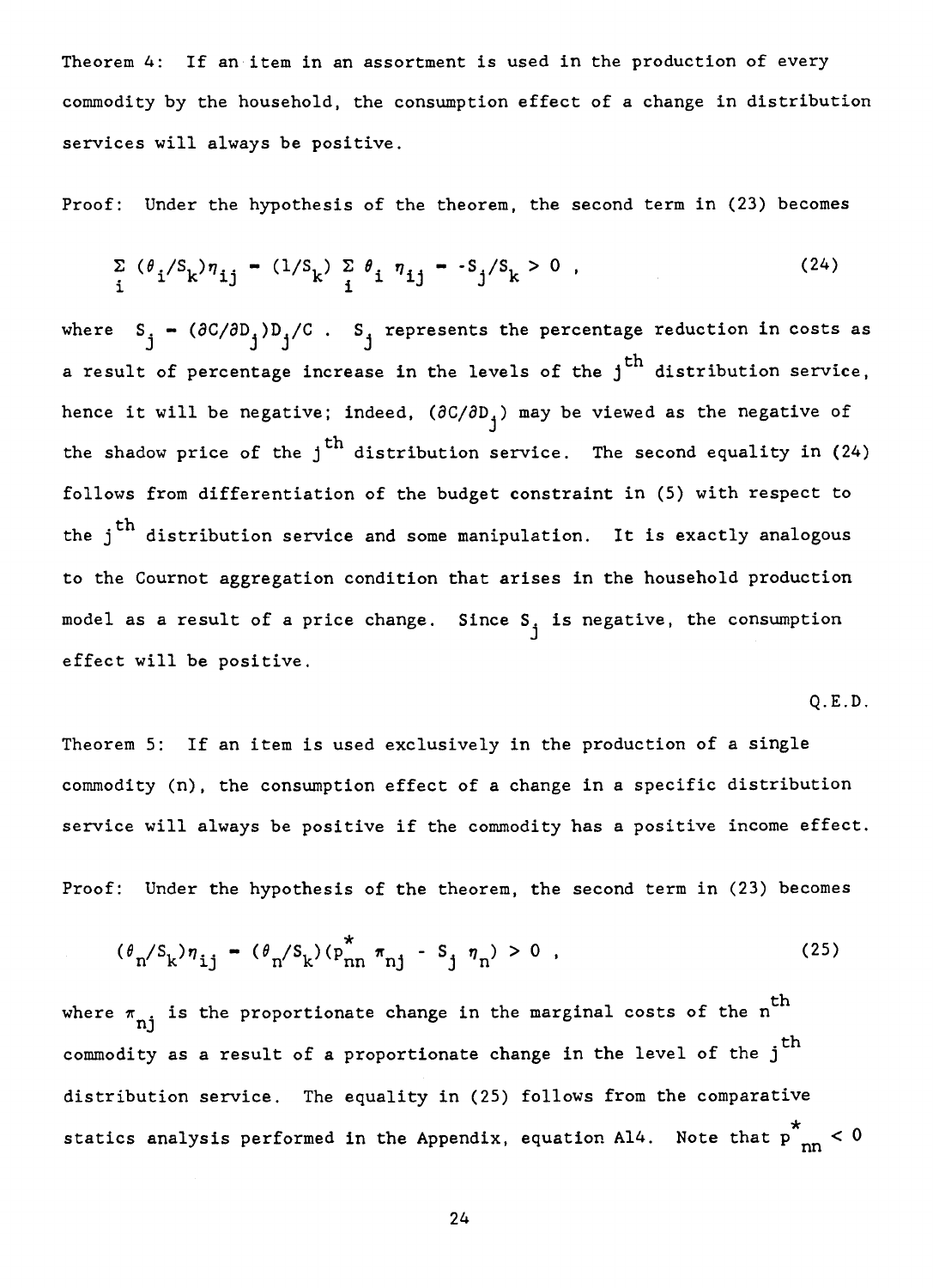,  $S_i < 0$  , and  $\pi_{ni} < 0$  ; hence, if the n<sup>th</sup> commodity has a positive income effect, the consumption effect will be positive.

$$
Q.E.D.
$$

Theorem 5': If an item is used exclusively in the production of a single commodity (n), the consumption effect of a change in a common distribution service, which affects all marginal costs in the same proportion, will always be positive if the commodity has a positive income effect.

Proof: Under the hypothesis of the theorem, the second term in (23) becomes

$$
(\theta_n / S_k) \eta_{ij} - (\theta_n / S_k) (\sum_{s} p_{ns}^* \pi_{sj} - S_j \eta_n) , \qquad (26)
$$

where  $\pi_{s,i}$  is the proportionate decrease in the marginal costs of commodity s as a resuit of a proportionate increase in the level of common distribution service. The equality follows from the comparative statics analysis in the Appendix, equation A16. If for simplicity, we assume that the common distribution service affects the marginal costs of producing ail commodities and in the same proportion we have  $\sum_{s} p \hat{r}_{ns} = \pi \sum_{s} p$  $\frac{x}{20} = \pi \cdot 0 = 0$ . Hence  $\frac{2}{s}$   $\frac{p_{\text{ns}} \pi_{\text{sj}} - \pi}{s}$   $\frac{p_{\text{ns}}}{s}$ (26) becomes

$$
-\theta_{\rm n} S_{\rm j} \eta_{\rm n}/S_{\rm k} > 0 \tag{27}
$$

where the inequality follows from assuming a positive income effect for the commodity.

$$
Q.E.D.
$$

<sup>3</sup> Even if all marginal costs do not change in the same proportion, there will be a tendency for this term to be close to zero since if the marginal costs were to change in the same proportion the condition would have to be satisfied. Therefore, this term is likely to be outweighed by the income effect in almost every instance.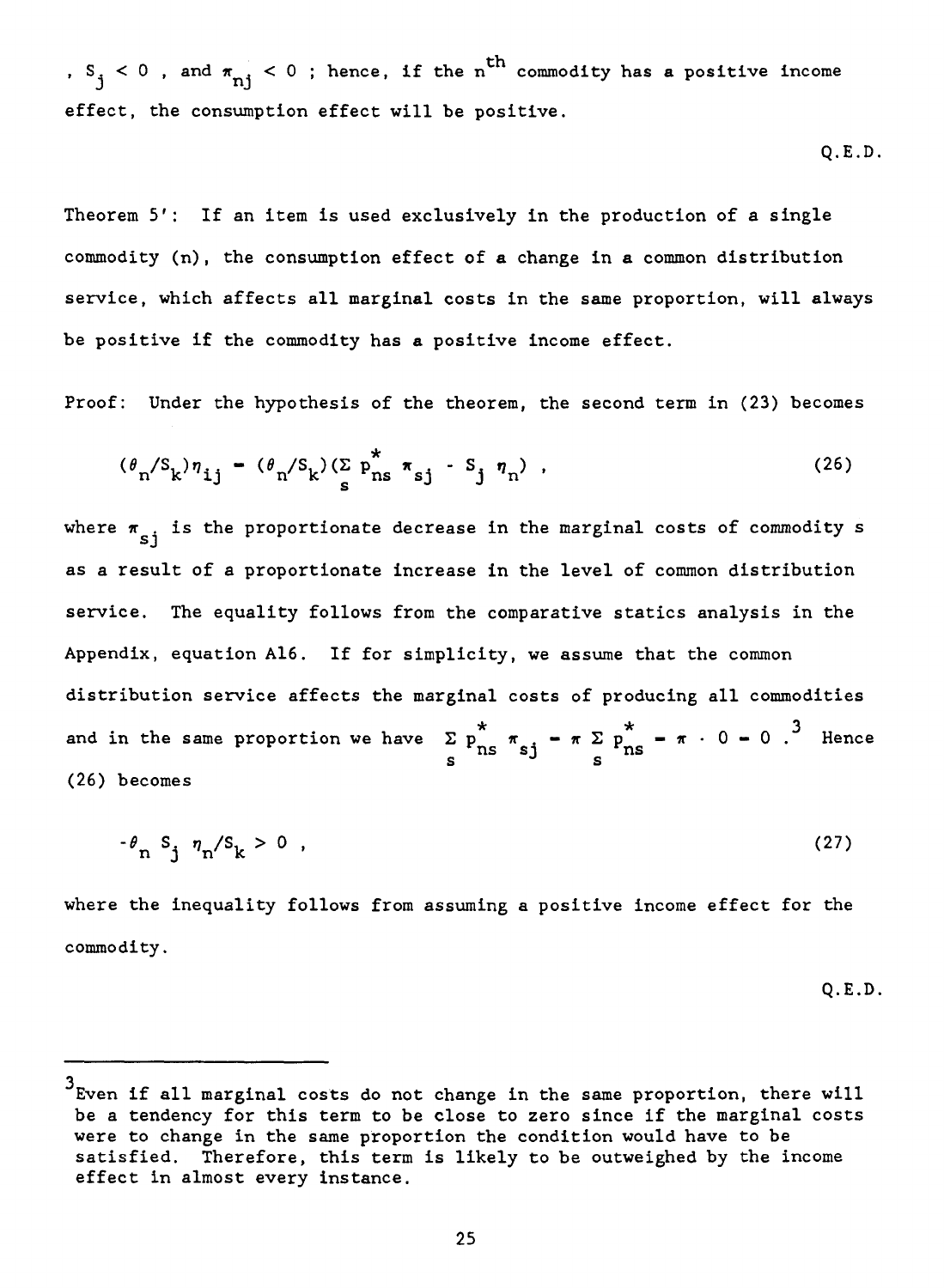The most direct economic implication of these results is best summarized in terras of the following proposition.

Proposition 2: The distribution services provided by a retailer will tend to be gross complements with every item in this retailer's assortment that may be purchased by the household.

While this proposition requires no proof, it is useful to examine some of the conditions under which the result will be strongest, in the sense of leading to the largest (positive) values of the distribution services elasticity of demand. First, the percentage reduction in the costs to the household of an increase in a distribution service  $(S_i)$  by the retailer is likely to be much higher for distribution services that are common inputs and affect many of the household activities than for those that are specific inputs and only affect the costs of purchasing a particular item. Second, the same common input, for example accessibility of location, may be a greater source of gross complementarity in an area where the opportunity cost of time is high than in an area where it is low, because an increase in this service generates a larger reduction in costs for a household with a high opportunity cost of time than for one with a low valuation of time. Finally, specialty retailers who provide items that are a small share of the consumer budget may be able to increase demand for these items considerably by providing a distribution service that is a net complement with these items and that contributes to a substantiel reduction in the household costs.

#### VI. Implications

In the previous sections, we have analyzed the effects of changes in a particular retailer's prices or distribution services on the demand for the items in that retailer's assortment. Such an analysis suggests that the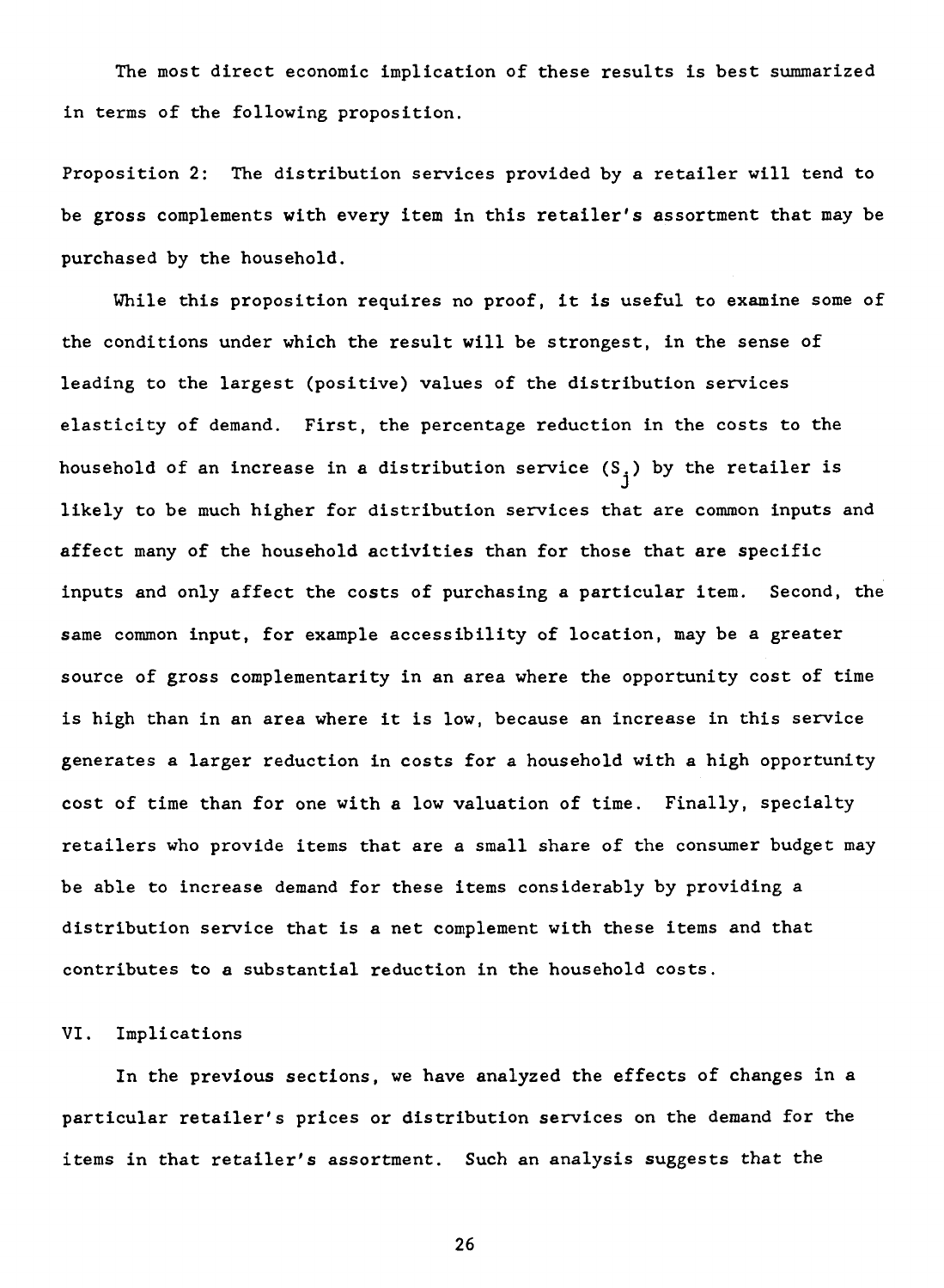consumption effect is a powerful force driving the results toward gross complementarity. With respect to price changes, gross substitutability is indeed possible, but it requires the net substitution effect in production to be stronger than the consumption effect for items used in the production of the same commodity or the net consumption effect to dominate the income effect for items used in the production of different commodities that are net substitutes in consumption. In the case of distribution services, since the net production effect is almost always likely to be positive, gross substitutability is far less likely. These results taise the question of how competition takes place in the context of our model.

From the results developed in the previous sections, one obtains the analytical framework for answering this question, although some care must be exercised in the interpretation. For instance, a change in the price of an item in the assortment of retailer B will have an effect on the demand for an item in the assortment of retailer A that will also be described by equation (14) in Section III. The difference in interpretation lies in the fact that the magnitudes are likely to be different. Thus, a rise in B's price of brand X of coffee is likely to generate a larger positive net production effect on brand X of coffee in A's assortment than on brand Y of coffee in B's assortment. Therefore, it is more likely to dominate the consumption effect and thus lead to gross substitutability. Indeed, it is entirely possible for retailer B to drive an item out of the bundle that the household purchases from A's assortment through price decreases, since the size of the consumption effect is directly related to the value of the usage term for A,  $\omega_{k,j}$ , which will be driven to zero as a result of a series of price decreases when there is gross substitutability between the items in the two assortments.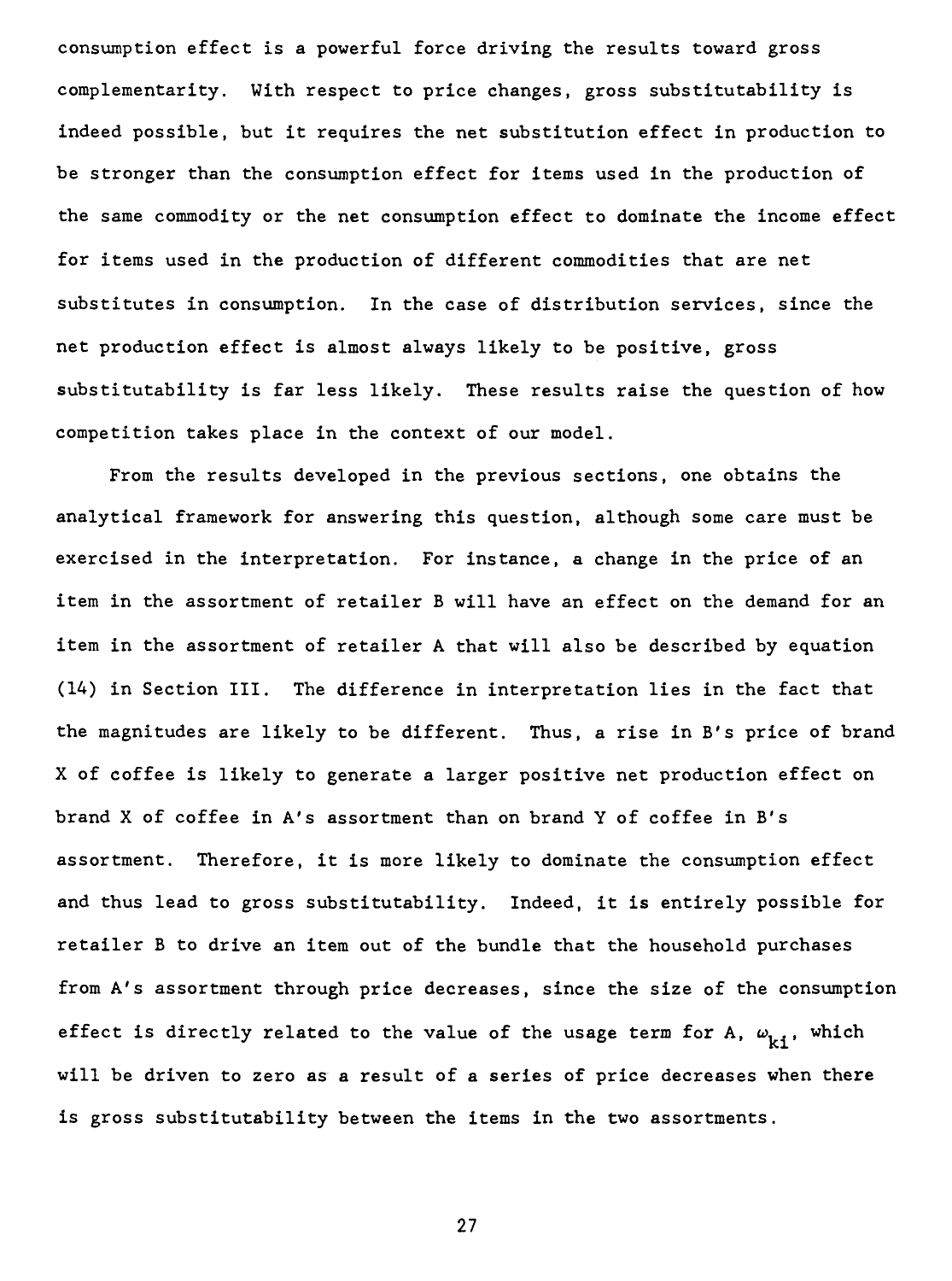With respect to changes in distribution services, one can similarly analyze the effect of a change in a distribution service by retailer B on the demand for an item in the assortment of retailer A through the use of equation (23). In this case, however, the need to interpret the results carefully is more pronounced than in the previous one. For instance, **a** change in a distribution service in the assortment of retailer B will usually have two types of net production effects on the items in B's assortment,  $\epsilon_{i,j}^*(B,B) \geq 0$ , as the items are net complements or independents with the  $j<sup>th</sup>$  distribution service, respectively. This means that in the case of net independence, there will be no net production effect on the items in A's assortment, i.e.  $\epsilon_{ki}^*(A,B)$  = O. Since the consumption effect will be positive, however, the demand for items in A's assortment will increase as a result of the increase in B's  $j^{\text{th}}$ distribution service. Those items in B's assortment that are net complements with the  $j<sup>th</sup>$  distribution service will generate a more complex pattern of changes as a result of an increase in B's  $j^{th}$  distribution services. First, the net production effect on the items in A's assortment,  $\epsilon_{k,i}^{\star}(A,B)$ , will be positive, zero or negative as these items are net production substitutes, independent or complements with the items in B's assortment,  $\epsilon_{i,0}^*(A,B) \geq 0$ , that are net complements with the j<sup>th</sup> distribution service,  $\epsilon_{\vec{k}i}$ (B,B) > 0. Secondly, the demand for those items in A's assortment will tend to increase, since the consumption effect is positive, unless the net production effect for those items that are substitutes,  $\epsilon_{k,j}^*(A,B) < 0$ , is sufficiently strong to dominate the consumption effect. Hence, allowing for the role of different retailers generates opportunities for a distribution service of one retailer to exhibit gross substitutability with items in another retailer's assortment, if these items are net substitutes in production with items in the assortment of the retailer that alters the level of the distribution service.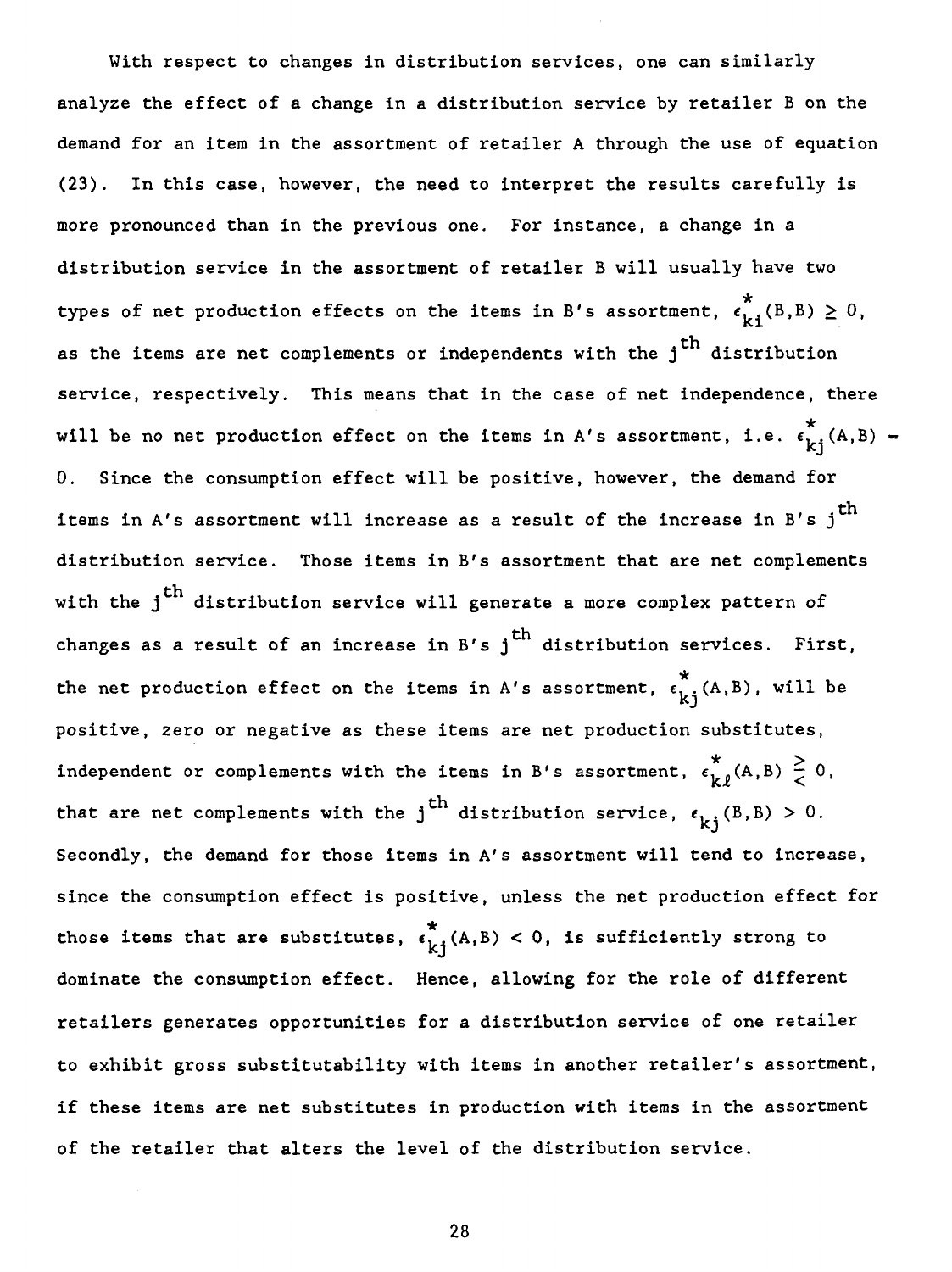Our characterization of the demand for retail products suggests three main general insights into the interactions between retailers in a market. First, distribution services provide retailers with tools for nonprice competition. Nevertheless, these tools have limits on their usefulness: they must work through the same channels as price competition, in the sense that net substitutability in production between items in different assortments is **a**  necessary condition for the nonprice competition to take place; with respect to common distribution services, these tools are not precise instruments because they can affect the demand for many different items in the different assortments and frequently in the wrong direction, i.e., if gross complementarity prevails. Second, the effects of competition between retailers, both price and nonprice, are asymmetric, especially when the assortment and the mix of distribution services offered by any two retailers are very different in the initial situation. Last but not least, the tendency toward gross complementarity between retailers through the provision of distribution services is one of the most important forces leading to the creation of retail agglomerations. In addition, the model also helps to explain why two department stores with very broad but similar assortments might agree to locate in the same mall but two specialty stores with very narrow and similar assortments might be reluctant to do so. Namely, net substitution in production between ail the items in the narrow assortment of the specialty stores is far more prevalent than between ail the items in the broad assortments of the department stores. Therefore, gross substitutability and intense price and nonprice competition is more likely to arise for the specialty stores than for the department stores.

By the way of a conclusion we note that, since most distribution services are net substitutes in production with the household's use of its own time in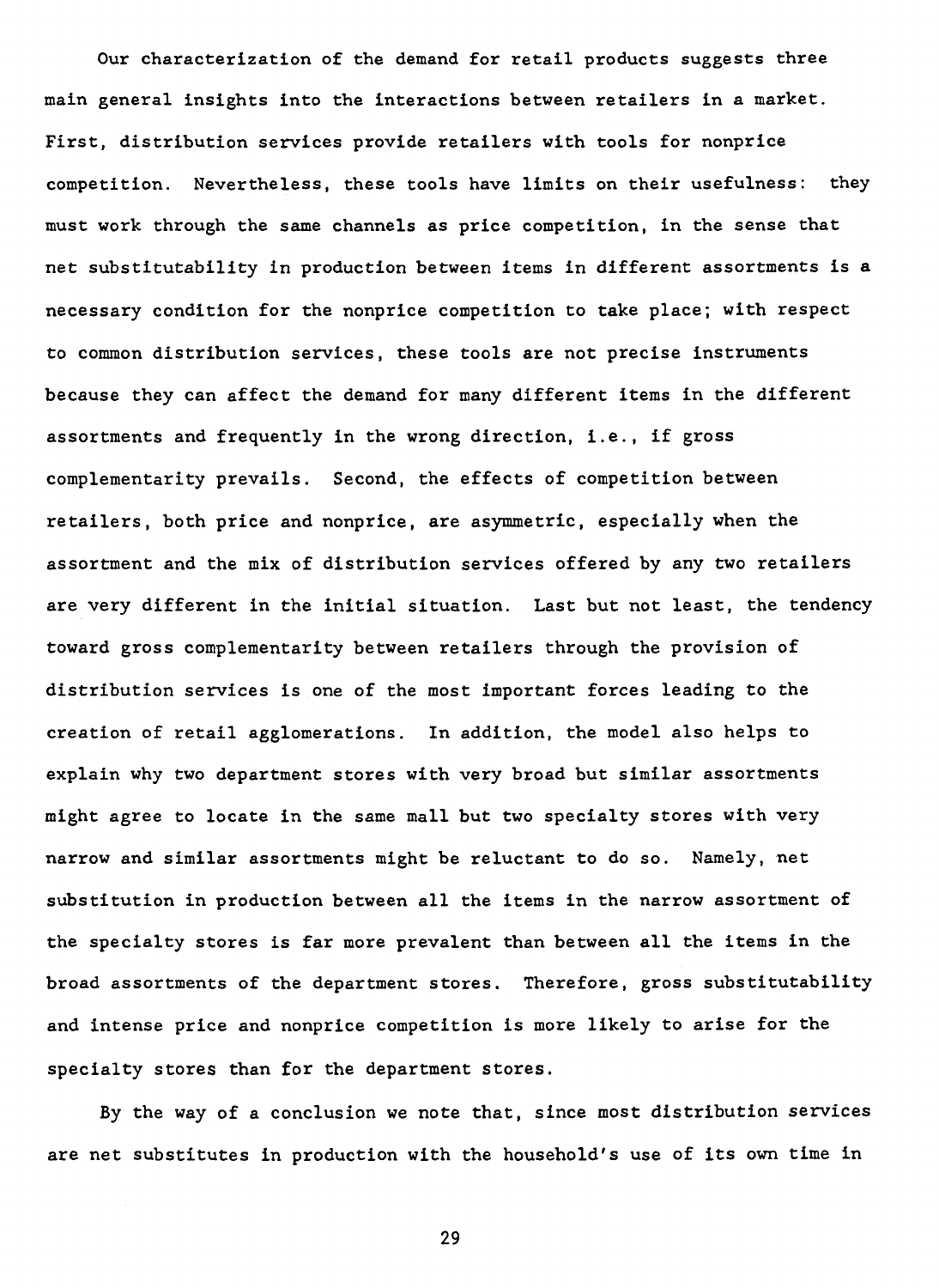consumption activities, a significant part of the 'competitive effect' of increases in most distribution services by any one retailer is likely to be borne by the household through its time allocation. Since there is a given level of prices in this experiment, such changes always enhance welfare, because the household can maintain the same pattern of consumption as before the increase in distribution services. Alternatively, increases in the opportunity cost of time, through rising wage rates, provide an incentive for retail institutions to offer higher levels of distribution services that economize on this household resource directly or indirectly, i.e., by allowing a relaxation on the constraints that may limit the timing of its employment.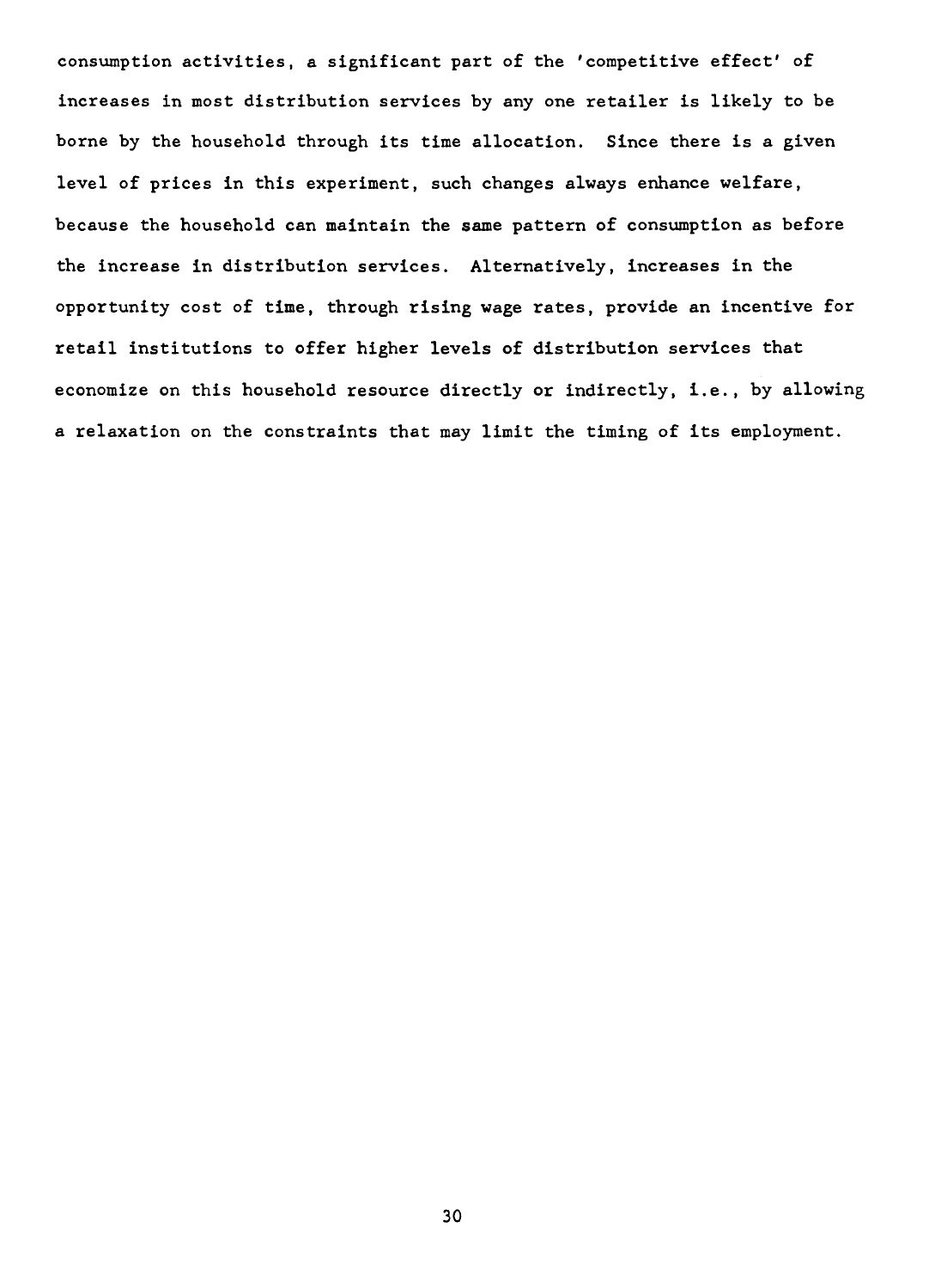## Appendix. Comparative Statics Analysis

For simplicity of exposition, let us consider the case in which there are two commodities  $(Z_1, Z_2)$ , but we allow  $s = 1, ..., K$  items used by the household and  $j = 1, ..., J$  distribution services provided by a particular retailer.

Total differentiation of the first-order conditions, (4) and (5) in the text, yields after rearrangement

$$
(u_{11} - \lambda c_{11})dZ_1 + (u_{12} - \lambda c_{12})dZ_2 - c_1d\lambda - \lambda \sum_{s} c_{1s} dp_s + \lambda \sum_{j} c_{1j}dD_j
$$
 (A1)

$$
(\mathbf{U}_{21} - \lambda c_{21})d\mathbf{Z}_1 + (\mathbf{U}_{22} - \lambda c_{22})d\mathbf{Z}_2 - c_2d\lambda - \lambda \sum_{\mathbf{s}} c_{2\mathbf{s}} d\mathbf{P}_{\mathbf{s}} + \lambda \sum_{\mathbf{j}} c_{2\mathbf{j}} d\mathbf{D}_{\mathbf{j}}
$$
 (A2)

$$
- C_1 dZ_1 - C_2 dZ_2 + 0 dX - \sum_{s} Q_s dP_s + \sum_{j} C_j dD_j - dW
$$
 (A3)

This system can be written more compactly as

$$
HdZ = dx , \t\t(A4)
$$

and its solution will be given by

$$
dz = H^{-1}dx
$$
 (A5)

If only the price of the  $k^{th}$  product is allowed to change, (A5) yields

$$
\partial Z_1 / \partial p_k = h^{11} \lambda C_{1k} + h^{12} \lambda C_{2k} + h^{13} Q_k
$$
 (A6)

Since by the assumptions of Theorem 2, the  $k^{th}$  product is used exclusively in the production of the first commodity, we have, given the continuity of the cost function,  $C_{2k} - C_{k2} - \partial Q_k / \partial Z_2 - 0$ . Thus, (A6) reduces to an expression analogous to the income and substitution effects of standard consumer theory, i.e.,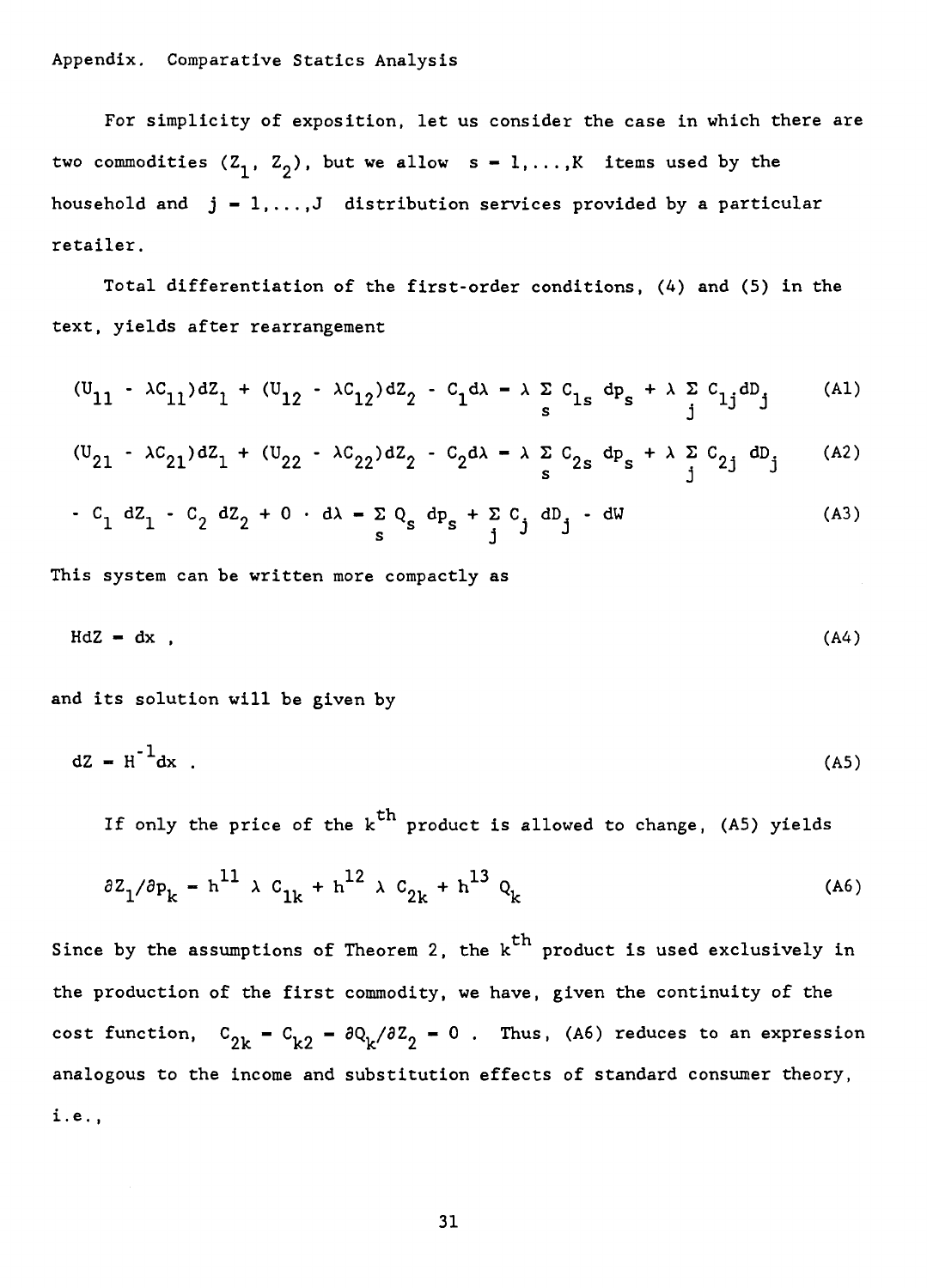$$
\partial Z_1 / \partial p_k - (\partial Z_1 / \partial p_k |U) - Q_k (\partial Z_1 / \partial W) , \qquad (A7)
$$

which expressed in elasticity terms yields

$$
\eta_{1k} - \eta_{1k}^* - S_k \eta_1 \tag{A8}
$$

where  $n_1$  is the income elasticity of demand of commodity 1. The substitution effect,  $n_{1k}^*$ , can also be expressed as

$$
\eta_{1k}^* - p_{11}^* \tau_{1k} \t\t(49)
$$

where  $p_{11}^* - (\partial z_1/\partial c_1|U) c_1/z_1$  and  $\pi_{1k} - c_{1k} P_k/c_1$ . In terms of interpretation  $p_{11}^*$  is simply the compensated own (shadow) price elasticity of demand of commodity 1 and  $\pi_{1k}$  is the percentage change in the shadow price of commodity 1  $(C_1)$  as a result of a percentage change in the price of product k. Under the assumption that commodity 1 is a normal good  $(\eta_1 > 0)$  , (A8) must be negative.

If only the price of the  $\ell^{\text{th}}$  product, which is used exclusively in the production of let us say the second commodity  $(Z_2)$ , changes we have from (A6)

$$
\partial Z_1 / \partial p_{\ell} - h^{12} \times c_{2\ell} + h^{13} Q_{\ell} , \text{ or}
$$
  

$$
\partial Z_1 / \partial p_{\ell} - \partial Z_1 / \partial p_{\ell} |U - Q_{\ell} \partial Z_1 / \partial W .
$$
 (A10)

This expression can be rewritten in elasticity terms as

$$
\eta_{1\ell} - \eta_{1\ell}^* - S_{\ell} \eta_1 - P_{12}^* \eta_{2\ell} - S_{\ell} \eta_1 , \qquad (A11)
$$

where  $p_{12}^*$  is the compensated cross price elasticity of demand of commodity 1 with respect to a change in the shadow price of commodity 2. Since we only have two commodities, they must be net substitutes in consumption  $(p_{12}^* > 0)$ although in the general case they can also be net independent or complements.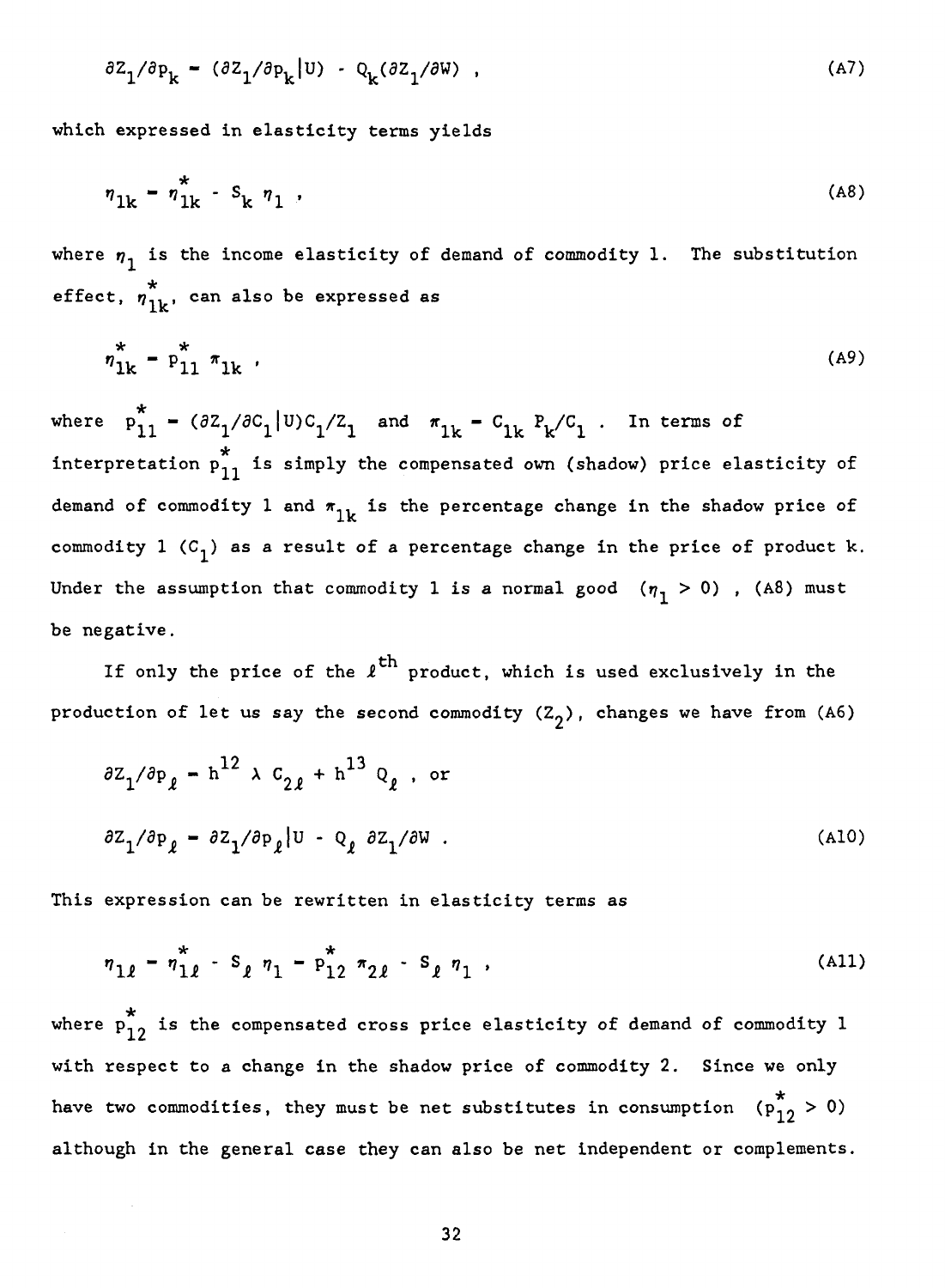In any event, even though the commodities are net substitutes in consumption, the consumption effect can still be negative if the commodities are normal goods  $(\eta_1 > 0)$  and the income effect is "sufficiently strong," i.e., the magnitude of the second terni in (A11) exceeds in absolute value the magnitude of the first term.

If there is only **a change in a distribution service, the effect on the first commodity, let us say, is given from (A5) as** 

$$
\partial Z_1 / \partial D_j - h^{11} \lambda C_{1j} + h^{12} \lambda C_{2j} + h^{13} C_j . \tag{A12}
$$

If the distribution service is a specific one in that it affects only the  $\texttt{k}^{\texttt{th}}$  item used exclusively in the production of the first commodity, we then have  $C_{2i} = 0$  and (A12) becomes

$$
\partial Z_1 / \partial D_j = \partial Z_1 / \partial D_j |U - (\partial Z_1 / \partial W)C_j . \qquad (A13)
$$

This result can be expressed in elasticity terms as

$$
\eta_{1j} - \eta_{1j}^* - S_j \eta_1 - P_{11}^* \eta_1 - S_j \eta_1 \tag{A14}
$$

Since  $S_j < 0$  ,  $\pi_{ij} < 0$  and  $p_{11}^2 < 0$  , (A14) must be positive if  $\eta_n > 0$  .

If the distribution service is a common one and it affects the marginal costs of producing the second commodity, then (Al2) implies

$$
\partial Z_1/\partial D_j - (\partial Z_1/\partial C_1|U)C_{1j} + (\partial Z_1/\partial C_2|U)C_{2j} - (\partial Z_1/\partial W)C_j
$$
 (A15)

or in elasticity terms

$$
\eta_{1j} - p_{11}^* \tau_{1j} + p_{12}^* \tau_{2j} - s_j \eta_1 . \tag{A16}
$$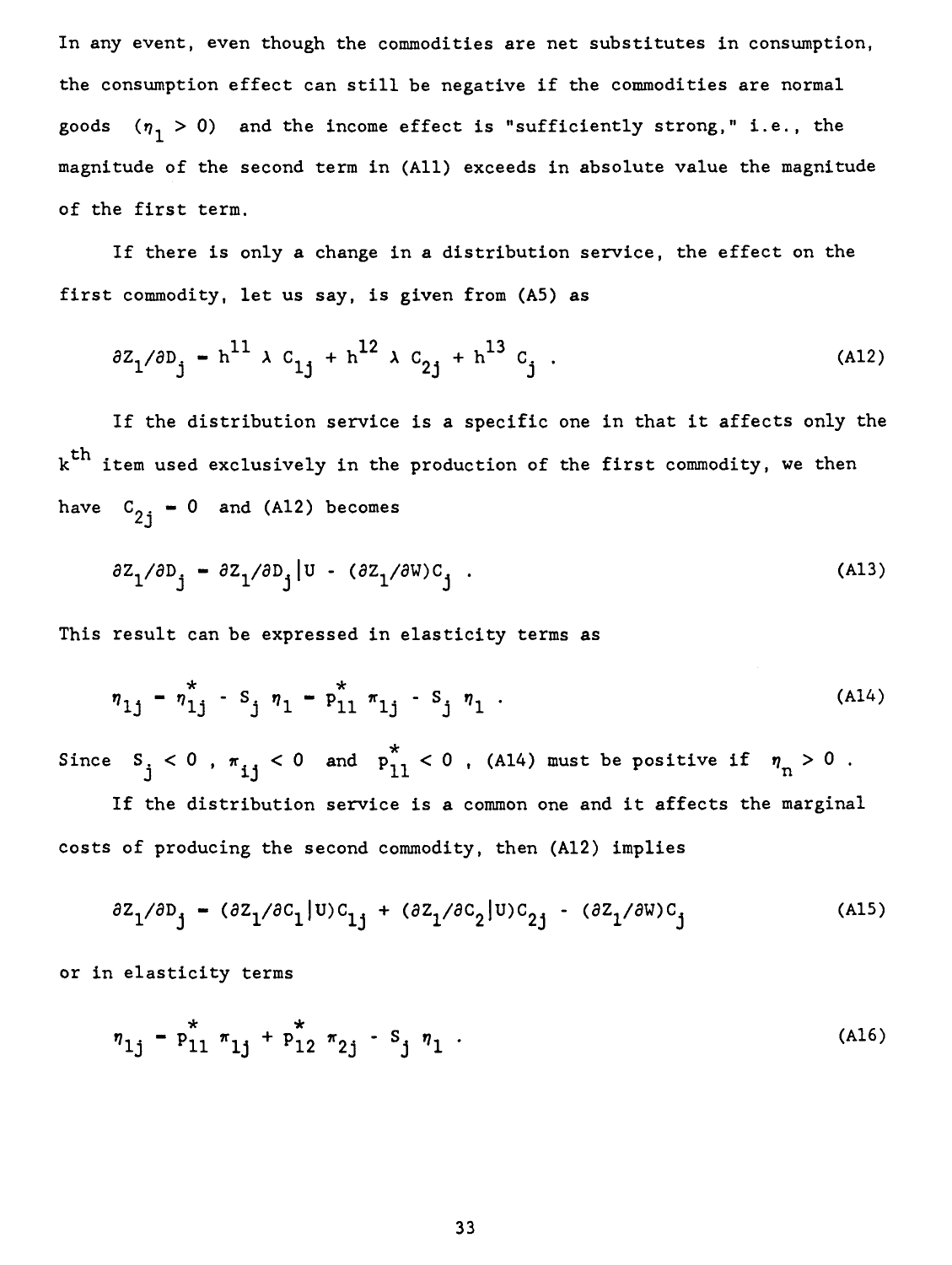#### REFERENCES

- Albion, Mark S., Advertising's Hidden Effects: Manufacturer's Advertising and Retail Pricing, Boston: Auburn House Publishing Company, 1983.
- Barnett, William A., "Pollak and Wachter on the Household Production Approach," Journal of Political Economy, October 1977, 85, 1073-82.
- Barten, Anton P., "The Systems of Consumer Demand Functions Approach," Econometrica, January 1977, 45, 23-52.
- Becker, Gary S., "A Theory of the Allocation of Time," Economic Journal, September 1965, 75, 493-517.
- Betancourt, Roger R., and Gautschi, David, "The Economics of Retail Firms," Managerial and Decision Economics, forthcoming, 1987.
- Bliss, Christopher, "The Economic Theory of Retailing," paper presented to the World Congress of the Econometric Society, August 1985.
- Bockstael, Nancy E., and McConnell, Kenneth E., "Welfare Measurement in the Household Production Framework," American Economic Review, March 1983, 73, 806-814.
- Bucklin, Lois P., A Theory of Distribution Channel Structure, Berkeley: Institute of Business and Economic Research, University of California, 1966.
- Deaton, Angus, and Muellbauer, John, Economics and Consumer Behavior, Cambridge: Cambridge University Press, 1980.
- Dreze, Jacques H., and Hagen, Kare P., "Choice of Product Quality: Equilibrium and Efficiency," Econometrica, May 1978, 46, 493-513.
- Hicks, John R., Value and Capital (2nd edition), Glasgow: Oxford University Press, 1946.
- Ingene, Charles, "Productivity and Functional Shifting in Spatial Retailing: Private and Social Perspectives," Journal of Retailing, Fall 1984, 60, 15-36.
- Lal, Rajiv and Matutes, Carmen, "Loss-Leaders: A Phenomenon of Price Competition or Implicit Collusion," mimeo, 1986.
- Lancaster, Kelvin J., "A New Approach to Consumer Theory," Journal of Political Economy, April 1966, 74, 132-57.
- Muth, Richard F., "Household Production and Consumer Demand Functions," Econometrica, July 1966, 34, 699-708.
- Pollak, Robert A., and Wachter, Michael L., "The Relevance of Household Production and Its Implications for the Allocation of Time," Journal of Political Economy, April 1975, 83, 255-77.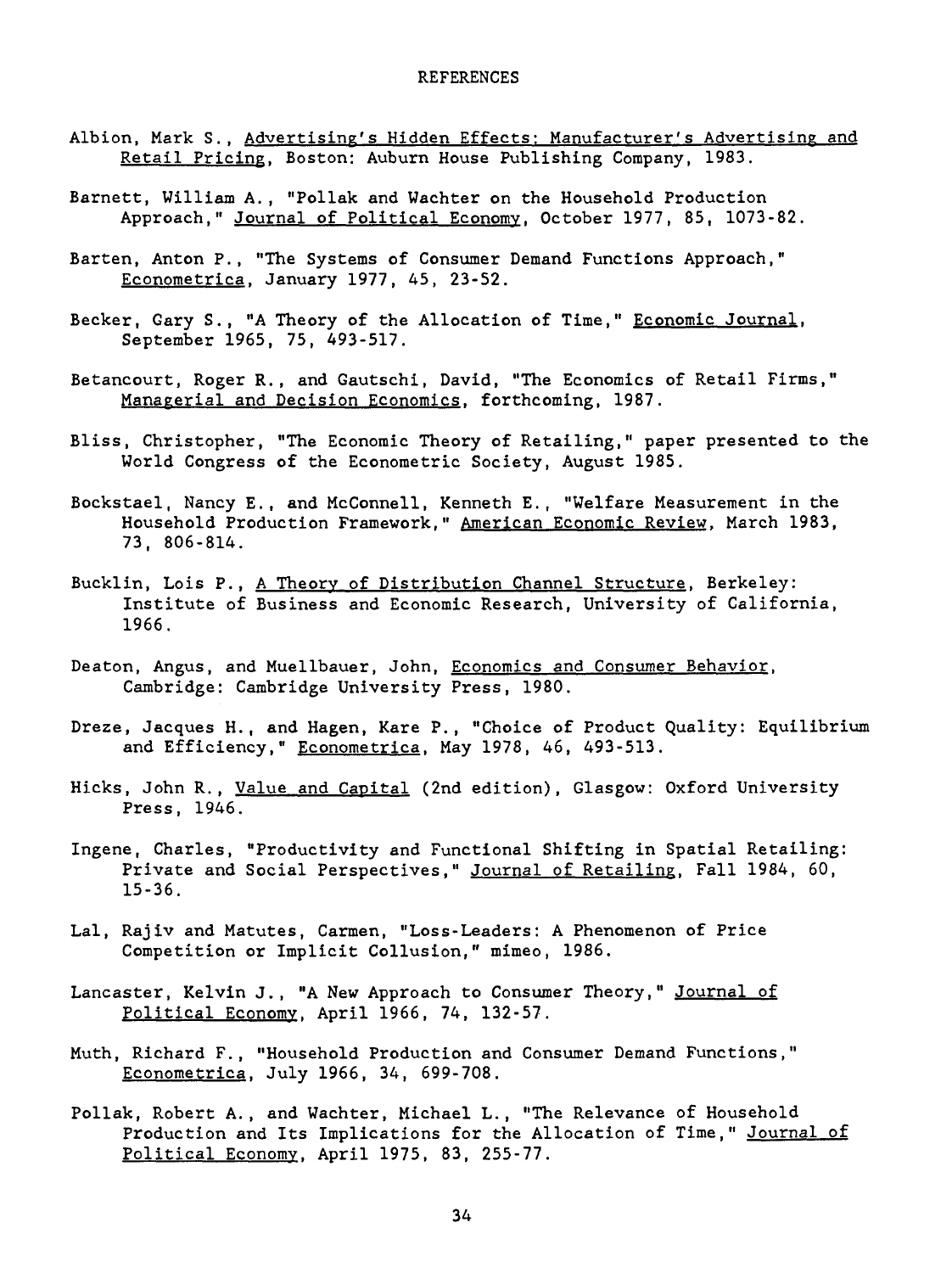, "Reply: Pollak and Wachter on the Household Production Approach," Journal of Political Economy, October 1977, 85, 1083-86.

- Preston, Lee E., "Markups, Leaders and Discrimination in Retail Pricing," Journal of Farm Economics, May 1962, 44, 291-302.
- Willis, Robert J., "What Have We Learned from the Economics of the Family," American Economic Review: Papers and Proceedings, May 1987, 77, 68-81.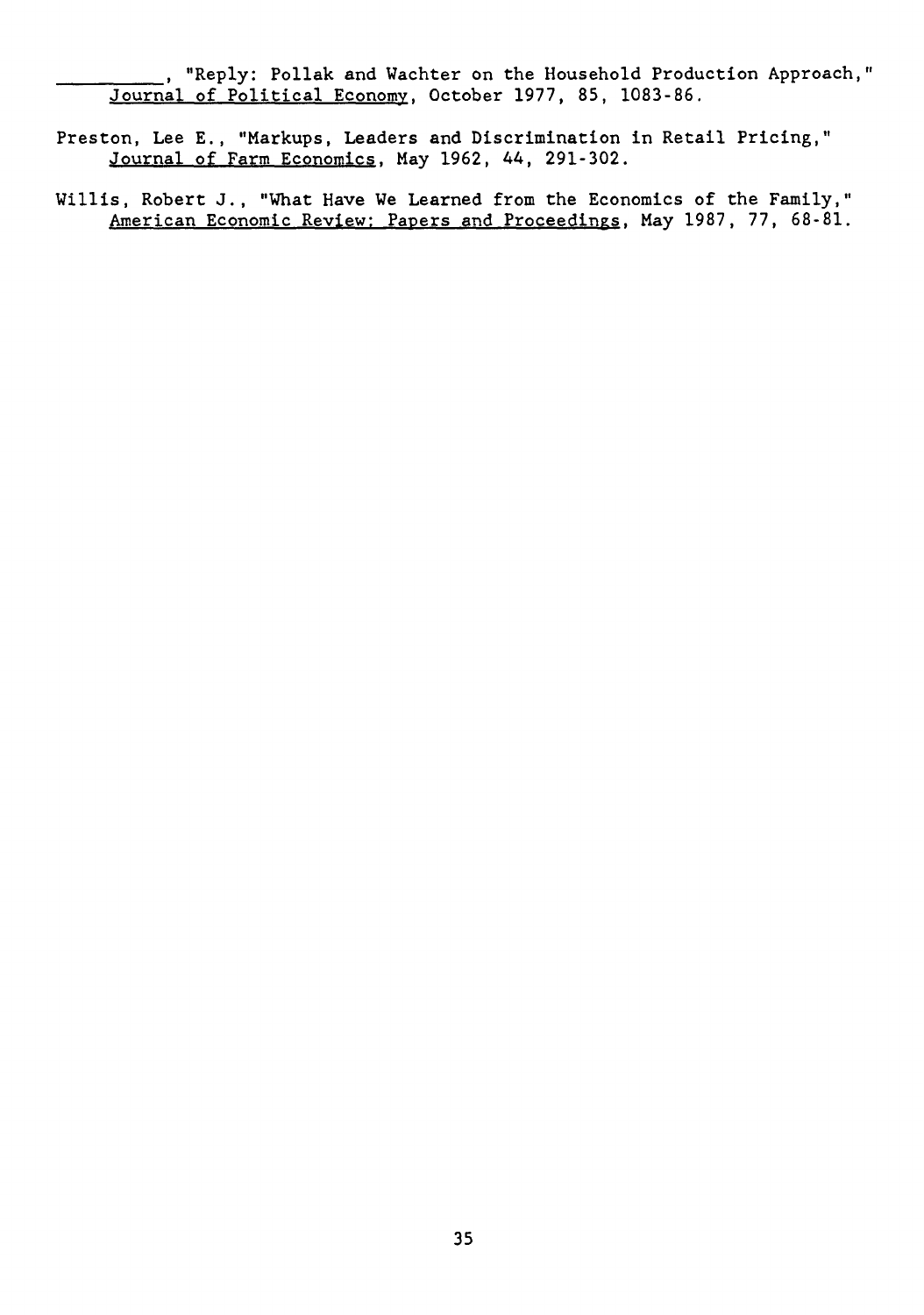| INSEAD WORKING PAPERS SERIES |                                                                                   |                                                                                                                                               |  |  |  |
|------------------------------|-----------------------------------------------------------------------------------|-----------------------------------------------------------------------------------------------------------------------------------------------|--|--|--|
| 1985                         |                                                                                   |                                                                                                                                               |  |  |  |
| 85/01                        | Jean DERMINE                                                                      | "The measurement of interest rate risk by<br>financial intermediaries", December 1983,<br>Revised December 1984.                              |  |  |  |
| 85/02                        | Philippe A. NAERT<br>and Els GIJSBRECHTS                                          | "Diffusion model for new product introduction<br>in existing markets".                                                                        |  |  |  |
| 85/03                        | Philippe A. NAERT<br>and Els GIJSBRECHTS                                          | "Towards a decision support system for<br>hierarchically allocating marketing resources<br>across and within product groups".                 |  |  |  |
| 85/04                        | Philippe A. NAERT<br>and Marcel WEVERBERGH                                        | "Market share specification, estimation and<br>validation: towards reconciling seemingly<br>divergent views".                                 |  |  |  |
| 85/05                        | Ahmet AYKAC,<br>Marcel CORSTJENS,<br>David GAUTSCHI<br>and Ira HOROVITZ           | "Estimation uncertainty and optimal<br>advertising decisions",<br>Second draft, April 1985.                                                   |  |  |  |
| 85/06                        | Kasra FERDOWS                                                                     | "The shifting paradigms of manufacturing:<br>inventory, quality and now versatility", March<br>1985.                                          |  |  |  |
| 85/07                        | Kasra FERDOWS,<br>Jeffrey G. MILLER,<br>Jinchiro NAKANE and<br>Thomas E.VOLLMANN. | "Evolving manufacturing strategies in Europe,<br>Japan and North-America"                                                                     |  |  |  |
| 85/08                        | Spyros MAKRIDAKIS<br>and Robert CARBONE                                           | "Forecasting when pattern changes occur<br>beyond the historical data", April 1985.                                                           |  |  |  |
| 85/09                        | Spyros MAKRIDAKIS<br>and Robert CARBONE                                           | "Sampling distribution of post-sample<br>forecasting errors", Pebruary 1985.                                                                  |  |  |  |
| 85/10                        | Jean DERMINE                                                                      | "Portfolio optimization by financial<br>intermediaries in an asset pricing model".                                                            |  |  |  |
| 85/11                        | Antonio M. BORGES and<br>Alfredo M. PEREIRA                                       | "Energy demand in Portuguese manufacturing: a<br>tvo-stage model".                                                                            |  |  |  |
| 85/12                        | Arnoud DE MEYER                                                                   | "Defining a manufacturing strategy - a survey<br>of European manufacturers".                                                                  |  |  |  |
| 85/13                        | Arnoud DE MEYER                                                                   | "Large European manufacturers and the<br>management of R & D".                                                                                |  |  |  |
| 85/14                        | Ahmet AYKAC,<br>Marcel CORSTJENS,<br>David GAUTSCHI and<br>Douglas L. MacLACHLAN  | "The advertising-sales relationship in the<br>U.S. cigarette industry: a comparison of<br>correlational and causality testing<br>approaches". |  |  |  |
| 85/15                        | Arnoud DE MEYER and<br>Roland VAN DIERDONCK                                       | "Organizing a technology jump or overcoming<br>the technological hurdle".                                                                     |  |  |  |
| 85/16                        | Hervig M. LANGOHR and                                                             | "Commercial bank refinancing and economic                                                                                                     |  |  |  |

**Antony M. SANTOMERO stability: an analysis of European features".** 

|             | <b>INSEAD VORKING PAPERS SERIES</b>                                                                                                                                          | 85/17 | Manfred P.R. KETS DE<br>VRIES and Danny MILLER                 | "Personality, culture and organization".                                                                                                                                                   |
|-------------|------------------------------------------------------------------------------------------------------------------------------------------------------------------------------|-------|----------------------------------------------------------------|--------------------------------------------------------------------------------------------------------------------------------------------------------------------------------------------|
|             | "The measurement of interest rate risk by                                                                                                                                    | 85/18 | Manfred F.R. KETS<br>DE VRIES                                  | "The darker side of entrepreneurship".                                                                                                                                                     |
|             | financial intermediaries", December 1983,<br>Revised December 1984.                                                                                                          | 85/19 | Manfred F.R. KETS DE<br>VRIES and Dany MILLER                  | "Narcissism and leadership: an object<br>relations perspective".                                                                                                                           |
| TS          | "Diffusion model for new product introduction<br>in existing markets".                                                                                                       | 85/20 | Manfred F.R. KETS DE<br>VRIES and Dany MILLER                  | "Interpreting organizational texts".                                                                                                                                                       |
| TS<br>ERCH  | "Towards a decision support system for<br>hierarchically allocating marketing resources<br>across and within product groups".<br>"Market share specification, estimation and | 85/21 | Herwig M. LANGOHR<br>and Claude J. VIALLET                     | "Nationalization, compensation and wealth<br>transfers: France 1981-1982" 1, Final version<br>July 1985.                                                                                   |
|             | validation: towards reconciling seemingly<br>divergent views".<br>"Estimation uncertainty and optimal<br>advertising decisions",                                             | 85/22 | Herwig M. LANGOHR and<br>B. Espen ECKBO                        | "Takeover premiums, disclosure regulations,<br>and the market for corporate control. A<br>comparative analysis of public tender offers,<br>controlling-block trades and minority buyout in |
|             | Second draft, April 1985.                                                                                                                                                    |       |                                                                | France", July 1985.                                                                                                                                                                        |
|             | "The shifting paradigms of manufacturing:                                                                                                                                    | 85/23 | Manfred F.R. KETS DE<br>VRIES and Dany MILLER                  | "Barriers to adaptation: personal, cultural<br>and organizational perspectives".                                                                                                           |
|             | inventory, quality and now versatility", March<br>1985.                                                                                                                      | 85/24 | Spyros MAKRIDAKIS                                              | "The art and science of forecasting: an<br>assessment and future directions".                                                                                                              |
| ınd         | "Evolving manufacturing strategies in Europe,<br>Japan and North-America"                                                                                                    | 85/25 | Gabriel HAWAWINI                                               | "Financial innovation and recent developments<br>in the French capital markets", October 1985.                                                                                             |
| ı.,<br>ΙE   | "Forecasting when pattern changes occur<br>beyond the historical data", April 1985.                                                                                          | 85/26 | Karel 0. COOL and<br>Dan E. SCHENDEL                           | "Patterns of competition, strategic group<br>formation and the performance case of the US<br>pharmaceutical industry, 1963-1982",<br>October 1985.                                         |
| IE.         | "Sampling distribution of post-sample<br>forecasting errors", Pebruary 1985.                                                                                                 | 85/27 | Arnoud DE MEYER                                                | "European manufacturing: a comparative study<br>$(1985)^n$ .                                                                                                                               |
|             | "Portfolio optimization by financial<br>intermediaries in an asset pricing model".                                                                                           | 1986  |                                                                |                                                                                                                                                                                            |
| 5 and<br>W  | "Energy demand in Portuguese manufacturing: a<br>tvo-stage model".                                                                                                           | 86/01 | Arnoud DE MEYER                                                | "The R & D/Production interface".                                                                                                                                                          |
|             | "Defining a manufacturing strategy - a survey<br>of European manufacturers".                                                                                                 | 86/02 | Philippe A. NAERT<br>Marcel WEVERBERGH<br>and Guido VERSWIJVEL | "Subjective estimation in integrating<br>communication budget and allocation<br>decisions: a case study", January 1986.                                                                    |
|             | "Large European manufacturers and the<br>management of R & D".                                                                                                               | 86/03 | Michael BRIMM                                                  | "Sponsorship and the diffusion of<br>organizational innovation: a preliminary view".                                                                                                       |
| nd<br>CHLAN | "The advertising-sales relationship in the<br>U.S. cigarette industry: a comparison of<br>correlational and causality testing<br>approaches".                                | 86/04 | Spyros MAKRIDAKIS<br>and Michèle HIBON                         | "Confidence intervals: an empirical<br>investigation for the series in the M-<br>Competition".                                                                                             |
| and<br>onck | "Organizing a technology jump or overcoming<br>the technological hurdle".                                                                                                    | 86/05 | Charles A. WYPLOSZ                                             | "A note on the reduction of the workweek",<br>July 1985.                                                                                                                                   |
|             |                                                                                                                                                                              |       |                                                                |                                                                                                                                                                                            |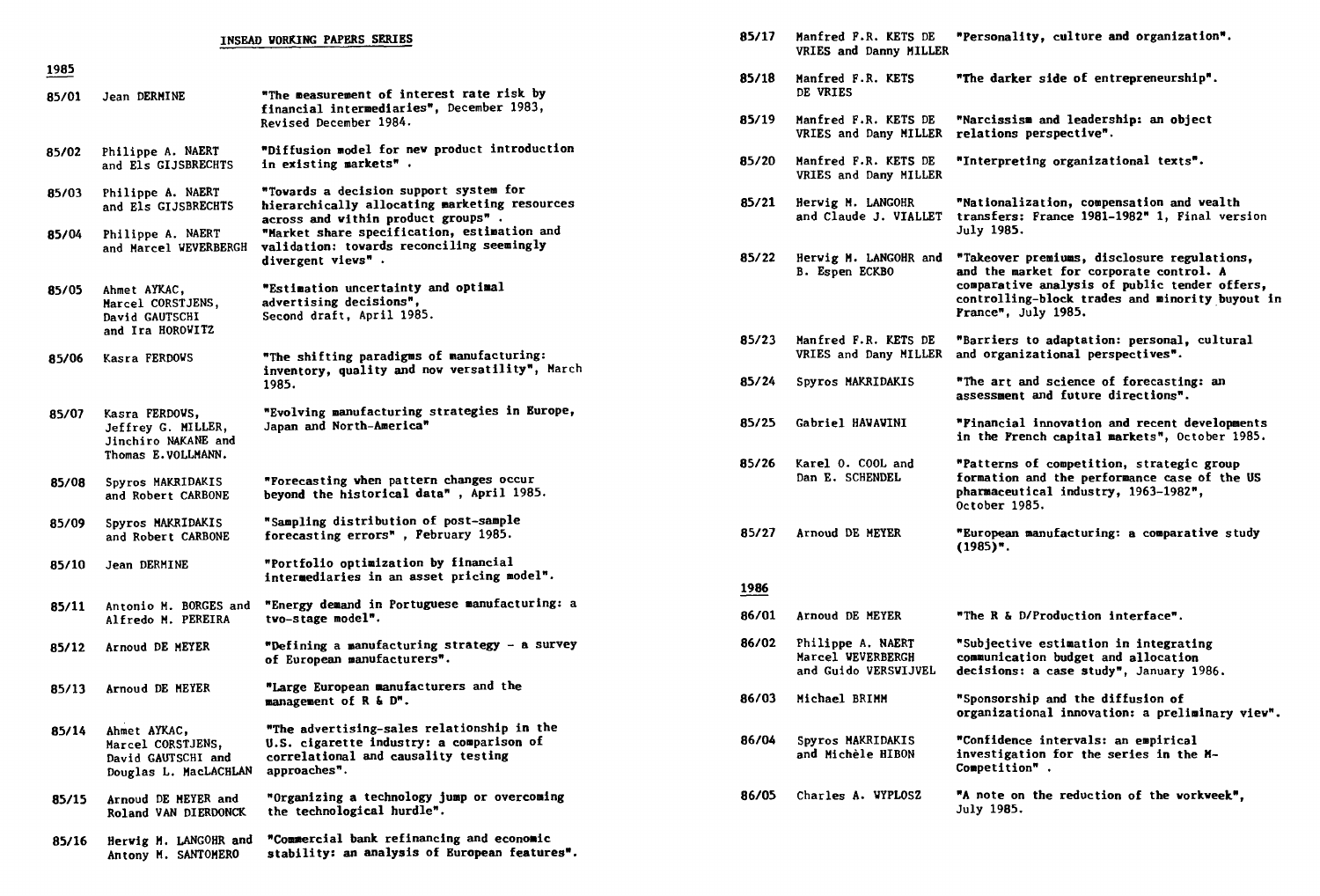| 86/06 | Francesco GIAVAZZI,<br>Jeff R. SHEEN and<br>Charles A. WYPLOSZ | "The real exchange rate and the fiscal<br>aspects of a natural resource discovery",<br>Revised version: February 1986.                                            | 86/22 | Albert CORHAY,<br>Gabriel A. HAWAWINI<br>and Pierre A. MICHEL                   | <b>"Seasonality i</b><br>some internati                                     |
|-------|----------------------------------------------------------------|-------------------------------------------------------------------------------------------------------------------------------------------------------------------|-------|---------------------------------------------------------------------------------|-----------------------------------------------------------------------------|
| 86/07 | Douglas L. MacLACHLAN<br>and Spyros MAKRIDAKIS                 | "Judgmental biases in sales forecasting",<br>February 1986.                                                                                                       | 86/23 | Arnoud DE MEYER                                                                 | "An explorator<br>information sy<br>July 1986.                              |
| 86/08 | José de la TORRE and<br>David H. NECKAR                        | "Forecasting political risks for<br>international operations", Second Draft:<br>March 3, 1986.                                                                    | 86/24 | David GAUTSCHI<br>and Vithala R. RAO                                            | "A methodology<br>aggregation in<br>July 1986.                              |
| 86/09 |                                                                | Philippe C. HASPESLAGH "Conceptualizing the strategic process in<br>diversified firms: the role and nature of the<br>corporate influence process", February 1986. | 86/25 | H. Peter GRAY<br>and Ingo WALTER                                                | <b>"Protection",</b>                                                        |
| 86/10 | R. MOENART,<br>Arnoud DE MEYER.<br>J. BARBE and                | "Analysing the issues concerning<br>technological de-maturity".                                                                                                   | 86/26 | Barry EICHENGREEN<br>and Charles WYPLOSZ                                        | "The economic<br>Poincare", Sep                                             |
| 86/11 | D. DESCHOOLMEESTER.<br>Philippe A. NAERT                       | "From "Lydiametry" to "Pinkhamization":                                                                                                                           | 86/27 | Karel COOL<br>and Ingemar DIERICKX                                              | "Negative risk<br>business strat<br>October 1986.                           |
|       | and Alain BULTEZ                                               | misspecifying advertising dynamics rarely<br>affects profitability".                                                                                              | 86/28 | Manfred KETS DE<br>VRIES and Danny MILLER                                       | "Interpreting                                                               |
| 86/12 | Roger BETANCOURT<br>and David GAUTSCHI                         | "The economics of retail firms", Revised<br>April 1986.                                                                                                           | 86/29 | Manfred KETS DE VRIES                                                           | "Vhy follow th                                                              |
| 86/13 | S.P. ANDERSON<br>and Damien J. NEVEN                           | "Spatial competition à la Cournot".                                                                                                                               | 86/30 | Manfred KETS DE VRIES                                                           | "The successio                                                              |
| 86/14 | <b>Charles WALDMAN</b>                                         | "Comparaison internationale des marges brutes                                                                                                                     | 86/31 | Arnoud DE MEYER                                                                 | "Flexibility:<br>October 1986.                                              |
| 86/15 | Mihkel TOMBAK and<br>Arnoud DE MEYER                           | du commerce", June 1985.<br>"How the managerial attitudes of firms with<br>FMS differ from other manufacturing firms:<br>survey results", June 1986.              | 86/31 | Arnoud DE MEYER,<br>Jinichiro NAKANE,<br>Jeffrey G. MILLER<br>and Kasra FERDOWS | "Flexibility:<br><b>Revised Versio</b>                                      |
| 86/16 | B. Espen ECKBO and<br>Herwig M. LANGOHR                        | "Les primes des offres publiques, la note<br>d'information et le marché des transferts de                                                                         | 86/32 | Karel COOL<br>and Dan SCHENDEL                                                  | Performance di<br>members", Octo                                            |
| 86/17 | David B. JEMISON                                               | contrôle des sociétés".<br>"Strategic capability transfer in acquisition<br>integration", May 1986.                                                               | 86/33 | Ernst BALTENSPERGER<br>and Jean DERMINE                                         | <b>"The role of p</b><br>financial stab<br>comparative pe<br>November 1986. |
| 86/18 | James TEBOUL<br>and V. MALLERET                                | "Towards an operational definition of<br>services", 1986.                                                                                                         | 86/34 | Philippe HASPESLAGH<br>and David JEMISON                                        | "Acquisitions:<br>July 1986.                                                |
| 86/19 | Rob R. WEITZ                                                   | "Nostradamus: a knowledge-based forecasting<br>advisor".                                                                                                          | 86/35 | Jean DERMINE                                                                    | <b>"Measuring the</b><br>primer", Novem                                     |
| 86/20 | Albert CORHAY,<br>Gabriel HAWAWINI<br>and Pierre A. MICHEL     | "The pricing of equity on the London stock<br>exchange: seasonality and size premium",<br>June 1986.                                                              | 86/36 | Albert CORHAY and<br>Gabriel HAVAVINI                                           | "Seasonality i<br>some internati                                            |
| 86/21 | Albert CORHAY,<br>Gabriel A. HAWAWINI                          | "Risk-premia seasonality in U.S. and European<br>equity markets", February 1986.                                                                                  | 86/37 | David GAUTSCHI and<br>Roger BETANCOURT                                          | <b>"The evolution</b><br>economic inter                                     |
|       | and Pierre A. MICHEL                                           |                                                                                                                                                                   | 86/38 | <b>Gabriel HAWAWINI</b>                                                         | <b>"Financial inn</b>                                                       |

| "The real exchange rate and the fiscal<br>aspects of a natural resource discovery",<br><b>Revised version: February 1986.</b>                        | 86/22                                                                                    | Albert CORHAY,<br><b>Gabriel A. HAWAWINI</b><br>and Pierre A. MICHEL | "Seasonality in the risk-return relationships<br>some international evidence", July 1986.                                                           |  |
|------------------------------------------------------------------------------------------------------------------------------------------------------|------------------------------------------------------------------------------------------|----------------------------------------------------------------------|-----------------------------------------------------------------------------------------------------------------------------------------------------|--|
| "Judgmental biases in sales forecasting",<br>February 1986.                                                                                          | 86/23                                                                                    | Arnoud DE MEYER                                                      | "An exploratory study on the integration of<br>information systems in manufacturing",<br>July 1986.                                                 |  |
| "Forecasting political risks for<br>international operations", Second Draft:<br><b>March 3, 1986.</b>                                                | 86/24                                                                                    | David GAUTSCHI<br>and Vithala R. RAO                                 | "A methodology for specification and<br>aggregation in product concept testing",<br>July 1986.                                                      |  |
| "Conceptualizing the strategic process in<br>diversified firms: the role and nature of the<br>corporate influence process", February 1986.           | 86/25                                                                                    | H. Peter GRAY<br>and Ingo WALTER                                     | "Protection", August 1986.                                                                                                                          |  |
| "Analysing the issues concerning<br>technological de-maturity".                                                                                      | 86/26                                                                                    | Barry EICHENGREEN<br>and Charles WYPLOSZ                             | "The economic consequences of the Franc<br>Poincare", September 1986.                                                                               |  |
| "From "Lydiametry" to "Pinkhamization":                                                                                                              | 86/27                                                                                    | Karel COOL<br>and Ingemar DIERICKX                                   | "Negative risk-return relationships in<br>business strategy: paradox or truism?",<br>October 1986.                                                  |  |
| misspecifying advertising dynamics rarely<br>affects profitability".                                                                                 | 86/28                                                                                    | Manfred KETS DE<br>VRIES and Danny MILLER                            | "Interpreting organizational texts.                                                                                                                 |  |
| "The economics of retail firms", Revised<br>April 1986.                                                                                              | 86/29                                                                                    | Manfred KETS DE VRIES                                                | "Why follow the leader?".                                                                                                                           |  |
| "Spatial competition à la Cournot".                                                                                                                  | 86/30                                                                                    | Manfred KETS DE VRIES                                                | "The succession game: the real story.                                                                                                               |  |
| "Comparaison internationale des marges brutes                                                                                                        | 86/31                                                                                    | Arnoud DE MEYER                                                      | "Flexibility: the next competitive battle",<br>October 1986.                                                                                        |  |
| du commerce", June 1985.<br>"How the managerial attitudes of firms with<br>FMS differ from other manufacturing firms:<br>survey results", June 1986. | Arnoud DE MEYER,<br>86/31<br>Jinichiro NAKANE,<br>Jeffrey G. MILLER<br>and Kasra FERDOWS |                                                                      | "Plexibility: the next competitive battle",<br><b>Revised Version: March 1987</b>                                                                   |  |
| "Les primes des offres publiques, la note<br>d'information et le marché des transferts de<br>contrôle des sociétés".                                 | 86/32                                                                                    | Karel COOL<br>and Dan SCHENDEL                                       | Performance differences among strategic group<br>members", October 1986.                                                                            |  |
| "Strategic capability transfer in acquisition<br>integration", May 1986.                                                                             | 86/33                                                                                    | Ernst BALTENSPERGER<br>and Jean DERMINE                              | "The role of public policy in insuring<br>financial stability: a cross-country,<br>comparative perspective", August 1986, Revised<br>November 1986. |  |
| <b>"Towards an operational definition of</b><br>services", 1986.                                                                                     | 86/34                                                                                    | Philippe HASPESLAGH<br>and David JEMISON                             | "Acquisitions: myths and reality",<br>July 1986.                                                                                                    |  |
| "Nostradamus: a knowledge-based forecasting<br>advisor".                                                                                             | 86/35                                                                                    | Jean DERMINE                                                         | "Measuring the market value of a bank, a<br>primer", November 1986.                                                                                 |  |
| "The pricing of equity on the London stock<br>exchange: seasonality and size premium",<br>June 1986.                                                 | 86/36                                                                                    | Albert CORHAY and<br>Gabriel HAVAVINI                                | "Seasonality in the risk-return relationship:<br>some international evidence", July 1986.                                                           |  |
| "Risk-premia seasonality in U.S. and European<br>equity markets", February 1986.                                                                     | 86/37                                                                                    | David GAUTSCHI and<br>Roger BETANCOURT                               | "The evolution of retailing: a suggested<br>economic interpretation".                                                                               |  |
|                                                                                                                                                      | 86/38                                                                                    | Gabriel HAWAWINI                                                     | "Financial innovation and recent developments<br>in the French capital markets", Updated:<br>September 1986.                                        |  |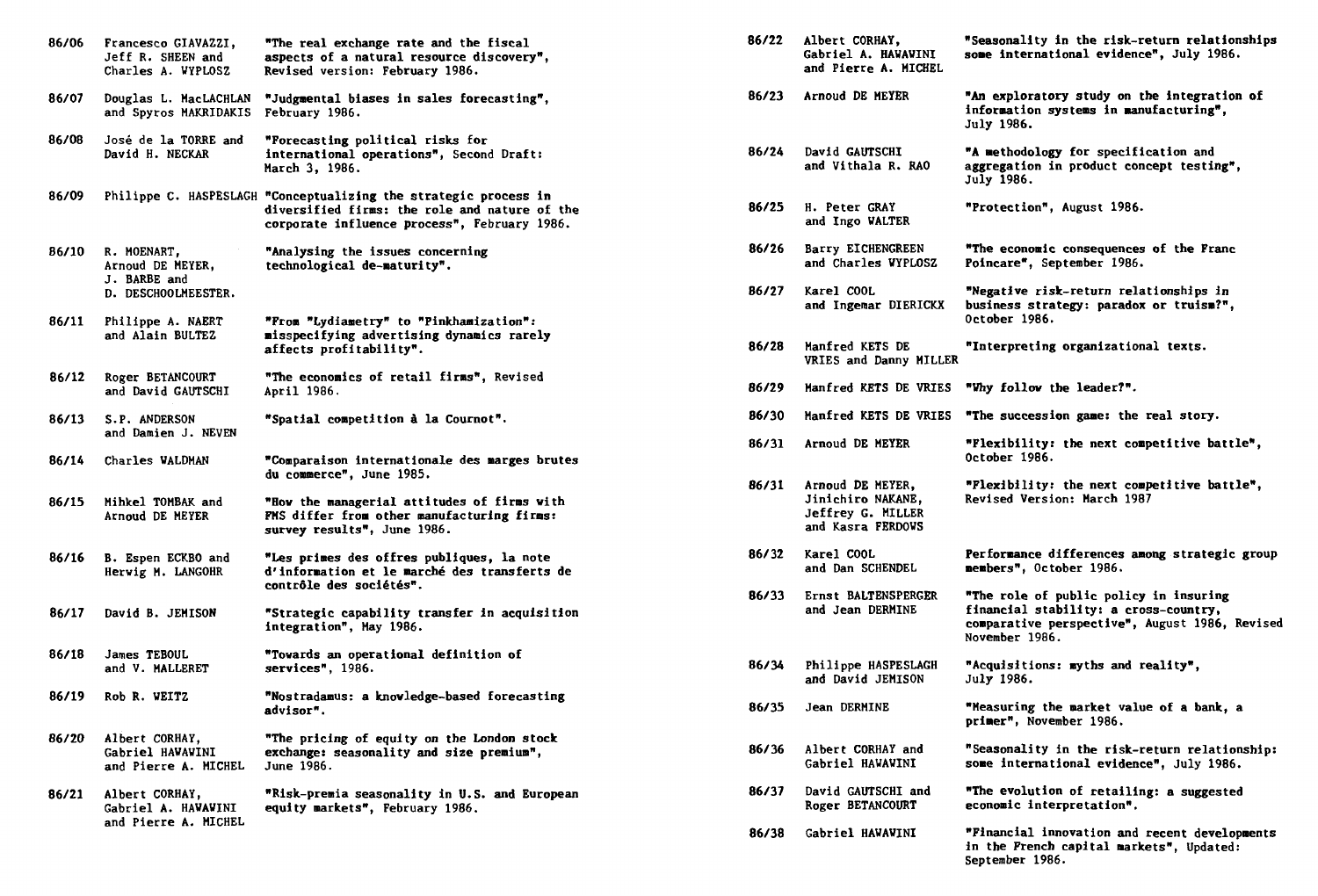| 86/39 | Gabriel HAVAVINI<br>Pierre MICHEL                           | "The pricing of common stocks on the Brussels<br>stock exchange: a re-examination of the                           | 87/13 | Sumantra GHOSHAL<br>and Nitin NOHRIA         | "Multinational corporations as differentiated<br>networks", April 1987.                                        |
|-------|-------------------------------------------------------------|--------------------------------------------------------------------------------------------------------------------|-------|----------------------------------------------|----------------------------------------------------------------------------------------------------------------|
| 86/40 | and Albert CORHAY<br>Charles WYPLOSZ                        | evidence". November 1986.<br>"Capital flows liberalization and the EMS, a                                          | 87/14 | Landis GABEL                                 | "Product Standards and Competitive Strategy: An<br>Analysis of the Principles", May 1987.                      |
| 86/41 | Kasra FERDOWS                                               | French perspective", December 1986.<br>"Manufacturing in a new perspective",                                       | 87/15 | Spyros MAKRIDAKIS                            | "METAPORECASTING: Vays of improving<br>Forecasting. Accuracy and Usefulness",<br>May 1987.                     |
|       | and Wickham SKINNER                                         | July 1986.                                                                                                         |       |                                              |                                                                                                                |
| 86/42 | Kasra FERDOWS<br>and Per LINDBERG                           | "FMS as indicator of manufacturing strategy",<br>December 1986.                                                    | 87/16 | Susan SCHNEIDER<br>and Roger DUNBAR          | "Takeover attempts: what does the language tell<br>us?. June 1987.                                             |
| 86/43 | Damien NEVEN                                                | "On the existence of equilibrium in hotelling's<br>model", November 1986.                                          | 87/17 | André LAURENT and<br>Fernando BARTOLOME      | "Managers' cognitive maps for upward and<br>downward relationships", June 1987.                                |
| 86/44 | Ingemar DIERICKX<br>Carmen MATUTES<br>and Damien NEVEN      | "Value added tax and competition",<br>December 1986.                                                               | 87/18 | Reinhard ANGELMAR and<br>Christoph LIEBSCHER | "Patents and the European biotechnology lag: a<br>study of large European pharmaceutical firms",<br>June 1987. |
| 1987  |                                                             |                                                                                                                    | 87/19 | David BEGG and<br>Charles WYPLOSZ            | "Why the EMS? Dynamic games and the equilibrium<br>policy regime. May 1987.                                    |
| 87/01 |                                                             | Manfred KETS DE VRIES "Prisoners of leadership".                                                                   | 87/20 | Spyros MAKRIDAKIS                            | "A new approach to statistical forecasting",<br>June 1987.                                                     |
| 87/02 | Claude VIALLET                                              | "An empirical investigation of international<br>asset pricing", November 1986.                                     | 87/21 | Susan SCHNEIDER                              | "Strategy formulation: the impact of national<br>culture", Revised: July 1987.                                 |
| 87/03 | David GAUTSCHI<br>and Vithala RAO                           | "A methodology for specification and<br>aggregation in product concept testing",<br>Revised Version: January 1987. | 87/22 | Susan SCHNEIDER                              | "Conflicting ideologies: structural and<br>motivational consequences", August 1987.                            |
| 87/04 | Sumantra GHOSHAL and<br>Christopher BARTLETT                | "Organizing for innovations: case of the<br>multinational corporation", February 1987.                             |       |                                              |                                                                                                                |
| 87/05 | Arnoud DE MEYER<br>and Kasra FERDOWS                        | "Managerial focal points in manufacturing<br>strategy", February 1987.                                             |       |                                              |                                                                                                                |
| 87/06 | Arun K. JAIN,<br>Christian PINSON and<br>Naresh K. MALHOTRA | "Customer loyalty as a construct in the<br>marketing of banking services", July 1986.                              |       |                                              |                                                                                                                |
| 87/07 | Rolf BANZ and<br>Gabriel HAWAWINI                           | "Equity pricing and stock market anomalies",<br>February 1987.                                                     |       |                                              |                                                                                                                |
| 87/08 | Manfred KETS DE VRIES                                       | "Leaders who can't manage", February 1987.                                                                         |       |                                              |                                                                                                                |
| 87/09 | Lister VICKERY,<br>Mark PILKINGTON<br>and Paul READ         | "Entrepreneurial activities of European MBAs",<br>March 1987.                                                      |       |                                              |                                                                                                                |
| 87/10 | André LAURENT                                               | "A cultural view of organizational change",<br>March 1987                                                          |       |                                              |                                                                                                                |
| 87/11 | Robert FILDES and<br>Spyros MAKRIDAKIS                      | "Forecasting and loss functions", March 1987.                                                                      |       |                                              |                                                                                                                |
| 87/12 | Fernando BARTOLOME<br>and André LAURENT                     | "The Janus Head: learning from the superior<br>and subordinate faces of the manager's job",                        |       |                                              |                                                                                                                |

**April 1987.**